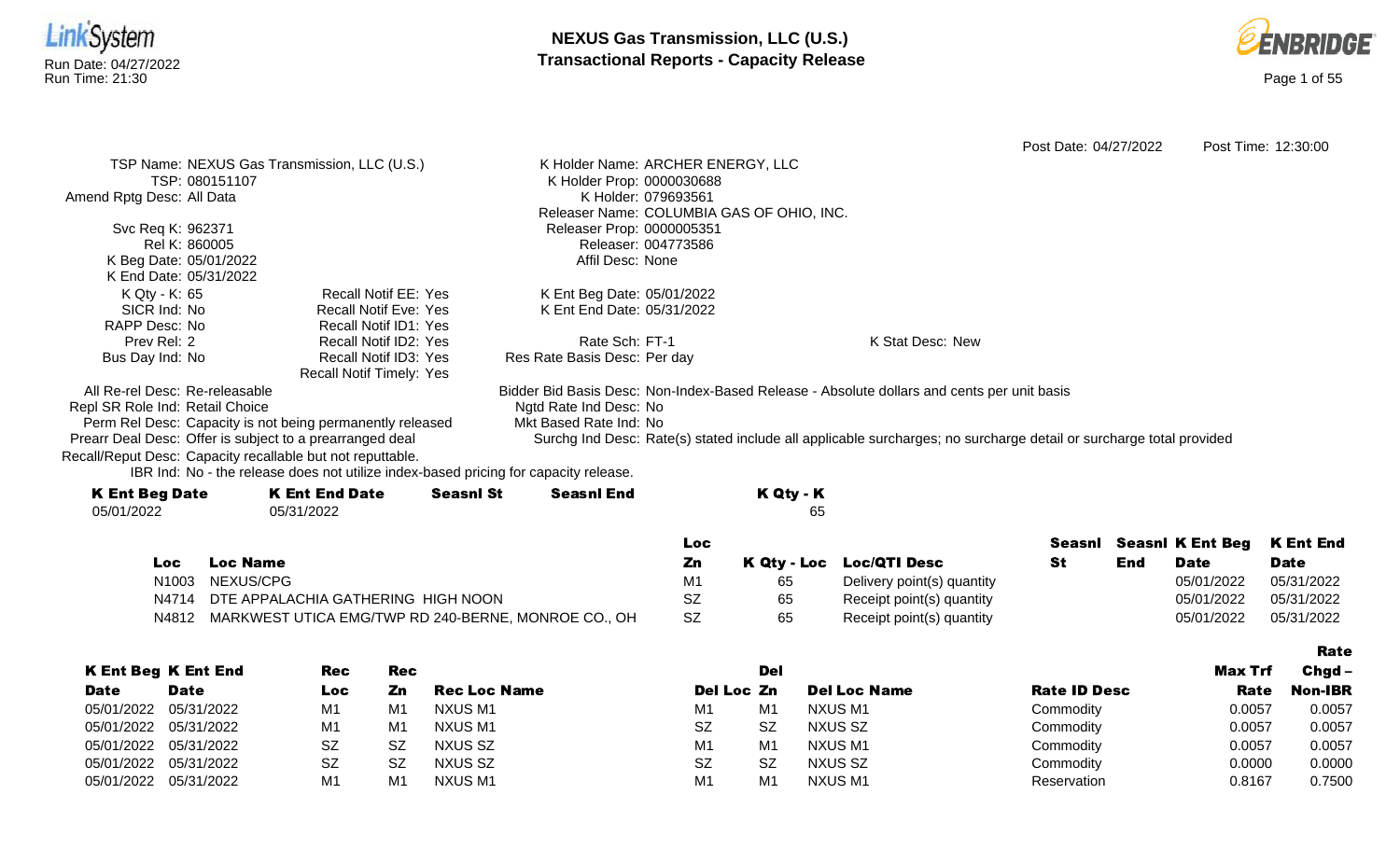



|                           |                                              |           |           |                     |                                           |           |                     | Post Date: 04/27/2022 | Post Time: 12:30:00 |                |
|---------------------------|----------------------------------------------|-----------|-----------|---------------------|-------------------------------------------|-----------|---------------------|-----------------------|---------------------|----------------|
|                           | TSP Name: NEXUS Gas Transmission, LLC (U.S.) |           |           |                     | K Holder Name: ARCHER ENERGY, LLC         |           |                     |                       |                     |                |
|                           | TSP: 080151107                               |           |           |                     | K Holder Prop: 0000030688                 |           |                     |                       |                     |                |
| Amend Rptg Desc: All Data |                                              |           |           |                     | K Holder: 079693561                       |           |                     |                       |                     |                |
|                           |                                              |           |           |                     | Releaser Name: COLUMBIA GAS OF OHIO, INC. |           |                     |                       |                     |                |
|                           | Svc Req K: 962371                            |           |           |                     | Releaser Prop: 0000005351                 |           |                     |                       |                     |                |
|                           | Rel K: 860005                                |           |           |                     | Releaser: 004773586                       |           |                     |                       |                     |                |
|                           | K Beg Date: 05/01/2022                       |           |           |                     | Affil Desc: None                          |           |                     |                       |                     |                |
|                           | K End Date: 05/31/2022                       |           |           |                     |                                           |           |                     |                       |                     |                |
|                           |                                              |           |           |                     |                                           |           |                     |                       |                     | Rate           |
|                           | <b>K Ent Beg K Ent End</b>                   | Rec       | Rec       |                     |                                           | Del       |                     |                       | Max Trf             | $Chgd -$       |
| <b>Date</b>               | <b>Date</b>                                  | Loc       | Zn        | <b>Rec Loc Name</b> | Del Loc Zn                                |           | <b>Del Loc Name</b> | <b>Rate ID Desc</b>   | Rate                | <b>Non-IBR</b> |
| 05/01/2022                | 05/31/2022                                   | <b>SZ</b> | <b>SZ</b> | NXUS SZ             | <b>SZ</b>                                 | <b>SZ</b> | NXUS SZ             | Reservation           | 0.1498              | 0.0000         |
|                           |                                              |           |           |                     |                                           |           |                     |                       |                     |                |

RETAIL CHOICE RECALLABLE FOR ADMINISTRATIVE PURPOSES

## Terms/Notes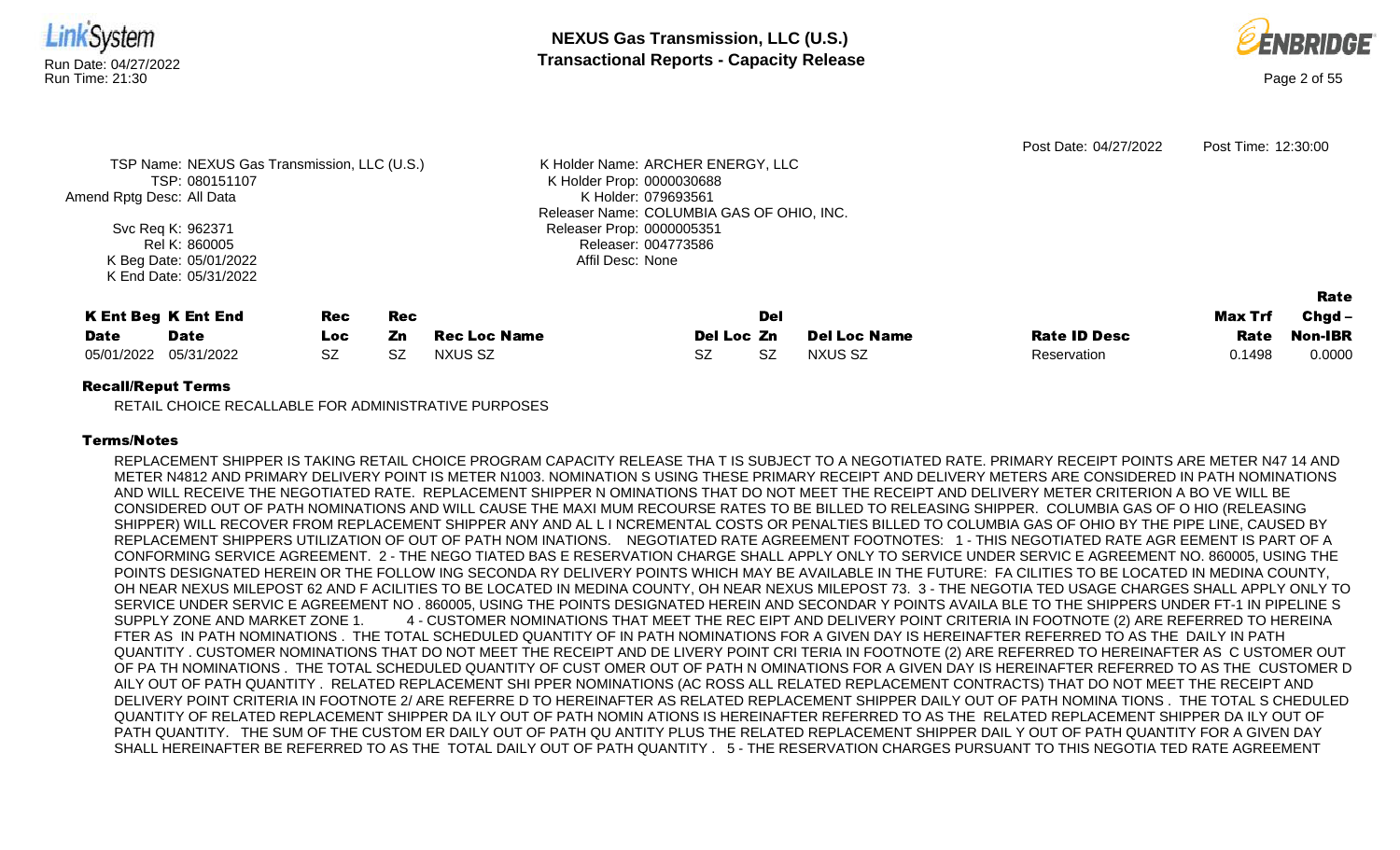



Post Date: 04/27/2022 Post Time: 12:30:00

TSP Name: NEXUS Gas Transmission, LLC (U.S.) TSP: 080151107 Amend Rptg Desc: All Data

> Svc Req K: 962371 Rel K: 860005 K Beg Date: 05/01/2022 K End Date: 05/31/2022

K Holder Name: ARCHER ENERGY, LLC K Holder Prop: 0000030688 K Holder: 079693561 Releaser Name: COLUMBIA GAS OF OHIO, INC. Releaser Prop: 0000005351 Releaser: 004773586 Affil Desc: None

## Terms/Notes

WILL BE CALCULATED DAILY. THE DAILY EQUIVALENT OF TH E NEGOTIATED BASE RESERVATION CHARGE (AS ADJU STED IN ACCORDANCE WITH THE ABOVE) SHALL APPLY EACH DAY TO THE GREATER O F A) ZERO OR B) THE MDQ LES S THE TOTAL DAILY OUT OF PATH QUANTITY. THE DAILY EQUIVALENT RECOURSE R ATE (AS SUCH TERM IS DEFINED HEREIN AND AS SUCH TERM APPLIES TO THE RESE RVATION CHARGE) (INCLUSIVE OF ALL RESERVAT ION SURCHARGES AND OTHER RESER VATION CHARGES) SHALL APPLY EACH DAY TO T HE LESSER OF A) THE MDQ OR B) T HE TOTAL DAILY OUT OF PATH QUANTITY.

Bid Evaluation Terms:- NET REVENUE;

Surcharge Footnote: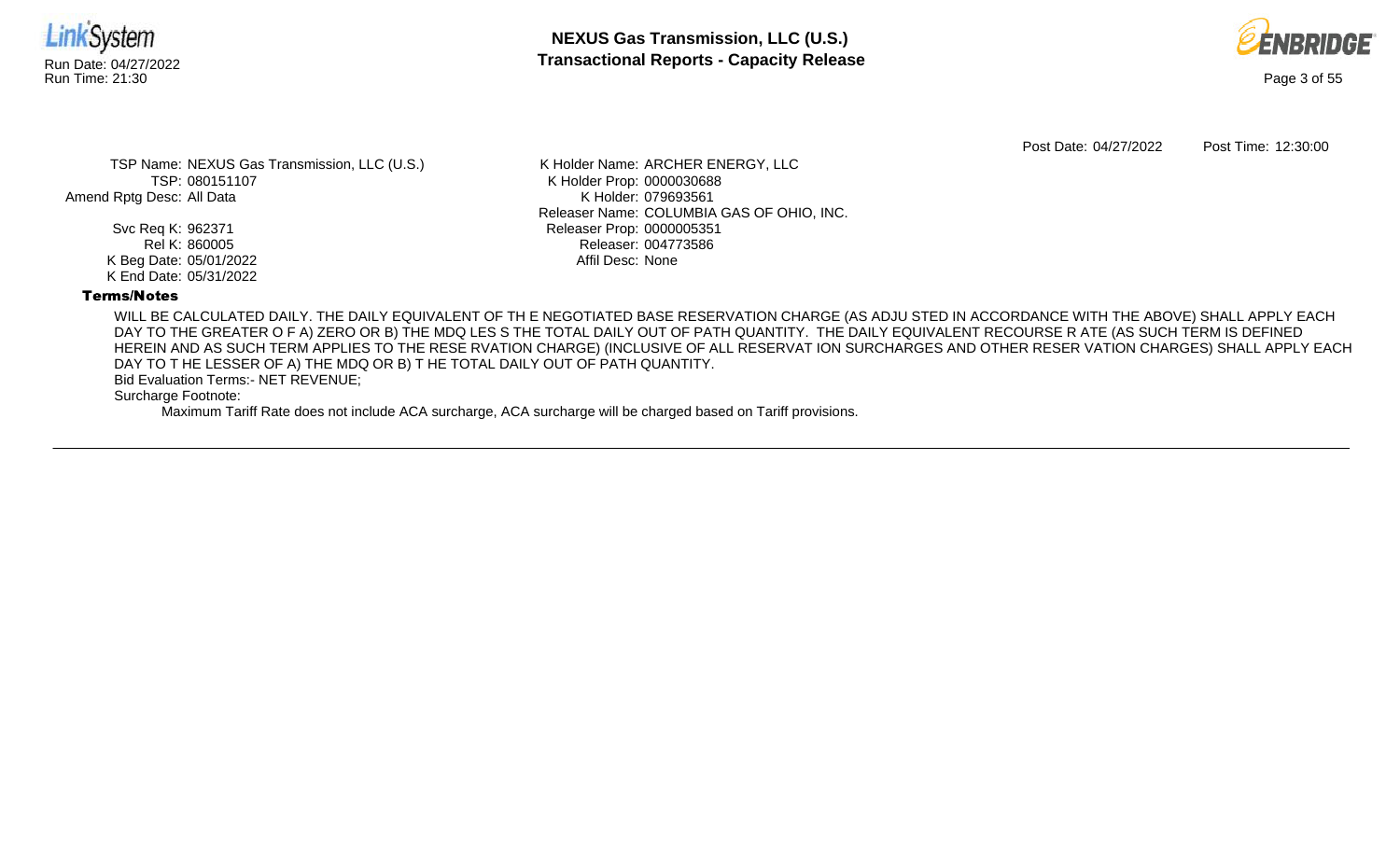



Post Date: 04/27/2022 Post Time: 18:00:00 TSP Name: NEXUS Gas Transmission, LLC (U.S.) TSP: 080151107 Amend Rptg Desc: All Data Svc Req K: 962379 Rel K: 860004 K Beg Date: 05/01/2022 K End Date: 05/31/2022 K Holder Name: DTE ENERGY TRADING, INC. K Holder Prop: 0000027961 K Holder: 179989231 Releaser Name: CNX GAS COMPANY LLC Releaser Prop: 0000027902 Releaser: 088111906 Affil Desc: TSP K Qty - K: 50000 SICR Ind: No RAPP Desc: No Prev Rel: 2 Bus Day Ind: No Recall Notif EE: Yes Recall Notif Eve: Yes Recall Notif ID1: Yes Recall Notif ID2: Yes Recall Notif ID3: Yes Recall Notif Timely: Yes K Ent Beg Date: 05/01/2022 K Ent End Date: 05/31/2022 Rate Sch: FT-1 Res Rate Basis Desc: Per day K Stat Desc: New All Re-rel Desc: Re-releasable Repl SR Role Ind: Asset Management Arrangement Bidder Bid Basis Desc: Non-Index-Based Release - Percentage of maximum tariff rate Ngtd Rate Ind Desc: Yes

Perm Rel Desc: Capacity is not being permanently released Prearr Deal Desc: Offer is subject to a prearranged deal

Mkt Based Rate Ind: No

Surchg Ind Desc: Rate(s) stated include all applicable surcharges; no surcharge detail or surcharge total provided

Recall/Reput Desc: Capacity recallable and reput must be taken by replacement shipper.

IBR Ind: No - the release does not utilize index-based pricing for capacity release.

| <b>K Ent Beg Date</b> | <b>K Ent End Date</b> | <b>Seasnl St</b> | <b>Seasnl End</b> |     | K Qty - K |                          |
|-----------------------|-----------------------|------------------|-------------------|-----|-----------|--------------------------|
| 05/01/2022            | 05/31/2022            |                  |                   |     | 50,000    |                          |
|                       |                       |                  |                   | Loc |           |                          |
| Loc.                  | Loc Name              |                  |                   | Zn  |           | K Qty - Loc Loc/QTI Desc |

| LOC               | Loc name                                               |    |        | <b>N GIA - FOC FOCATI DESC</b> | 141 L 9 | Date       | Date       |
|-------------------|--------------------------------------------------------|----|--------|--------------------------------|---------|------------|------------|
| N <sub>1001</sub> | NEXUS/DTE                                              | M1 | 50.000 | Delivery point(s) quantity     |         | 05/01/2022 | 05/31/2022 |
| N4237             | (DTE) VECTOR MILFORD JUNCTION DELIVERY                 | M1 | 50.000 | Delivery point(s) quantity     |         | 05/01/2022 | 05/31/2022 |
| N4733             | CNX - MCQUAY III - CONE GATHERING, GREENE CO., PA.     |    | 50,000 | Receipt point(s) quantity      |         | 05/01/2022 | 05/31/2022 |
| N4995             | NEXUS INTERCONNECT WITH TETLP MAINLINE, MONROE CO., OH |    | 50,000 | Receipt point(s) quantity      |         | 05/01/2022 | 05/31/2022 |

|             |                            |           |     |                |                |           |                     |                     |                | ------         |
|-------------|----------------------------|-----------|-----|----------------|----------------|-----------|---------------------|---------------------|----------------|----------------|
|             | <b>K Ent Beg K Ent End</b> | Rec       | Rec |                |                | Del       |                     |                     | <b>Max Trf</b> | $Chgd -$       |
| <b>Date</b> | <b>Date</b>                | Loc       | Zn  | Rec Loc Name   | Del Loc Zn     |           | <b>Del Loc Name</b> | <b>Rate ID Desc</b> | Rate           | <b>Non-IBR</b> |
| 05/01/2022  | 05/31/2022                 | M1        | M1  | NXUS M1        | M <sup>1</sup> | M1        | NXUS M1             | Commodity           | 0.0057         | 0.0000         |
|             | 05/01/2022 05/31/2022      | M1        | M   | NXUS M1        | <b>SZ</b>      | <b>SZ</b> | NXUS SZ             | Commodity           | 0.0057         | 0.0000         |
| 05/01/2022  | 05/31/2022                 | <b>SZ</b> | SZ  | NXUS SZ        | M1             | M1        | NXUS M1             | Commodity           | 0.0057         | 0.0000         |
|             | 05/01/2022 05/31/2022      | SZ        | 87  | <b>NXUS SZ</b> | SZ             | SZ        | NXUS SZ             | Commodity           | 0.0000         | 0.0000         |

## Rate

K Ent End Date

Seasnl Seasnl K Ent Beg

Date

**End** 

St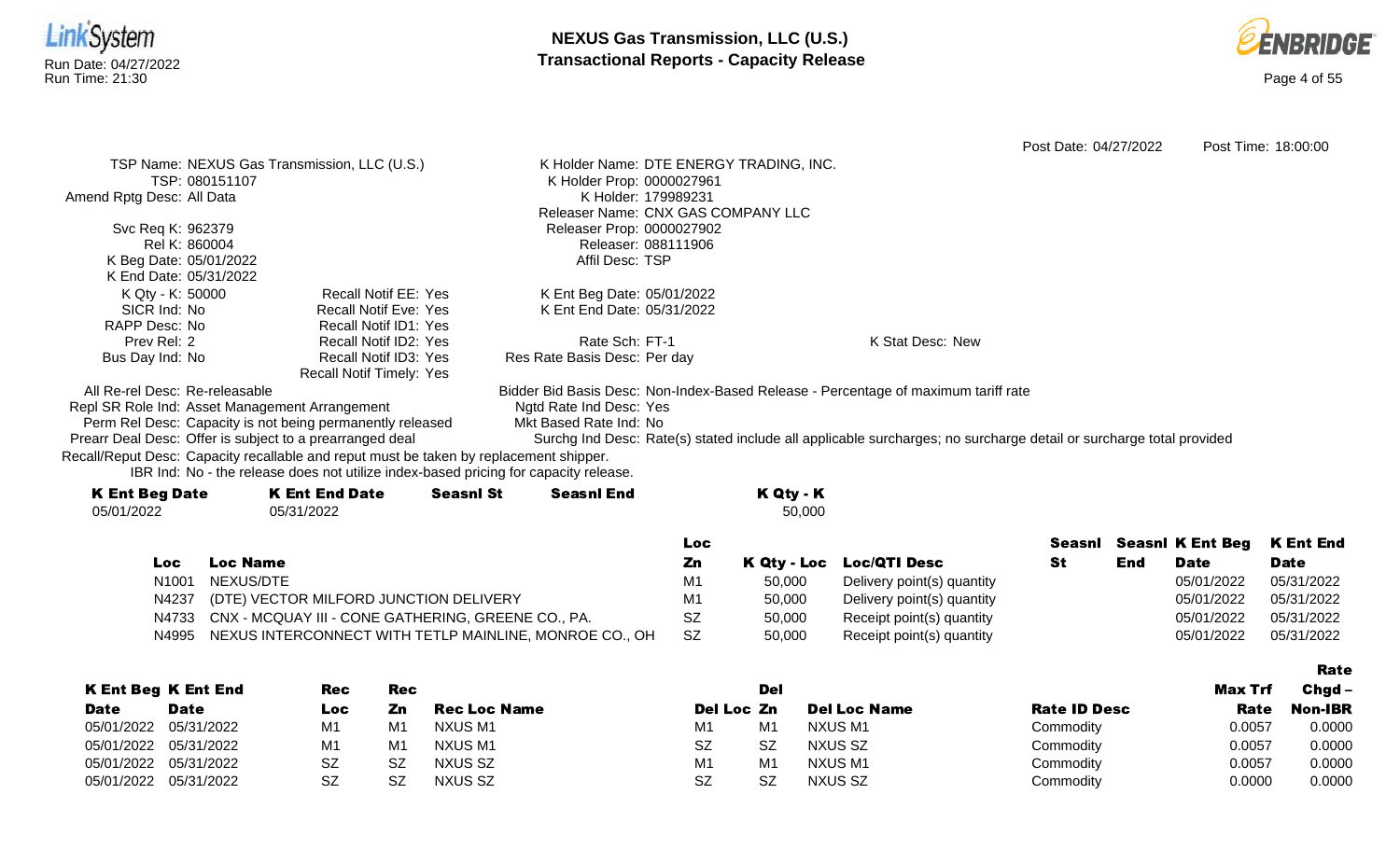



Rate

|                                              |                                         | Post Date: 04/27/2022 | Post Time: 18:00:00 |
|----------------------------------------------|-----------------------------------------|-----------------------|---------------------|
| TSP Name: NEXUS Gas Transmission, LLC (U.S.) | K Holder Name: DTE ENERGY TRADING, INC. |                       |                     |
| TSP: 080151107                               | K Holder Prop: 0000027961               |                       |                     |
| Amend Rptg Desc: All Data                    | K Holder: 179989231                     |                       |                     |
|                                              | Releaser Name: CNX GAS COMPANY LLC      |                       |                     |
| Svc Req K: 962379                            | Releaser Prop: 0000027902               |                       |                     |
| Rel K: 860004                                | Releaser: 088111906                     |                       |                     |
| K Beg Date: 05/01/2022                       | Affil Desc: TSP                         |                       |                     |
| K End Date: 05/31/2022                       |                                         |                       |                     |

|                       | <b>K Ent Beg K Ent End</b> | Rec  | Rec |                     |            | Del |                     |                     | <b>Max Trf</b> | $Chgd -$ |
|-----------------------|----------------------------|------|-----|---------------------|------------|-----|---------------------|---------------------|----------------|----------|
| <b>Date</b>           | Date                       | LOC. | Zn  | <b>Rec Loc Name</b> | Del Loc Zn |     | <b>Del Loc Name</b> | <b>Rate ID Desc</b> | Rate           | Non-IBR  |
| 05/01/2022 05/31/2022 |                            | M1   | M1  | NXUS M1             | M1         | M1  | NXUS M1             | Reservation         | 0.8167         | 0.8167   |
| 05/01/2022 05/31/2022 |                            | .SZ  | SZ  | <b>NXUS SZ</b>      | SZ         | SZ  | NXUS SZ             | Reservation         | 0.1498         | 0.0223   |

# Recall/Reput Terms

RECALLABLE AND REPUTTABLE

## Terms/Notes

Bid Evaluation Terms:- NET REVENUE; Surcharge Footnote: Maximum Tariff Rate does not include ACA surcharge, ACA surcharge will be charged based on Tariff provisions.

#### Terms/Notes - AMA

AMA Obligation Quantity:- 50000;

THIS RELEASE IS MADE PURSUANT TO AN ASSET MANAGEMENT ARRANGEMENT BETWEEN THE RELEASING SHIPPER AND THE REPLACEMENT SHIPPER. PLEASE NOTE THAT TH E CAPACITY RELEASE RATE POSTED IS NOT NECESSARILY REFLECTIVE OF THE ACT U AL ASSET MANAGEMENT COMPENSATION ARRANGEMENTS BETWEEN THE RELEASING SH IP PER AND THE REPLACEMENT SHIPPER. THE REPLACEMENT SHIPPER, UPON NOTIF ICA TION FROM THE RELEASING SHIPPER, IS OBLIGATED TO DELIVER QUANTITIES EQUA L TO THE RELEASING SHIPPER S FULL REQUIREMENTS UP TO THE CAPACITY H EREBY RELEASED TO REPLACEMENT SHIPPER ON EACH AND EVERY DAY DURING THE R ELEAS E TERM.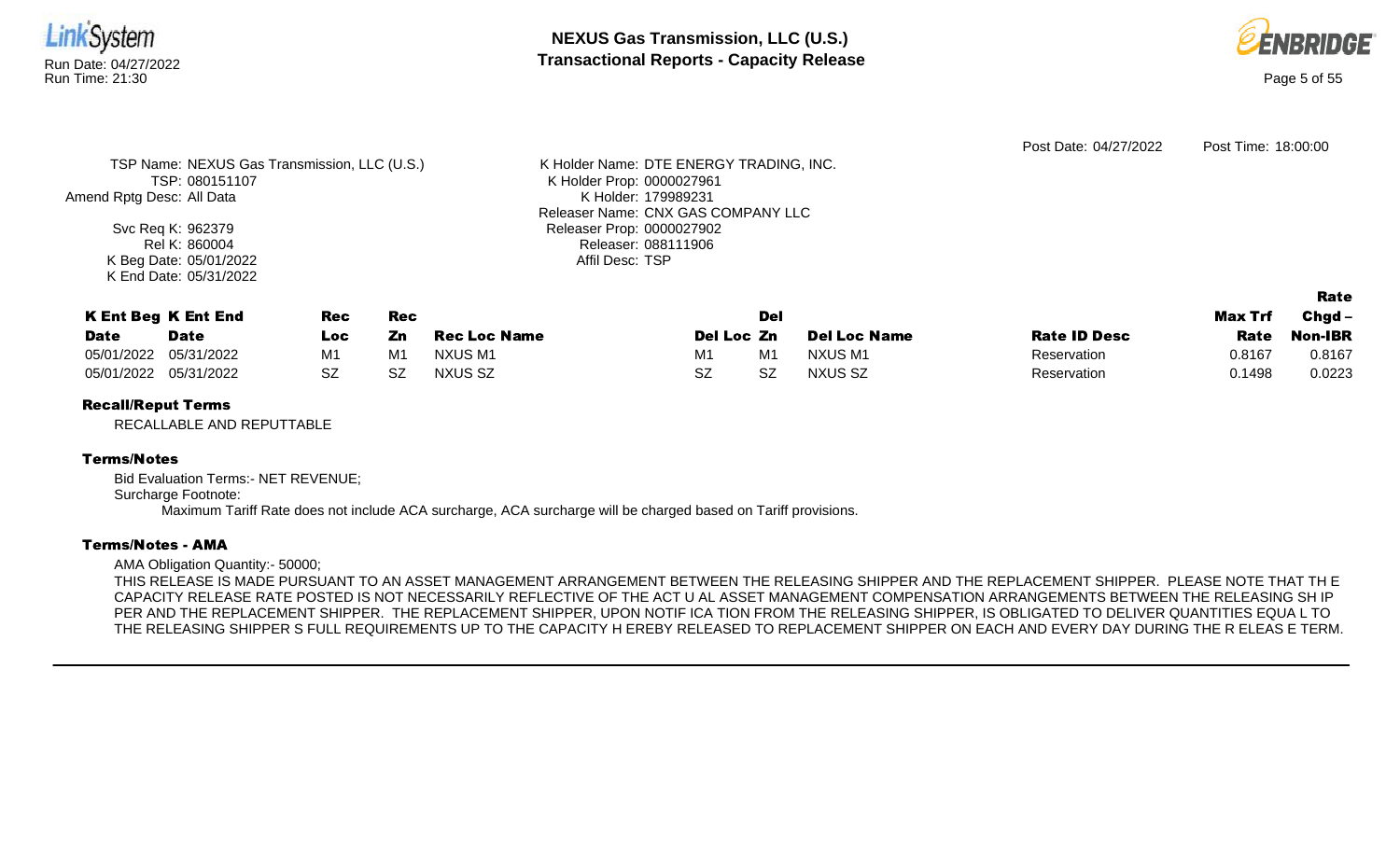



Rate

Post Date: 04/27/2022 Post Time: 14:30:00 K Holder Name: ECO-ENERGY NATURAL GAS, LLC K Holder Prop: 0000030814 K Holder: 116936248 Releaser Name: DTE GAS COMPANY Releaser Prop: 0000030230 Releaser: 006958540 Affil Desc: None Recall Notif EE: Yes Recall Notif Eve: Yes Recall Notif ID1: Yes K Ent Beg Date: 05/01/2022 K Ent End Date: 05/31/2022

> Rate Sch: FT-1 Res Rate Basis Desc: Per day

K Stat Desc: New

All Re-rel Desc: Re-releasable

Repl SR Role Ind: Other

Amend Rptg Desc: All Data

Svc Req K: 962376 Rel K: 860003 K Beg Date: 05/01/2022 K End Date: 05/31/2022

K Qty - K: 6100 SICR Ind: No RAPP Desc: No Prev Rel: 2 Bus Day Ind: No

Perm Rel Desc: Capacity is not being permanently released

TSP Name: NEXUS Gas Transmission, LLC (U.S.)

TSP: 080151107

Ngtd Rate Ind Desc: Yes Mkt Based Rate Ind: No

Prearr Deal Desc: Offer is not subject to a prearranged deal Surchg Ind Desc: Rate(s) stated include all applicable surcharges; no surcharge detail or surcharge total provided Recall/Reput Desc: Capacity recallable and reput must be taken by replacement shipper.

IBR Ind: No - the release does not utilize index-based pricing for capacity release.

Recall Notif ID2: Yes Recall Notif ID3: Yes Recall Notif Timely: Yes

| <b>K Ent Beg Date</b> | <b>K Ent End Date</b> | <b>Seasnl St</b> | <b>Seasnl End</b> | K Qty - K |
|-----------------------|-----------------------|------------------|-------------------|-----------|
| 05/01/2022            | 05/31/2022            |                  |                   | 6,100     |
|                       |                       |                  |                   |           |

|       |                  | <b>LOC</b> |       |                            |     | Seasni Seasni K Ent Beg K Ent End |             |
|-------|------------------|------------|-------|----------------------------|-----|-----------------------------------|-------------|
| Loc.  | <b>Loc Name</b>  | Zn         |       | K Qty - Loc Loc/QTI Desc   | End | <b>Date</b>                       | <b>Date</b> |
| N1001 | NEXUS/DTE        | M1         | 6.100 | Delivery point(s) quantity |     | 05/01/2022                        | 05/31/2022  |
| N2002 | NEXUS/KENSINGTON | M1         | 6.100 | Receipt point(s) quantity  |     | 05/01/2022                        | 05/31/2022  |

Bidder Bid Basis Desc: Non-Index-Based Release - Percentage of maximum tariff rate

|             |                            |           |                |                     |                |     |                     |                     |         | ------         |
|-------------|----------------------------|-----------|----------------|---------------------|----------------|-----|---------------------|---------------------|---------|----------------|
|             | <b>K Ent Beg K Ent End</b> | Rec       | Rec            |                     |                | Del |                     |                     | Max Trf | $Chgd -$       |
| <b>Date</b> | <b>Date</b>                | Loc       | Zn             | <b>Rec Loc Name</b> | Del Loc Zn     |     | <b>Del Loc Name</b> | <b>Rate ID Desc</b> | Rate    | <b>Non-IBR</b> |
|             | 05/01/2022 05/31/2022      | M1        | M1             | NXUS M1             | M1             | M1  | NXUS M1             | Commodity           | 0.0057  | 0.0057         |
|             | 05/01/2022 05/31/2022      | M1        | M <sub>1</sub> | NXUS M1             | <b>SZ</b>      | SZ  | NXUS SZ             | Commodity           | 0.0057  | 0.0000         |
|             | 05/01/2022 05/31/2022      | <b>SZ</b> | <b>SZ</b>      | NXUS SZ             | M1             | M1  | NXUS M1             | Commodity           | 0.0057  | 0.0000         |
|             | 05/01/2022 05/31/2022      | <b>SZ</b> | <b>SZ</b>      | <b>NXUS SZ</b>      | <b>SZ</b>      | SZ  | NXUS SZ             | Commodity           | 0.0000  | 0.0000         |
|             | 05/01/2022 05/31/2022      | M1        | M <sub>1</sub> | NXUS M1             | M <sub>1</sub> | M1  | NXUS M1             | Reservation         | 0.8167  | 0.0350         |
|             |                            |           |                |                     |                |     |                     |                     |         |                |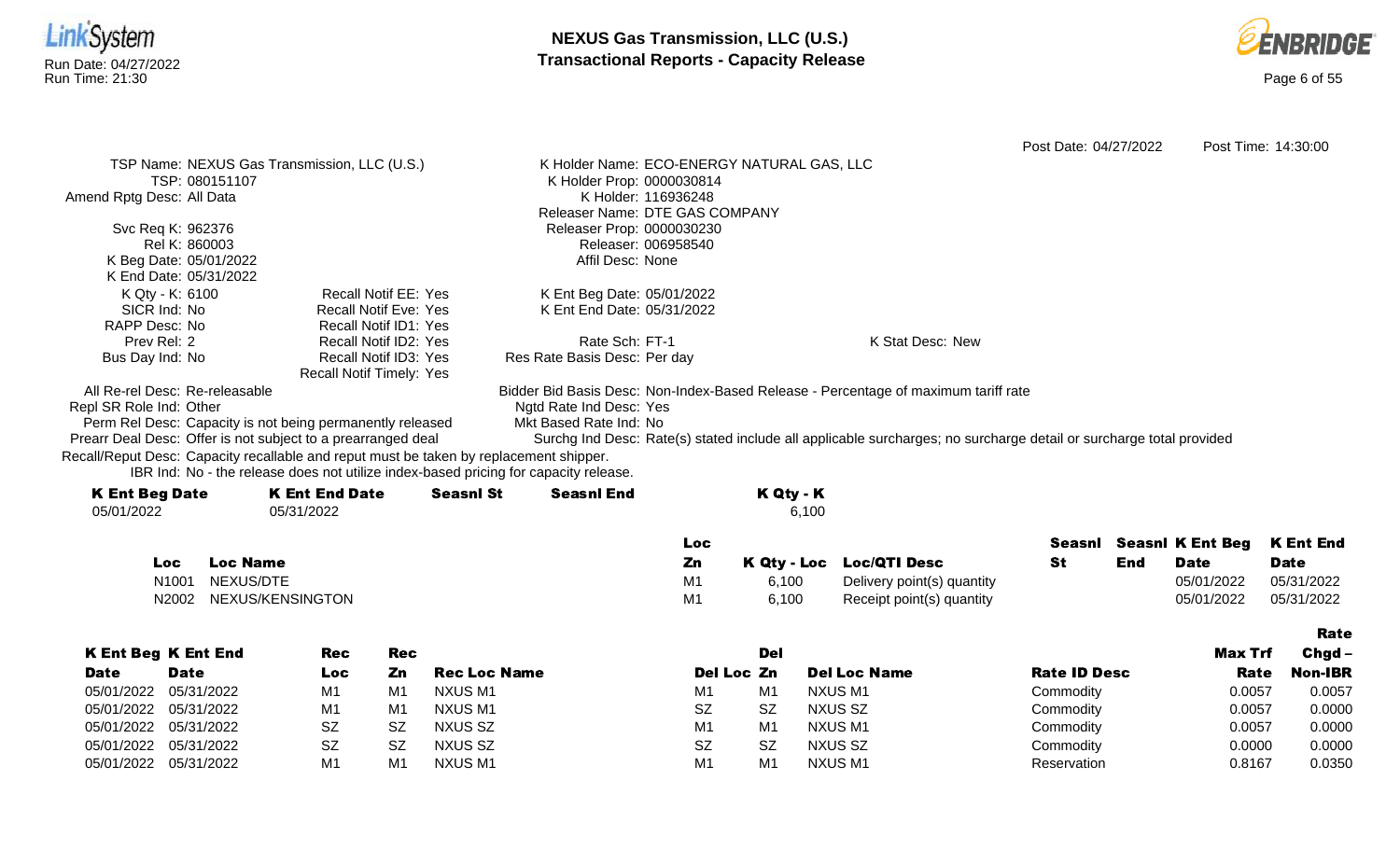

**NEXUS Gas Transmission, LLC (U.S.)** Run Date: 04/27/2022<br>Run Time: 21:30<br>Run Time: 21:30



Post Date: 04/27/2022 Post Time: 14:30:00

TSP Name: NEXUS Gas Transmission, LLC (U.S.) TSP: 080151107 Amend Rptg Desc: All Data

> Svc Req K: 962376 Rel K: 860003 K Beg Date: 05/01/2022 K End Date: 05/31/2022

K Holder Name: ECO-ENERGY NATURAL GAS, LLC K Holder Prop: 0000030814 K Holder: 116936248 Releaser Name: DTE GAS COMPANY Releaser Prop: 0000030230 Releaser: 006958540 Affil Desc: None

## Recall/Reput Terms

24HR NOTICE DTE GAS / (MICHCON) OPERATIONAL NEEDS

## Terms/Notes

Bid Evaluation Terms:- NET REVENUE; Surcharge Footnote: Maximum Tariff Rate does not include ACA surcharge, ACA surcharge will be charged based on Tariff provisions.

## Negotiated Rate Comments:

For Negotiated Rate effective from 05/01/2022 to 05/31/2022, for Rate Id Desc COM, for from Rec Zone Id SZ to Del Zone Id M1, for Rate Id Desc COM, for from Rec Zone Id SZ to Del Zone Id SZ, for Rate Id Desc COM, for from Rec Zone Id M1 to Del Zone Id M1, for Rate Id Desc COM, for from Rec Zone Id SO id Desc COM, for from Rec Zone Id SZ to Del Zone Id M1, for Rate Id Desc COM, for from Rec Zone Id SZ to Del Zone Id SZ, for Rate Id Desc COM, for from Rec Zone Id M1 to Del Zone Id M1, for Rate Id Desc COM, for from Rec Zone Id M1 to Del Zone Id SZ,

Discount Suspense Provision(s):

Contract Point Amendment suspends the negotiated rate. In the event the Customer requests and executes an amendment to change a firm receipt point or a firm delivery point on a firm contract, Customer will lose the negotiated rate effective as of the effective date of the amendment and will be charged the maximum tariff rate for the remaining contract term.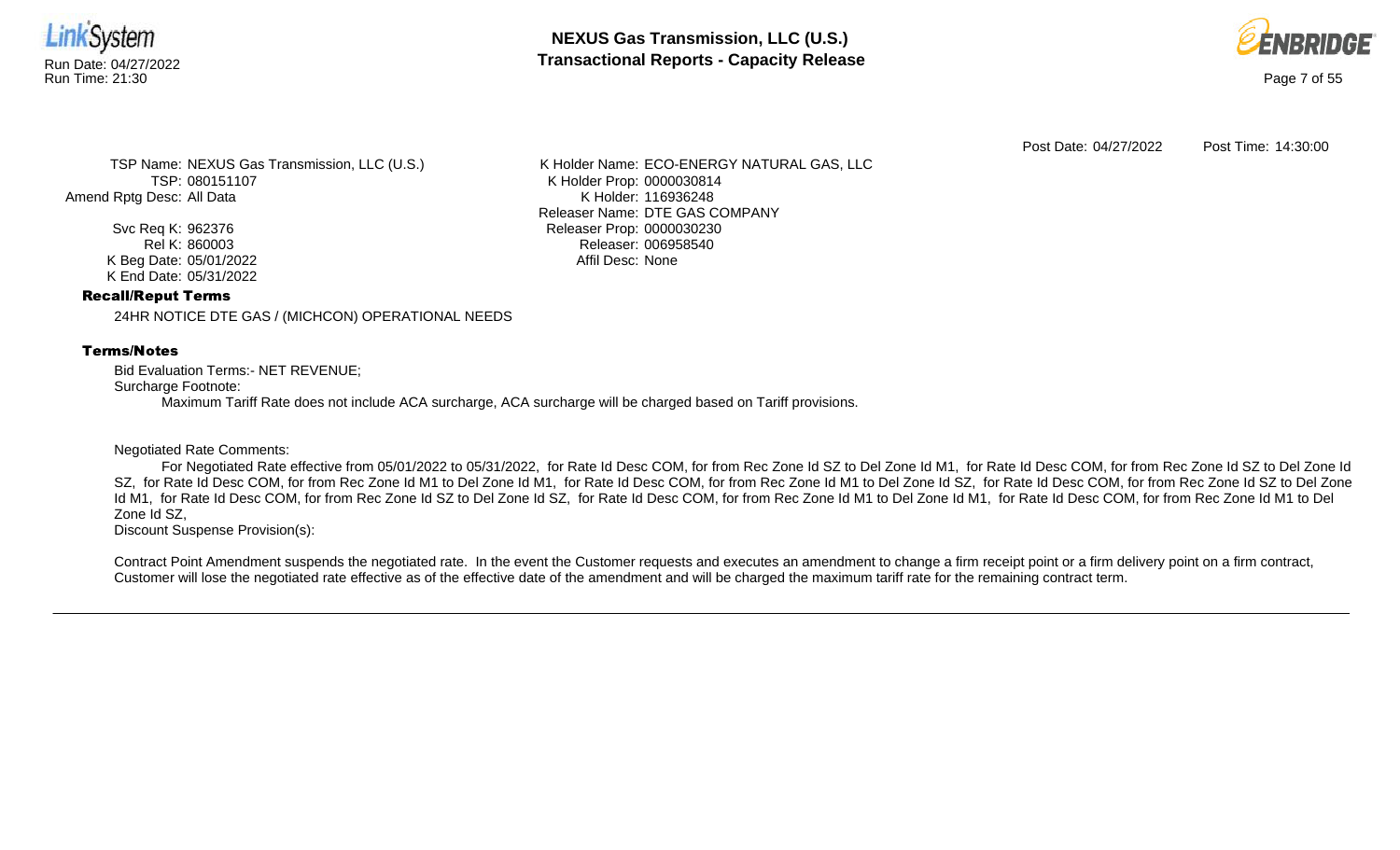



Post Date: 04/27/2022 Post Time: 12:30:00

TSP Name: NEXUS Gas Transmission, LLC (U.S.) TSP: 080151107 Amend Rptg Desc: All Data Svc Req K: 962372 Rel K: 860005 K Beg Date: 05/01/2022 K End Date: 05/31/2022 K Holder Name: ELIGO ENERGY PA, LLC K Holder Prop: 0000030931 K Holder: Releaser Name: COLUMBIA GAS OF OHIO, INC. Releaser Prop: 0000005351 Releaser: 004773586 Affil Desc: None K Qty - K: 106 SICR Ind: No RAPP Desc: No Prev Rel: 2 Bus Day Ind: No Recall Notif EE: Yes Recall Notif Eve: Yes Recall Notif ID1: Yes Recall Notif ID2: Yes Recall Notif ID3: Yes Recall Notif Timely: Yes K Ent Beg Date: 05/01/2022 K Ent End Date: 05/31/2022 Rate Sch: FT-1 Res Rate Basis Desc: Per day K Stat Desc: New All Re-rel Desc: Re-releasable Repl SR Role Ind: Retail Choice Bidder Bid Basis Desc: Non-Index-Based Release - Absolute dollars and cents per unit basis Ngtd Rate Ind Desc: No Mkt Based Rate Ind: No

Perm Rel Desc: Capacity is not being permanently released Prearr Deal Desc: Offer is subject to a prearranged deal

Recall/Reput Desc: Capacity recallable but not reputtable.

IBR Ind: No - the release does not utilize index-based pricing for capacity release.

| <b>K Ent Beg Date</b> | K Ent End Date | <b>Seasnl St</b> | <b>Seasnl End</b> | K Qty - K |
|-----------------------|----------------|------------------|-------------------|-----------|
| 05/01/2022            | 05/31/2022     |                  |                   | 106       |
|                       |                |                  |                   |           |

|       |                                                           | Loc       |     |                            | Seasnl |     | <b>Seasni K Ent Beg K Ent End</b> |             |
|-------|-----------------------------------------------------------|-----------|-----|----------------------------|--------|-----|-----------------------------------|-------------|
| Loc   | <b>Loc Name</b>                                           | Zn        |     | K Qty - Loc Loc/QTI Desc   |        | End | <b>Date</b>                       | <b>Date</b> |
| N1003 | NEXUS/CPG                                                 | M1        | 106 | Delivery point(s) quantity |        |     | 05/01/2022                        | 05/31/2022  |
|       | N4714 DTE APPALACHIA GATHERING HIGH NOON                  | SZ        | 106 | Receipt point(s) quantity  |        |     | 05/01/2022                        | 05/31/2022  |
|       | N4812 MARKWEST UTICA EMG/TWP RD 240-BERNE, MONROE CO., OH | <b>SZ</b> | 106 | Receipt point(s) quantity  |        |     | 05/01/2022                        | 05/31/2022  |

Surchg Ind Desc: Rate(s) stated include all applicable surcharges; no surcharge detail or surcharge total provided

|                       |                            |           |                |                     |                |                | Rate                |                     |         |                |
|-----------------------|----------------------------|-----------|----------------|---------------------|----------------|----------------|---------------------|---------------------|---------|----------------|
|                       | <b>K Ent Beg K Ent End</b> | Rec       | Rec            |                     |                | Del            |                     |                     | Max Trf | $Chqd -$       |
| <b>Date</b>           | <b>Date</b>                | Loc       | Zn             | <b>Rec Loc Name</b> | Del Loc Zn     |                | <b>Del Loc Name</b> | <b>Rate ID Desc</b> | Rate    | <b>Non-IBR</b> |
| 05/01/2022            | 05/31/2022                 | M1        | M1             | NXUS M1             | M1             | M <sub>1</sub> | NXUS M1             | Commodity           | 0.0057  | 0.0057         |
| 05/01/2022 05/31/2022 |                            | M1        | M <sub>1</sub> | NXUS M1             | <b>SZ</b>      | <b>SZ</b>      | NXUS SZ             | Commodity           | 0.0057  | 0.0057         |
| 05/01/2022 05/31/2022 |                            | <b>SZ</b> | SZ             | NXUS SZ             | M <sub>1</sub> | M <sub>1</sub> | NXUS M1             | Commodity           | 0.0057  | 0.0057         |
| 05/01/2022 05/31/2022 |                            | <b>SZ</b> | -SZ            | NXUS SZ             | <b>SZ</b>      | SZ             | NXUS SZ             | Commodity           | 0.0000  | 0.0000         |
| 05/01/2022            | 05/31/2022                 | M1        | M <sub>1</sub> | NXUS M1             | M1             | M <sub>1</sub> | NXUS M1             | Reservation         | 0.8167  | 0.7500         |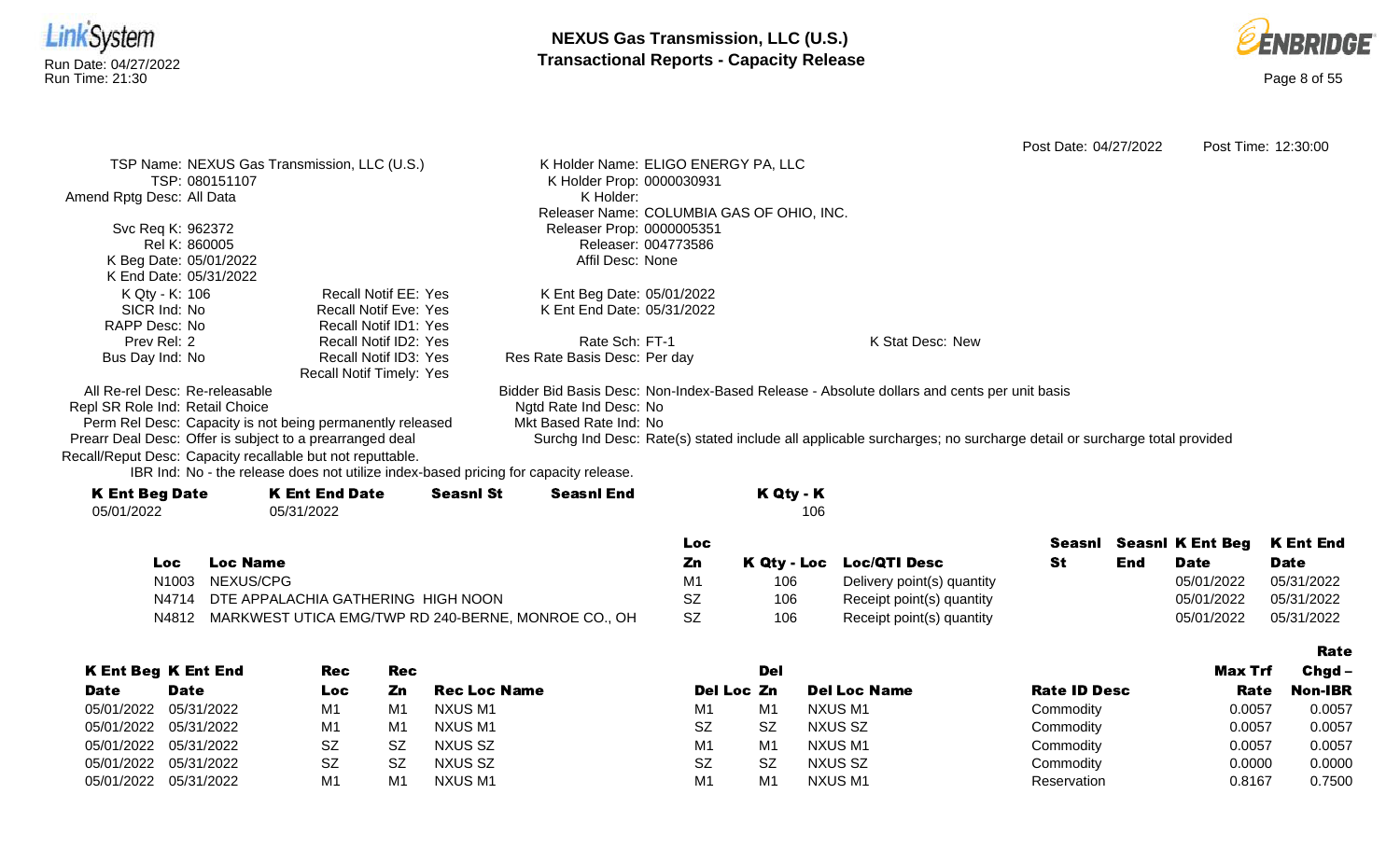

RETAIL CHOICE RECALLABLE FOR ADMINISTRATIVE PURPOSES

#### Terms/Notes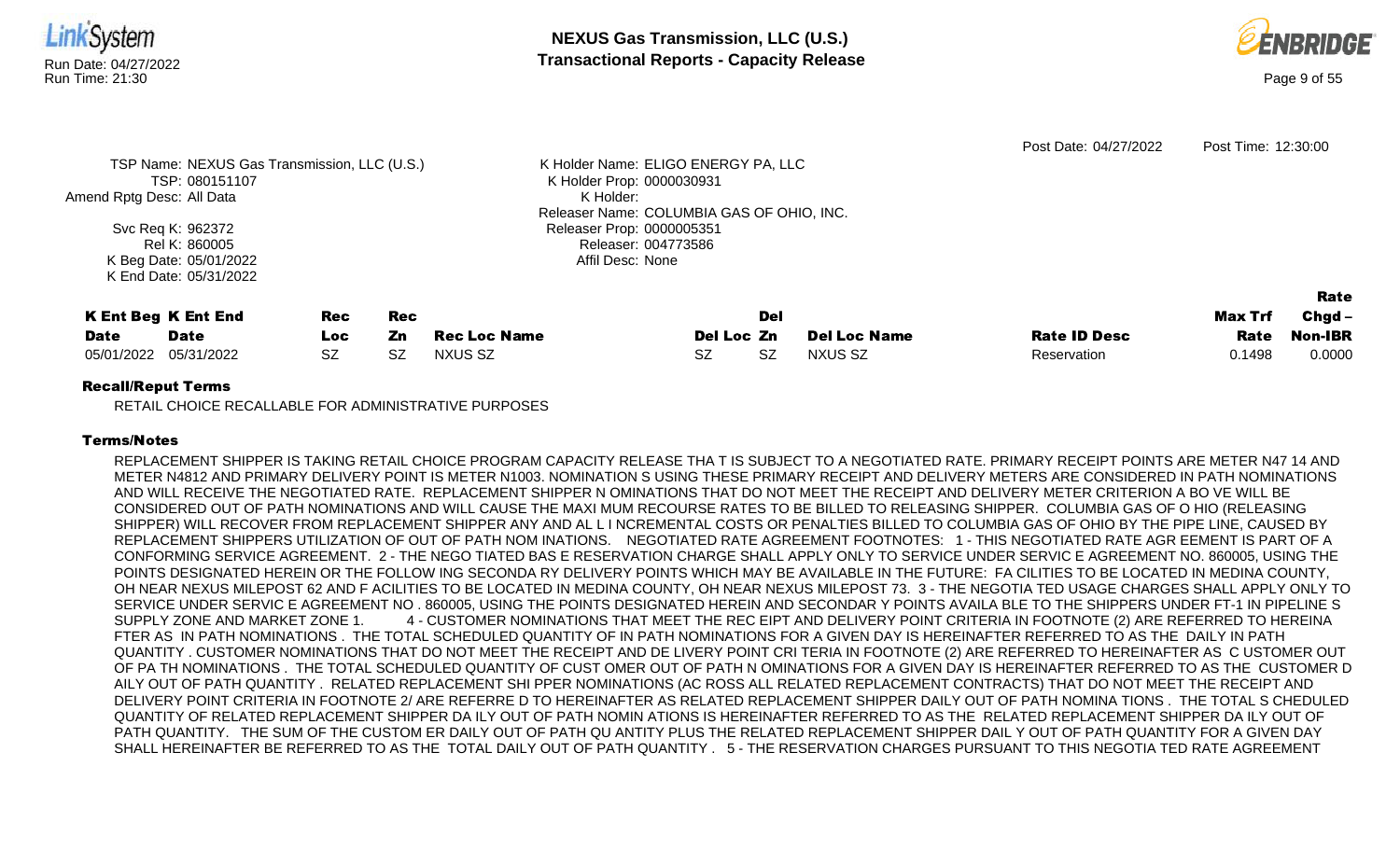



Post Date: 04/27/2022 Post Time: 12:30:00

TSP Name: NEXUS Gas Transmission, LLC (U.S.) TSP: 080151107 Amend Rptg Desc: All Data

> Svc Req K: 962372 Rel K: 860005 K Beg Date: 05/01/2022 K End Date: 05/31/2022

K Holder Name: ELIGO ENERGY PA, LLC K Holder Prop: 0000030931 K Holder: Releaser Name: COLUMBIA GAS OF OHIO, INC. Releaser Prop: 0000005351 Releaser: 004773586 Affil Desc: None

## Terms/Notes

WILL BE CALCULATED DAILY. THE DAILY EQUIVALENT OF TH E NEGOTIATED BASE RESERVATION CHARGE (AS ADJU STED IN ACCORDANCE WITH THE ABOVE) SHALL APPLY EACH DAY TO THE GREATER O F A) ZERO OR B) THE MDQ LES S THE TOTAL DAILY OUT OF PATH QUANTITY. THE DAILY EQUIVALENT RECOURSE R ATE (AS SUCH TERM IS DEFINED HEREIN AND AS SUCH TERM APPLIES TO THE RESE RVATION CHARGE) (INCLUSIVE OF ALL RESERVAT ION SURCHARGES AND OTHER RESER VATION CHARGES) SHALL APPLY EACH DAY TO T HE LESSER OF A) THE MDQ OR B) T HE TOTAL DAILY OUT OF PATH QUANTITY.

Bid Evaluation Terms:- NET REVENUE;

Surcharge Footnote: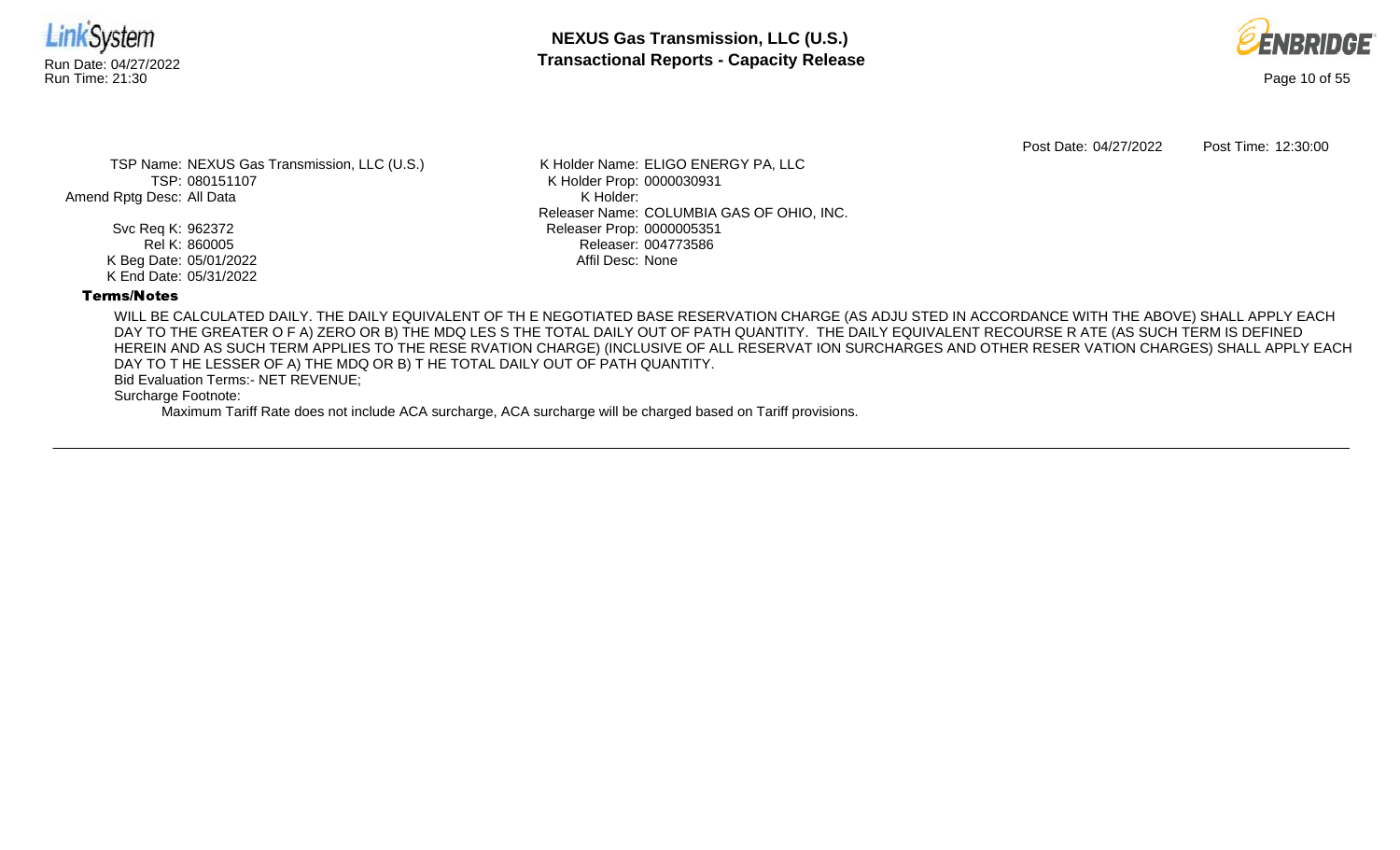



Post Date: 04/27/2022 Post Time: 12:30:00 TSP Name: NEXUS Gas Transmission, LLC (U.S.) TSP: 080151107 Amend Rptg Desc: All Data Svc Req K: 962365 Rel K: 860005 K Beg Date: 05/01/2022 K End Date: 05/31/2022 K Holder Name: ENERGY HARBOR LLC K Holder Prop: 0000030956 K Holder: 192472751 Releaser Name: COLUMBIA GAS OF OHIO, INC. Releaser Prop: 0000005351 Releaser: 004773586 Affil Desc: None K Qty - K: 150 SICR Ind: No RAPP Desc: No Prev Rel: 2 Bus Day Ind: No Recall Notif EE: Yes Recall Notif Eve: Yes Recall Notif ID1: Yes Recall Notif ID2: Yes Recall Notif ID3: Yes Recall Notif Timely: Yes K Ent Beg Date: 05/01/2022 K Ent End Date: 05/31/2022 Rate Sch: FT-1 Res Rate Basis Desc: Per day K Stat Desc: New All Re-rel Desc: Re-releasable Repl SR Role Ind: Retail Choice Perm Rel Desc: Capacity is not being permanently released Prearr Deal Desc: Offer is subject to a prearranged deal Bidder Bid Basis Desc: Non-Index-Based Release - Absolute dollars and cents per unit basis Ngtd Rate Ind Desc: No Mkt Based Rate Ind: No Surchg Ind Desc: Rate(s) stated include all applicable surcharges; no surcharge detail or surcharge total provided

Recall/Reput Desc: Capacity recallable but not reputtable.

| <b>K Ent Beg Date</b> | <b>K Ent End Date</b> | <b>Seasnl St</b> | <b>Seasnl End</b> | K Qty - K |
|-----------------------|-----------------------|------------------|-------------------|-----------|
| 05/01/2022            | 05/31/2022            |                  |                   | 150       |
|                       |                       |                  |                   |           |

|     |                                                           | LOC. |     |                            |     |             | Seasni Seasni K Ent Beg K Ent End |
|-----|-----------------------------------------------------------|------|-----|----------------------------|-----|-------------|-----------------------------------|
| Loc | <b>Loc Name</b>                                           | Zn   |     | K Qty - Loc Loc/QTI Desc   | End | <b>Date</b> | <b>Date</b>                       |
|     | N1003 NEXUS/CPG                                           |      | 150 | Delivery point(s) quantity |     | 05/01/2022  | 05/31/2022                        |
|     | N4714 DTE APPALACHIA GATHERING HIGH NOON                  | SZ   | 150 | Receipt point(s) quantity  |     | 05/01/2022  | 05/31/2022                        |
|     | N4812 MARKWEST UTICA EMG/TWP RD 240-BERNE, MONROE CO., OH | SZ.  | 150 | Receipt point(s) quantity  |     | 05/01/2022  | 05/31/2022                        |

|             |                            |            |     |              |                |                |                     |                     |         | Rate     |
|-------------|----------------------------|------------|-----|--------------|----------------|----------------|---------------------|---------------------|---------|----------|
|             | <b>K Ent Beg K Ent End</b> | <b>Rec</b> | Rec |              |                | Del            |                     |                     | Max Trf | $Chgd -$ |
| <b>Date</b> | <b>Date</b>                | Loc        | Zn  | Rec Loc Name | Del Loc Zn     |                | <b>Del Loc Name</b> | <b>Rate ID Desc</b> | Rate    | Non-IBR  |
|             | 05/01/2022 05/31/2022      | M1         | M1  | NXUS M1      | M <sub>1</sub> | M <sub>1</sub> | NXUS M1             | Commodity           | 0.0057  | 0.0057   |
|             | 05/01/2022 05/31/2022      | M1         | M1  | NXUS M1      | <b>SZ</b>      | <b>SZ</b>      | NXUS SZ             | Commodity           | 0.0057  | 0.0057   |
|             | 05/01/2022 05/31/2022      | <b>SZ</b>  | SZ  | NXUS SZ      | M <sub>1</sub> | M <sub>1</sub> | NXUS M1             | Commodity           | 0.0057  | 0.0057   |
|             | 05/01/2022 05/31/2022      | <b>SZ</b>  | SZ  | NXUS SZ      | <b>SZ</b>      | <b>SZ</b>      | NXUS SZ             | Commodity           | 0.0000  | 0.0000   |
| 05/01/2022  | 05/31/2022                 | M1         | M1  | NXUS M1      | M <sub>1</sub> | M1             | <b>NXUS M1</b>      | Reservation         | 0.8167  | 0.7500   |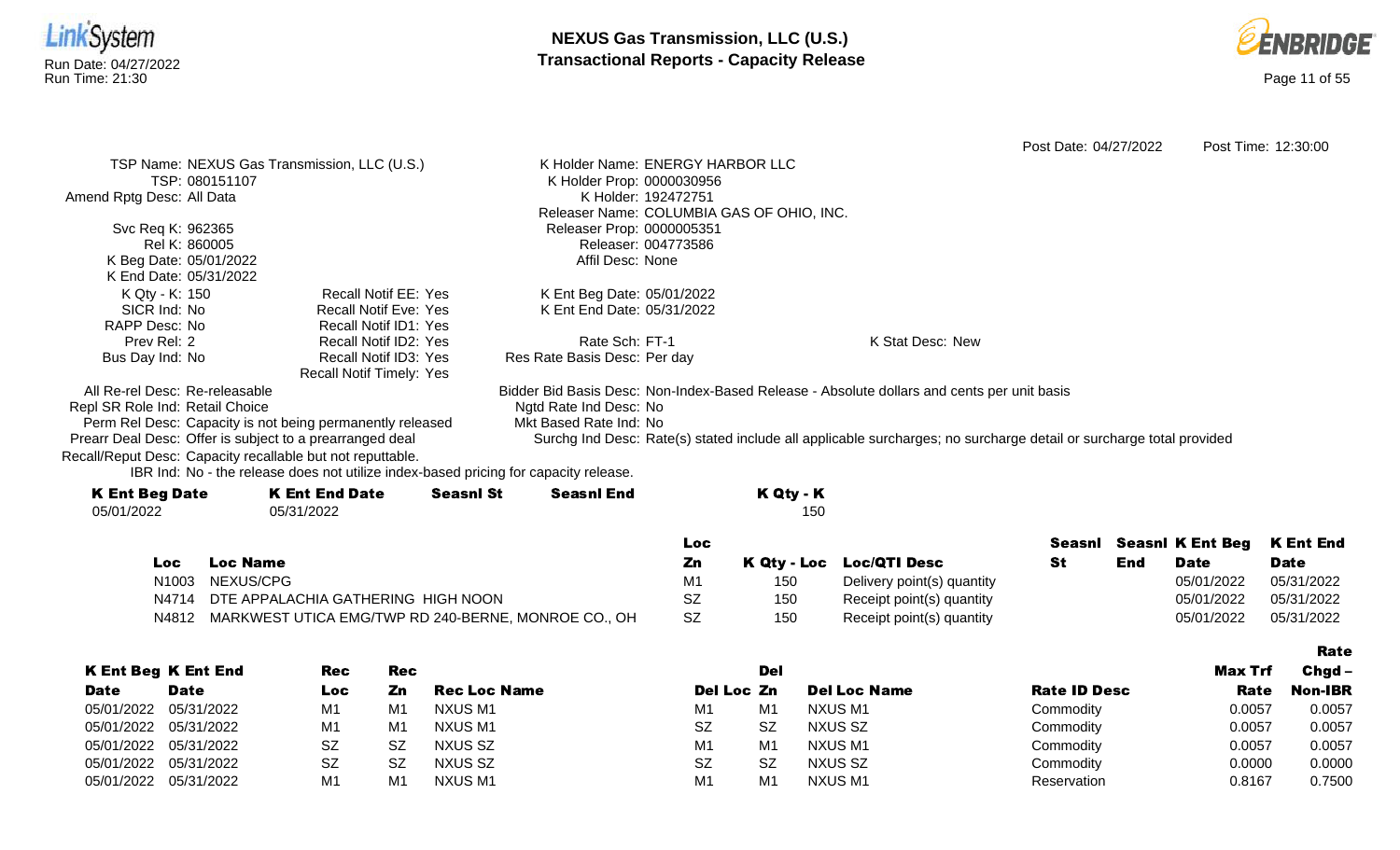



|                           |                                              |           |            |                     |                                           |     | Post Date: 04/27/2022 | Post Time: 12:30:00 |         |                |
|---------------------------|----------------------------------------------|-----------|------------|---------------------|-------------------------------------------|-----|-----------------------|---------------------|---------|----------------|
|                           | TSP Name: NEXUS Gas Transmission, LLC (U.S.) |           |            |                     | K Holder Name: ENERGY HARBOR LLC          |     |                       |                     |         |                |
|                           | TSP: 080151107                               |           |            |                     | K Holder Prop: 0000030956                 |     |                       |                     |         |                |
| Amend Rptg Desc: All Data |                                              |           |            |                     | K Holder: 192472751                       |     |                       |                     |         |                |
|                           |                                              |           |            |                     | Releaser Name: COLUMBIA GAS OF OHIO, INC. |     |                       |                     |         |                |
|                           | Svc Req K: 962365                            |           |            |                     | Releaser Prop: 0000005351                 |     |                       |                     |         |                |
|                           | Rel K: 860005                                |           |            |                     | Releaser: 004773586                       |     |                       |                     |         |                |
|                           | K Beg Date: 05/01/2022                       |           |            |                     | Affil Desc: None                          |     |                       |                     |         |                |
|                           | K End Date: 05/31/2022                       |           |            |                     |                                           |     |                       |                     |         |                |
|                           |                                              |           |            |                     |                                           |     |                       |                     |         | Rate           |
|                           | <b>K Ent Beg K Ent End</b>                   | Rec       | <b>Rec</b> |                     |                                           | Del |                       |                     | Max Trf | $Chgd -$       |
| <b>Date</b>               | <b>Date</b>                                  | Loc.      | Zn.        | <b>Rec Loc Name</b> | Del Loc Zn                                |     | <b>Del Loc Name</b>   | <b>Rate ID Desc</b> | Rate    | <b>Non-IBR</b> |
| 05/01/2022                | 05/31/2022                                   | <b>SZ</b> | <b>SZ</b>  | <b>NXUS SZ</b>      | SZ                                        | SZ. | <b>NXUS SZ</b>        | Reservation         | 0.1498  | 0.0000         |
| $\sim$ $\sim$ $\sim$      |                                              |           |            |                     |                                           |     |                       |                     |         |                |

RETAIL CHOICE RECALLABLE FOR ADMINISTRATIVE PURPOSES

## Terms/Notes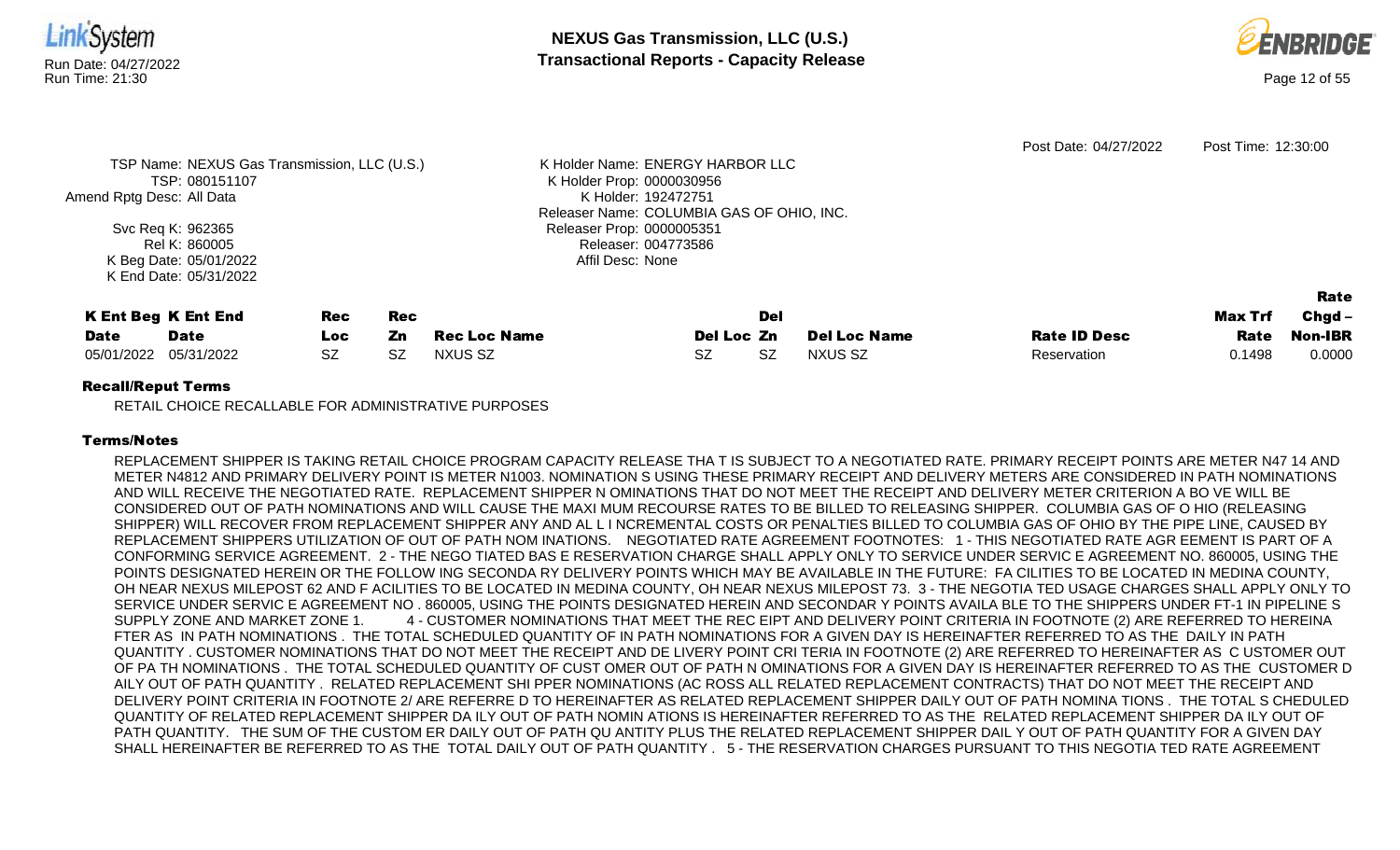



Post Date: 04/27/2022 Post Time: 12:30:00

TSP Name: NEXUS Gas Transmission, LLC (U.S.) TSP: 080151107 Amend Rptg Desc: All Data

> Svc Req K: 962365 Rel K: 860005 K Beg Date: 05/01/2022 K End Date: 05/31/2022

K Holder Name: ENERGY HARBOR LLC K Holder Prop: 0000030956 K Holder: 192472751 Releaser Name: COLUMBIA GAS OF OHIO, INC. Releaser Prop: 0000005351 Releaser: 004773586 Affil Desc: None

## Terms/Notes

WILL BE CALCULATED DAILY. THE DAILY EQUIVALENT OF TH E NEGOTIATED BASE RESERVATION CHARGE (AS ADJU STED IN ACCORDANCE WITH THE ABOVE) SHALL APPLY EACH DAY TO THE GREATER O F A) ZERO OR B) THE MDQ LES S THE TOTAL DAILY OUT OF PATH QUANTITY. THE DAILY EQUIVALENT RECOURSE R ATE (AS SUCH TERM IS DEFINED HEREIN AND AS SUCH TERM APPLIES TO THE RESE RVATION CHARGE) (INCLUSIVE OF ALL RESERVAT ION SURCHARGES AND OTHER RESER VATION CHARGES) SHALL APPLY EACH DAY TO T HE LESSER OF A) THE MDQ OR B) T HE TOTAL DAILY OUT OF PATH QUANTITY.

Bid Evaluation Terms:- NET REVENUE;

Surcharge Footnote: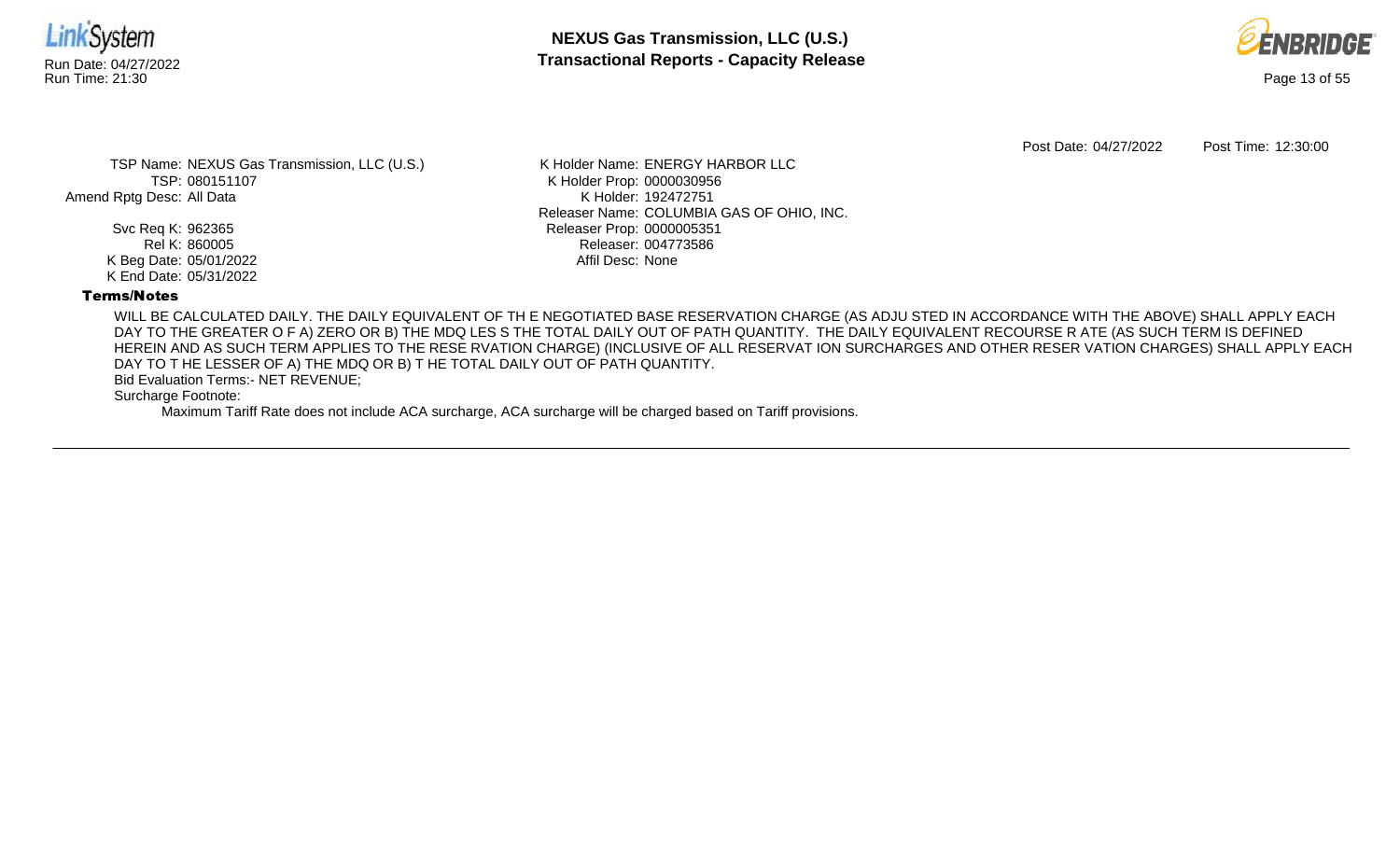



Rate

Post Date: 04/27/2022 Post Time: 12:30:00 TSP Name: NEXUS Gas Transmission, LLC (U.S.) TSP: 080151107 Amend Rptg Desc: All Data Svc Req K: 962374 Rel K: 860005 K Beg Date: 05/01/2022 K End Date: 05/31/2022 K Holder Name: ENGIE POWER & GAS LLC K Holder Prop: 0000030951 K Holder: 827406641 Releaser Name: COLUMBIA GAS OF OHIO, INC. Releaser Prop: 0000005351 Releaser: 004773586 Affil Desc: None K Qty - K: 460 SICR Ind: No RAPP Desc: No Prev Rel: 2 Bus Day Ind: No Recall Notif EE: Yes Recall Notif Eve: Yes Recall Notif ID1: Yes Recall Notif ID2: Yes Recall Notif ID3: Yes Recall Notif Timely: Yes K Ent Beg Date: 05/01/2022 K Ent End Date: 05/31/2022 Rate Sch: FT-1 Res Rate Basis Desc: Per day K Stat Desc: New All Re-rel Desc: Re-releasable Repl SR Role Ind: Retail Choice Perm Rel Desc: Capacity is not being permanently released Prearr Deal Desc: Offer is subject to a prearranged deal Bidder Bid Basis Desc: Non-Index-Based Release - Absolute dollars and cents per unit basis Ngtd Rate Ind Desc: No Mkt Based Rate Ind: No Surchg Ind Desc: Rate(s) stated include all applicable surcharges; no surcharge detail or surcharge total provided

Recall/Reput Desc: Capacity recallable but not reputtable.

| <b>K Ent Beg Date</b> | <b>K Ent End Date</b> | <b>Seasnl St</b> | <b>Seasnl End</b> | K Qty - K |
|-----------------------|-----------------------|------------------|-------------------|-----------|
| 05/01/2022            | 05/31/2022            |                  |                   | 460       |
|                       |                       |                  |                   |           |

|     |                                                           | Loc |     |                            |     | Seasni Seasni K Ent Beg K Ent End |             |
|-----|-----------------------------------------------------------|-----|-----|----------------------------|-----|-----------------------------------|-------------|
| Loc | Loc Name                                                  | Zn  |     | K Qty - Loc Loc/QTI Desc   | End | <b>Date</b>                       | <b>Date</b> |
|     | N1003 NEXUS/CPG                                           | M1  | 460 | Delivery point(s) quantity |     | 05/01/2022                        | 05/31/2022  |
|     | N4714 DTE APPALACHIA GATHERING HIGH NOON                  | SZ  | 460 | Receipt point(s) quantity  |     | 05/01/2022                        | 05/31/2022  |
|     | N4812 MARKWEST UTICA EMG/TWP RD 240-BERNE, MONROE CO., OH | SZ  | 460 | Receipt point(s) quantity  |     | 05/01/2022                        | 05/31/2022  |

|             |                            |     |     |                     |                |                |                     |                     |         | .              |
|-------------|----------------------------|-----|-----|---------------------|----------------|----------------|---------------------|---------------------|---------|----------------|
|             | <b>K Ent Beg K Ent End</b> | Rec | Rec |                     |                | Del            |                     |                     | Max Trf | $Chqd -$       |
| <b>Date</b> | <b>Date</b>                | Loc | Zn  | <b>Rec Loc Name</b> | Del Loc Zn     |                | <b>Del Loc Name</b> | <b>Rate ID Desc</b> | Rate    | <b>Non-IBR</b> |
| 05/01/2022  | 05/31/2022                 | M1  | M1  | NXUS M1             | M1             | M1             | NXUS M1             | Commodity           | 0.0057  | 0.0057         |
| 05/01/2022  | 05/31/2022                 | M1  | M1  | NXUS M1             | <b>SZ</b>      | <b>SZ</b>      | NXUS SZ             | Commodity           | 0.0057  | 0.0057         |
| 05/01/2022  | 05/31/2022                 | SZ  | -SZ | NXUS SZ             | M <sub>1</sub> | M <sub>1</sub> | NXUS M1             | Commodity           | 0.0057  | 0.0057         |
| 05/01/2022  | 05/31/2022                 | SZ  | -SZ | NXUS SZ             | <b>SZ</b>      | SZ             | NXUS SZ             | Commodity           | 0.0000  | 0.0000         |
| 05/01/2022  | 05/31/2022                 | M1  | M1  | NXUS M1             | M1             | M <sub>1</sub> | NXUS M1             | Reservation         | 0.8167  | 0.7500         |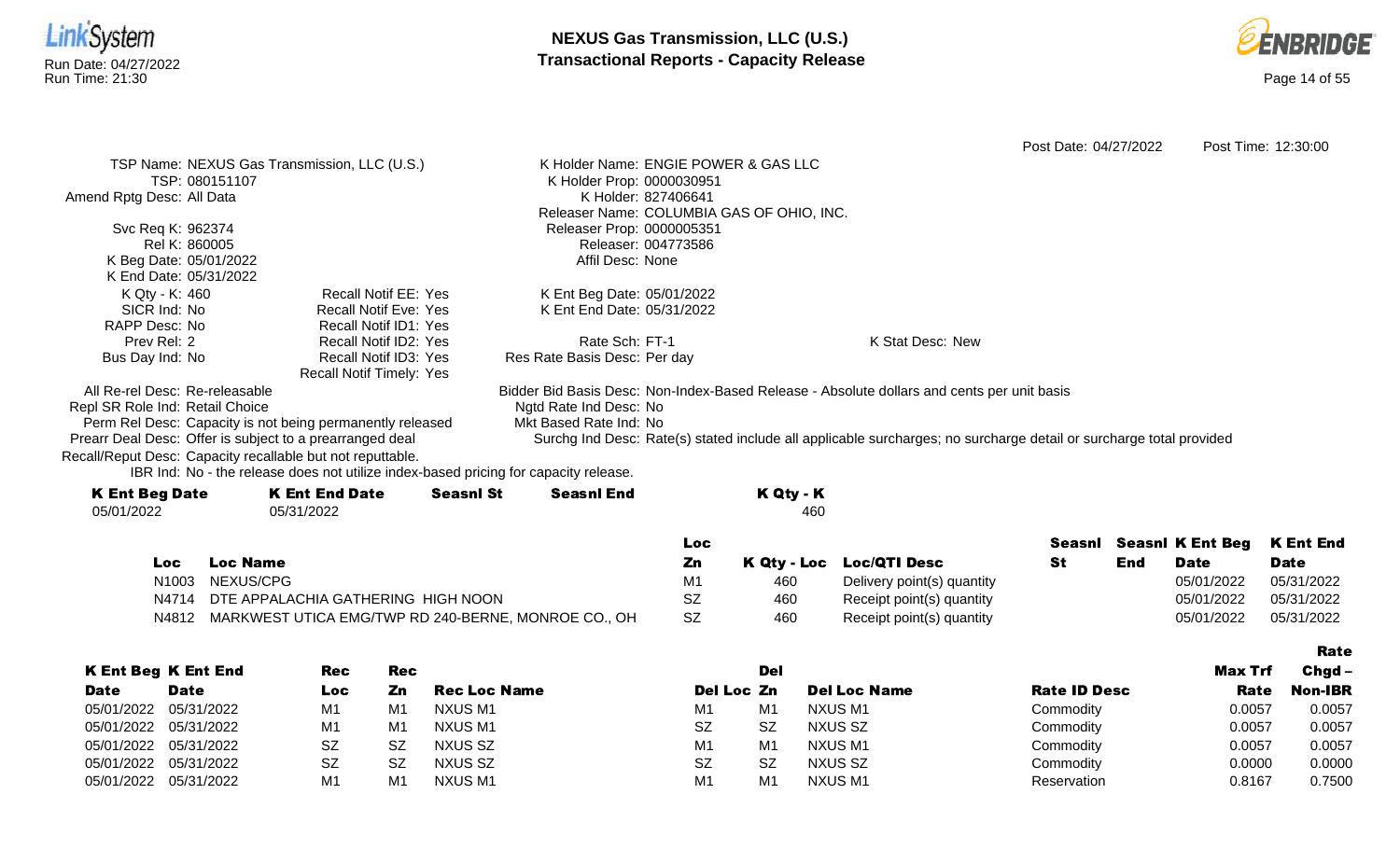



|                            |                                              |            |            |                                      |                                           |           |                     | Post Date: 04/27/2022 | Post Time: 12:30:00 |                |
|----------------------------|----------------------------------------------|------------|------------|--------------------------------------|-------------------------------------------|-----------|---------------------|-----------------------|---------------------|----------------|
|                            | TSP Name: NEXUS Gas Transmission, LLC (U.S.) |            |            | K Holder Name: ENGIE POWER & GAS LLC |                                           |           |                     |                       |                     |                |
|                            | TSP: 080151107                               |            |            |                                      | K Holder Prop: 0000030951                 |           |                     |                       |                     |                |
| Amend Rptg Desc: All Data  |                                              |            |            |                                      | K Holder: 827406641                       |           |                     |                       |                     |                |
|                            |                                              |            |            |                                      | Releaser Name: COLUMBIA GAS OF OHIO, INC. |           |                     |                       |                     |                |
|                            | Svc Req K: 962374                            |            |            |                                      | Releaser Prop: 0000005351                 |           |                     |                       |                     |                |
|                            | Releaser: 004773586<br>Rel K: 860005         |            |            |                                      |                                           |           |                     |                       |                     |                |
|                            | K Beg Date: 05/01/2022                       |            |            |                                      | Affil Desc: None                          |           |                     |                       |                     |                |
|                            | K End Date: 05/31/2022                       |            |            |                                      |                                           |           |                     |                       |                     |                |
|                            |                                              |            |            |                                      |                                           |           |                     |                       |                     | Rate           |
| <b>K Ent Beg K Ent End</b> |                                              | <b>Rec</b> | <b>Rec</b> |                                      |                                           | Del       |                     |                       | Max Trf             | $Chgd -$       |
| <b>Date</b>                | <b>Date</b>                                  | Loc.       | Zn         | <b>Rec Loc Name</b>                  | Del Loc Zn                                |           | <b>Del Loc Name</b> | <b>Rate ID Desc</b>   | Rate                | <b>Non-IBR</b> |
| 05/01/2022                 | 05/31/2022                                   | <b>SZ</b>  | SZ         | NXUS SZ                              | SZ                                        | <b>SZ</b> | NXUS SZ             | Reservation           | 0.1498              | 0.0000         |
|                            |                                              |            |            |                                      |                                           |           |                     |                       |                     |                |

RETAIL CHOICE RECALLABLE FOR ADMINISTRATIVE PURPOSES

## Terms/Notes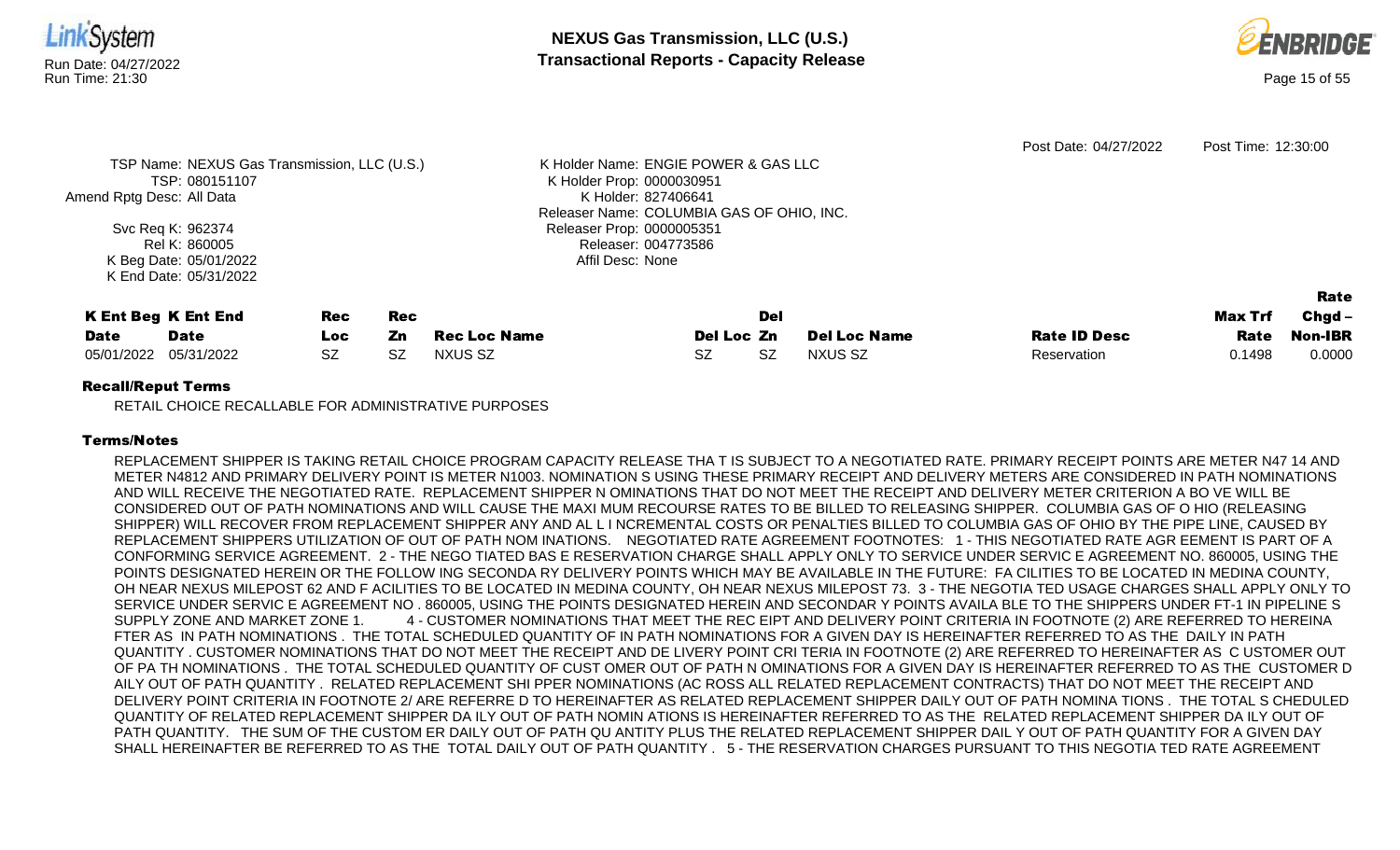



Post Date: 04/27/2022 Post Time: 12:30:00

TSP Name: NEXUS Gas Transmission, LLC (U.S.) TSP: 080151107 Amend Rptg Desc: All Data

> Svc Req K: 962374 Rel K: 860005 K Beg Date: 05/01/2022 K End Date: 05/31/2022

K Holder Name: ENGIE POWER & GAS LLC K Holder Prop: 0000030951 K Holder: 827406641 Releaser Name: COLUMBIA GAS OF OHIO, INC. Releaser Prop: 0000005351 Releaser: 004773586 Affil Desc: None

## Terms/Notes

WILL BE CALCULATED DAILY. THE DAILY EQUIVALENT OF TH E NEGOTIATED BASE RESERVATION CHARGE (AS ADJU STED IN ACCORDANCE WITH THE ABOVE) SHALL APPLY EACH DAY TO THE GREATER O F A) ZERO OR B) THE MDQ LES S THE TOTAL DAILY OUT OF PATH QUANTITY. THE DAILY EQUIVALENT RECOURSE R ATE (AS SUCH TERM IS DEFINED HEREIN AND AS SUCH TERM APPLIES TO THE RESE RVATION CHARGE) (INCLUSIVE OF ALL RESERVAT ION SURCHARGES AND OTHER RESER VATION CHARGES) SHALL APPLY EACH DAY TO T HE LESSER OF A) THE MDQ OR B) T HE TOTAL DAILY OUT OF PATH QUANTITY.

Bid Evaluation Terms:- NET REVENUE;

Surcharge Footnote: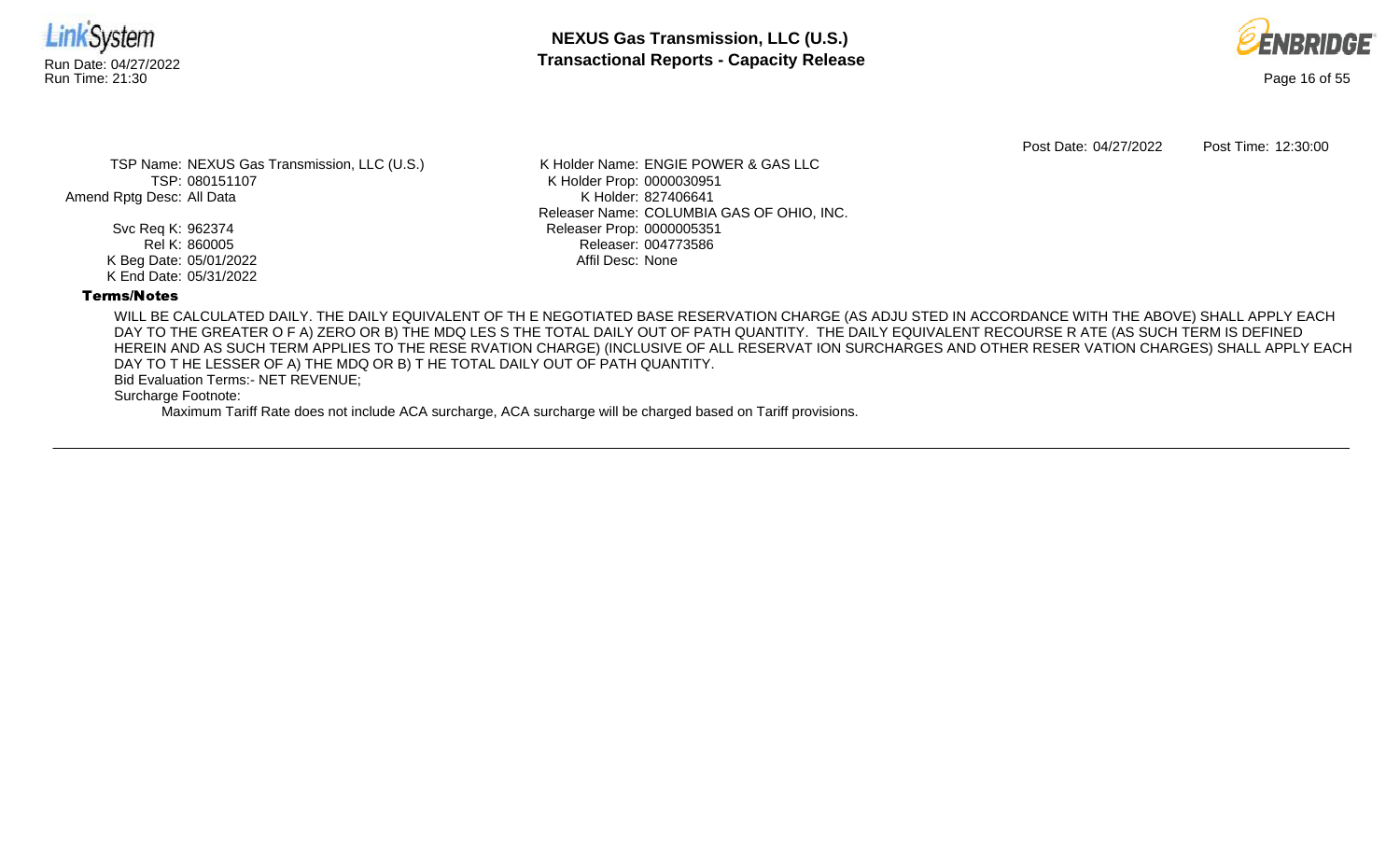



Rate

Post Date: 04/27/2022 Post Time: 14:30:00 TSP Name: NEXUS Gas Transmission, LLC (U.S.) TSP: 080151107 Amend Rptg Desc: All Data Svc Req K: 962377 Rel K: 860005 K Beg Date: 05/01/2022 K End Date: 05/31/2022 K Holder Name: FOSTER ENERGY SERVICES, LLC K Holder Prop: 0000030786 K Holder: 080525220 Releaser Name: COLUMBIA GAS OF OHIO, INC. Releaser Prop: 0000005351 Releaser: 004773586 Affil Desc: None K Qty - K: 45 SICR Ind: No RAPP Desc: No Prev Rel: 2 Bus Day Ind: No Recall Notif EE: Yes Recall Notif Eve: Yes Recall Notif ID1: Yes Recall Notif ID2: Yes Recall Notif ID3: Yes Recall Notif Timely: Yes K Ent Beg Date: 05/01/2022 K Ent End Date: 05/31/2022 Rate Sch: FT-1 Res Rate Basis Desc: Per day K Stat Desc: New All Re-rel Desc: Re-releasable Repl SR Role Ind: Retail Choice Perm Rel Desc: Capacity is not being permanently released Prearr Deal Desc: Offer is subject to a prearranged deal Bidder Bid Basis Desc: Non-Index-Based Release - Absolute dollars and cents per unit basis Ngtd Rate Ind Desc: No Mkt Based Rate Ind: No Surchg Ind Desc: Rate(s) stated include all applicable surcharges; no surcharge detail or surcharge total provided Recall/Reput Desc: Capacity recallable but not reputtable.

| <b>K Ent Beg Date</b> | <b>K Ent End Date</b> | <b>Seasnl St</b> | Seasnl End | K Qty - K |
|-----------------------|-----------------------|------------------|------------|-----------|
| 05/01/2022            | 05/31/2022            |                  |            | 45        |
|                       |                       |                  |            |           |

|            |                                                           | Loc       |    |                            |     |             | Seasnl Seasnl K Ent Beg K Ent End |
|------------|-----------------------------------------------------------|-----------|----|----------------------------|-----|-------------|-----------------------------------|
| <b>Loc</b> | <b>Loc Name</b>                                           | Zn        |    | K Qty - Loc Loc/QTI Desc   | End | <b>Date</b> | <b>Date</b>                       |
|            | N1003 NEXUS/CPG                                           | M1        | 45 | Delivery point(s) quantity |     | 05/01/2022  | 05/31/2022                        |
|            | N4714 DTE APPALACHIA GATHERING HIGH NOON                  | SZ        | 45 | Receipt point(s) quantity  |     | 05/01/2022  | 05/31/2022                        |
|            | N4812 MARKWEST UTICA EMG/TWP RD 240-BERNE, MONROE CO., OH | <b>SZ</b> | 45 | Receipt point(s) quantity  |     | 05/01/2022  | 05/31/2022                        |

|             |                            |           |           |                     |                |                |                     |                     |         | -----          |
|-------------|----------------------------|-----------|-----------|---------------------|----------------|----------------|---------------------|---------------------|---------|----------------|
|             | <b>K Ent Beg K Ent End</b> | Rec       | Rec       |                     |                | Del            |                     |                     | Max Trf | $Chgd -$       |
| <b>Date</b> | <b>Date</b>                | Loc       | Zn        | <b>Rec Loc Name</b> | Del Loc Zn     |                | <b>Del Loc Name</b> | <b>Rate ID Desc</b> | Rate    | <b>Non-IBR</b> |
| 05/01/2022  | 05/31/2022                 | M1        | M1        | NXUS M1             | M1             | M1             | NXUS M1             | Commodity           | 0.0057  | 0.0057         |
| 05/01/2022  | 05/31/2022                 | M1        | M1        | NXUS M1             | <b>SZ</b>      | <b>SZ</b>      | NXUS SZ             | Commodity           | 0.0057  | 0.0057         |
| 05/01/2022  | 05/31/2022                 | <b>SZ</b> | <b>SZ</b> | <b>NXUS SZ</b>      | M <sub>1</sub> | M <sub>1</sub> | NXUS M1             | Commodity           | 0.0057  | 0.0057         |
| 05/01/2022  | 05/31/2022                 | <b>SZ</b> | <b>SZ</b> | NXUS SZ             | <b>SZ</b>      | <b>SZ</b>      | NXUS SZ             | Commodity           | 0.0000  | 0.0000         |
| 05/01/2022  | 05/31/2022                 | M1        | M1        | <b>NXUS M1</b>      | M1             | M <sub>1</sub> | NXUS M1             | Reservation         | 0.8167  | 0.7500         |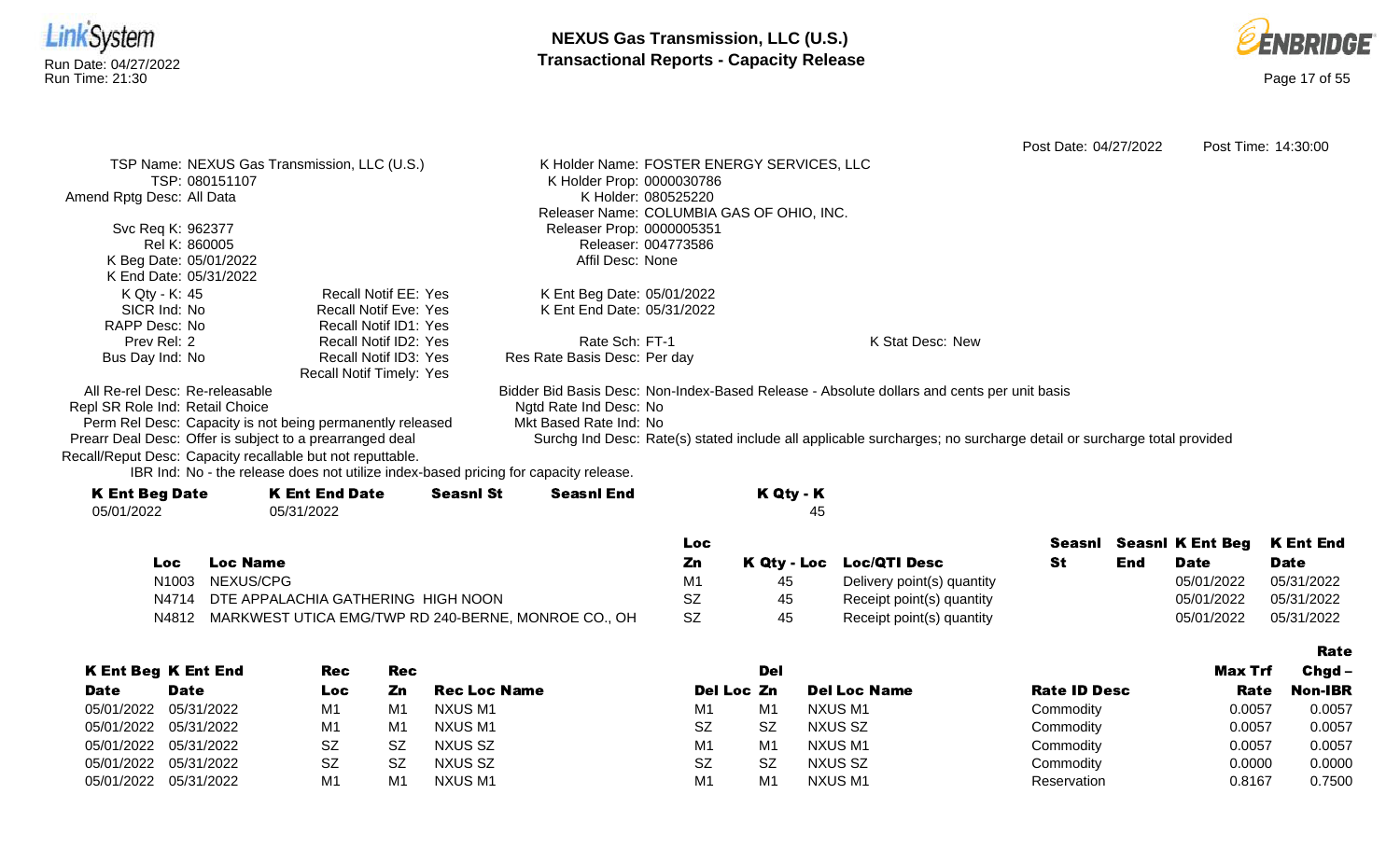

|                       | <b>K Ent Beg K Ent End</b> | Rec | Rec |              |            | Del |                     |                     | <b>Max Trf</b> | Chgd –         |
|-----------------------|----------------------------|-----|-----|--------------|------------|-----|---------------------|---------------------|----------------|----------------|
| <b>Date</b>           | <b>Date</b>                | Loc | Zn  | Rec Loc Name | Del Loc Zn |     | <b>Del Loc Name</b> | <b>Rate ID Desc</b> | Rate           | <b>Non-IBR</b> |
| 05/01/2022 05/31/2022 |                            |     | -SZ | NXUS SZ      |            |     | NXUS SZ             | Reservation         | 0.1498         | 0.0000         |

RETAIL CHOICE RECALLABLE FOR ADMINISTRATIVE PURPOSES

## Terms/Notes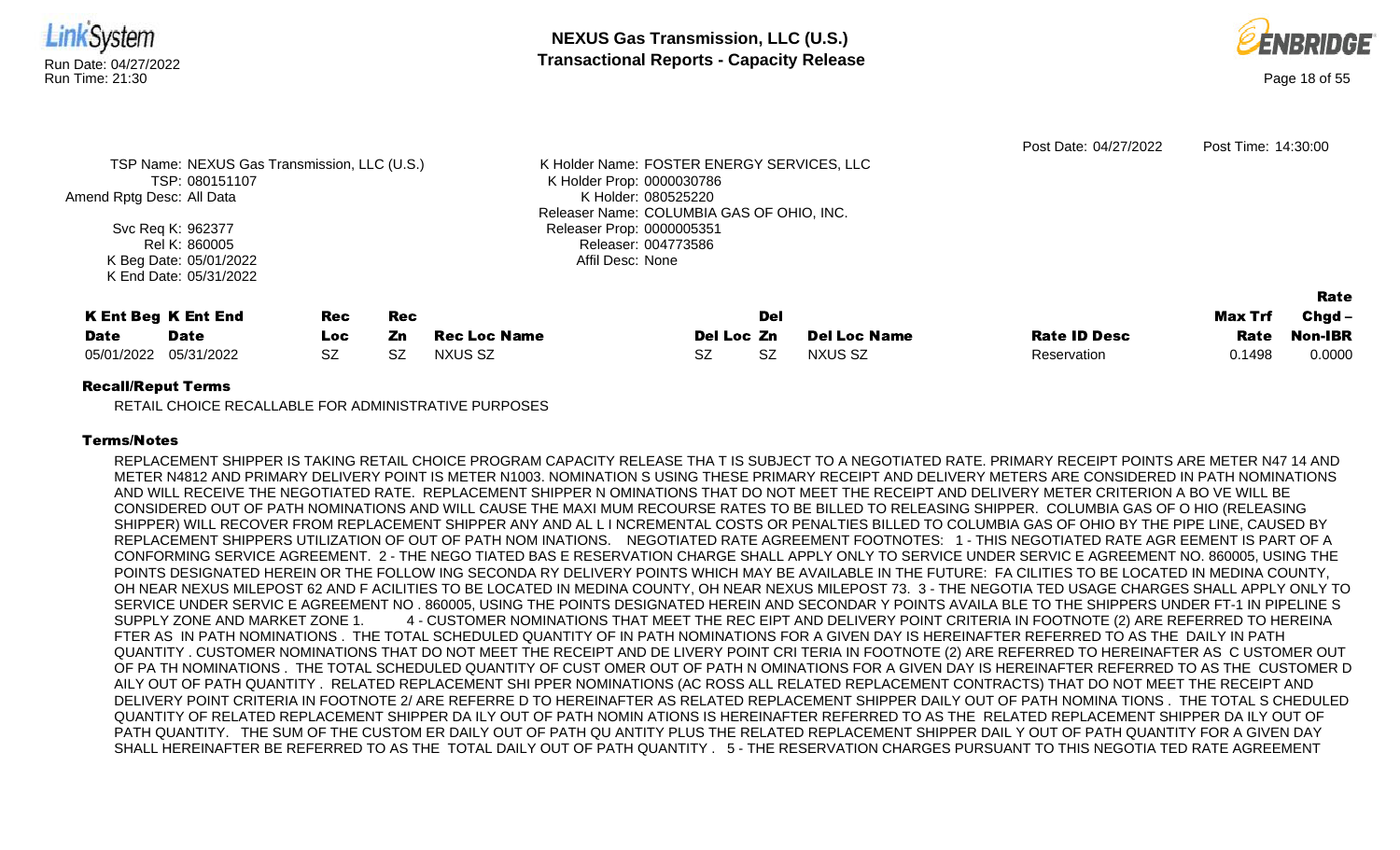



Post Date: 04/27/2022 Post Time: 14:30:00

TSP Name: NEXUS Gas Transmission, LLC (U.S.) TSP: 080151107 Amend Rptg Desc: All Data

> Svc Req K: 962377 Rel K: 860005 K Beg Date: 05/01/2022 K End Date: 05/31/2022

K Holder Name: FOSTER ENERGY SERVICES, LLC K Holder Prop: 0000030786 K Holder: 080525220 Releaser Name: COLUMBIA GAS OF OHIO, INC. Releaser Prop: 0000005351 Releaser: 004773586 Affil Desc: None

### Terms/Notes

WILL BE CALCULATED DAILY. THE DAILY EQUIVALENT OF TH E NEGOTIATED BASE RESERVATION CHARGE (AS ADJU STED IN ACCORDANCE WITH THE ABOVE) SHALL APPLY EACH DAY TO THE GREATER O F A) ZERO OR B) THE MDQ LES S THE TOTAL DAILY OUT OF PATH QUANTITY. THE DAILY EQUIVALENT RECOURSE R ATE (AS SUCH TERM IS DEFINED HEREIN AND AS SUCH TERM APPLIES TO THE RESE RVATION CHARGE) (INCLUSIVE OF ALL RESERVAT ION SURCHARGES AND OTHER RESER VATION CHARGES) SHALL APPLY EACH DAY TO T HE LESSER OF A) THE MDQ OR B) T HE TOTAL DAILY OUT OF PATH QUANTITY.

Bid Evaluation Terms:- NET REVENUE;

Surcharge Footnote: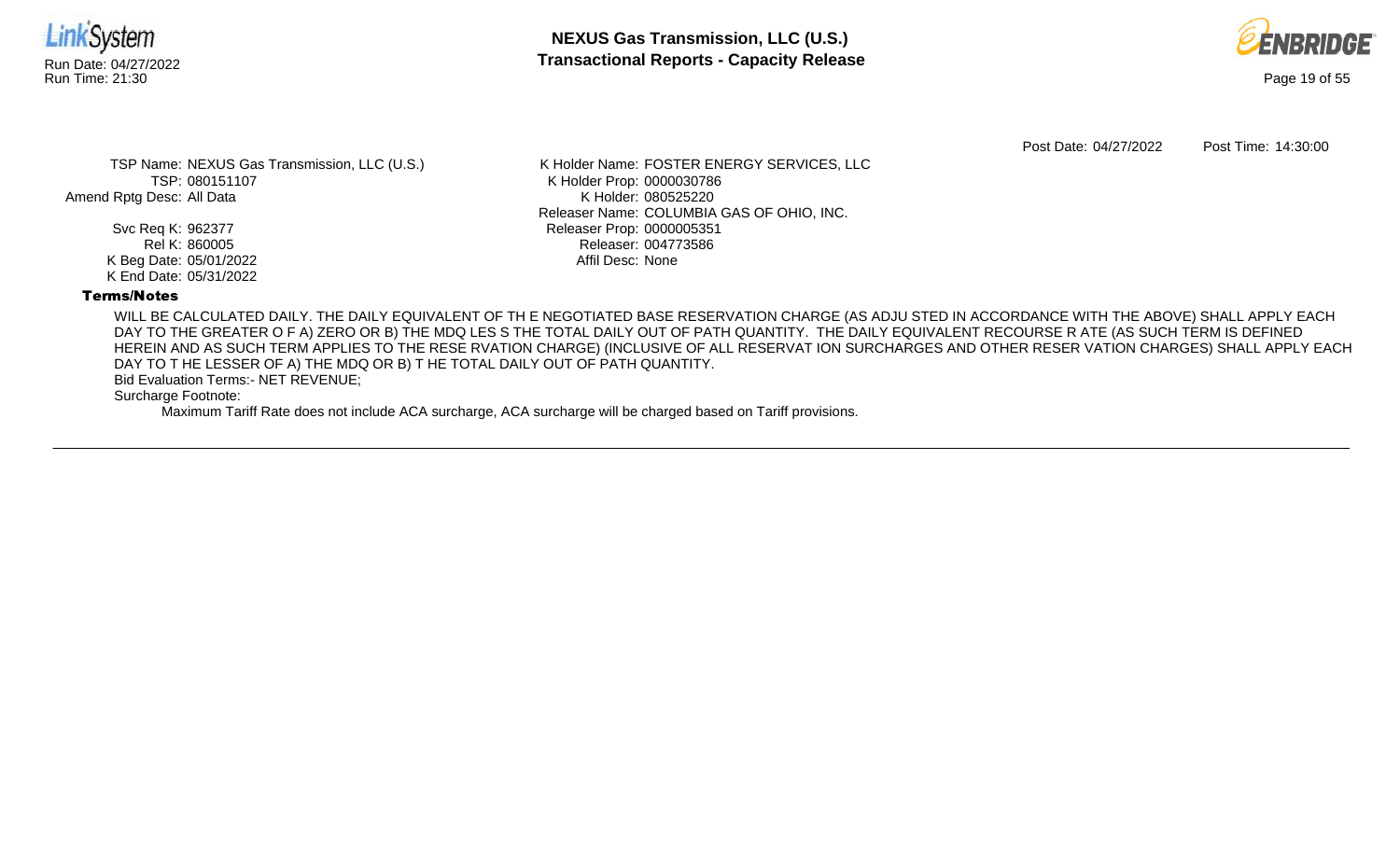

Perm Rel Desc: Capacity is not being permanently released Prearr Deal Desc: Offer is subject to a prearranged deal

Recall/Reput Desc: Capacity recallable but not reputtable.

Ngtd Rate Ind Desc: No Mkt Based Rate Ind: No Surchg Ind Desc: Rate(s) stated include all applicable surcharges; no surcharge detail or surcharge total provided

Rate

| <b>K Ent Beg Date</b> | <b>K Ent End Date</b> | <b>Seasnl St</b> | <b>Seasnl End</b> | K Qty - K |
|-----------------------|-----------------------|------------------|-------------------|-----------|
| 05/01/2022            | 05/31/2022            |                  |                   | 113       |
|                       |                       |                  |                   |           |

|     |                                                           | LOC.      |     |                            |     |             | Seasni Seasni K Ent Beg K Ent End |
|-----|-----------------------------------------------------------|-----------|-----|----------------------------|-----|-------------|-----------------------------------|
| Loc | <b>Loc Name</b>                                           | Ζn        |     | K Qty - Loc Loc/QTI Desc   | End | <b>Date</b> | <b>Date</b>                       |
|     | N1003 NEXUS/CPG                                           |           | 113 | Delivery point(s) quantity |     | 05/01/2022  | 05/31/2022                        |
|     | N4714 DTE APPALACHIA GATHERING HIGH NOON                  | SZ        | 113 | Receipt point(s) quantity  |     | 05/01/2022  | 05/31/2022                        |
|     | N4812 MARKWEST UTICA EMG/TWP RD 240-BERNE, MONROE CO., OH | <b>SZ</b> | 113 | Receipt point(s) quantity  |     | 05/01/2022  | 05/31/2022                        |

|             |                            |            |            |                     |                |                |                     |                     |         | ------         |
|-------------|----------------------------|------------|------------|---------------------|----------------|----------------|---------------------|---------------------|---------|----------------|
|             | <b>K Ent Beg K Ent End</b> | <b>Rec</b> | <b>Rec</b> |                     |                | Del            |                     |                     | Max Trf | $Chgd -$       |
| <b>Date</b> | <b>Date</b>                | Loc        | Zn         | <b>Rec Loc Name</b> | Del Loc Zn     |                | <b>Del Loc Name</b> | <b>Rate ID Desc</b> | Rate    | <b>Non-IBR</b> |
| 05/01/2022  | 05/31/2022                 | M1         | M1         | NXUS M1             | M1             | M <sub>1</sub> | NXUS M1             | Commodity           | 0.0057  | 0.0057         |
|             | 05/01/2022 05/31/2022      | M1         | M1         | NXUS M1             | <b>SZ</b>      | <b>SZ</b>      | NXUS SZ             | Commodity           | 0.0057  | 0.0057         |
|             | 05/01/2022 05/31/2022      | SZ         | SZ         | NXUS SZ             | M <sub>1</sub> | M <sub>1</sub> | NXUS M1             | Commodity           | 0.0057  | 0.0057         |
| 05/01/2022  | 05/31/2022                 | <b>SZ</b>  | SZ         | NXUS SZ             | <b>SZ</b>      | <b>SZ</b>      | NXUS SZ             | Commodity           | 0.0000  | 0.0000         |
| 05/01/2022  | 05/31/2022                 | M1         | M1         | NXUS M1             | M1             | M1             | <b>NXUS M1</b>      | Reservation         | 0.8167  | 0.7500         |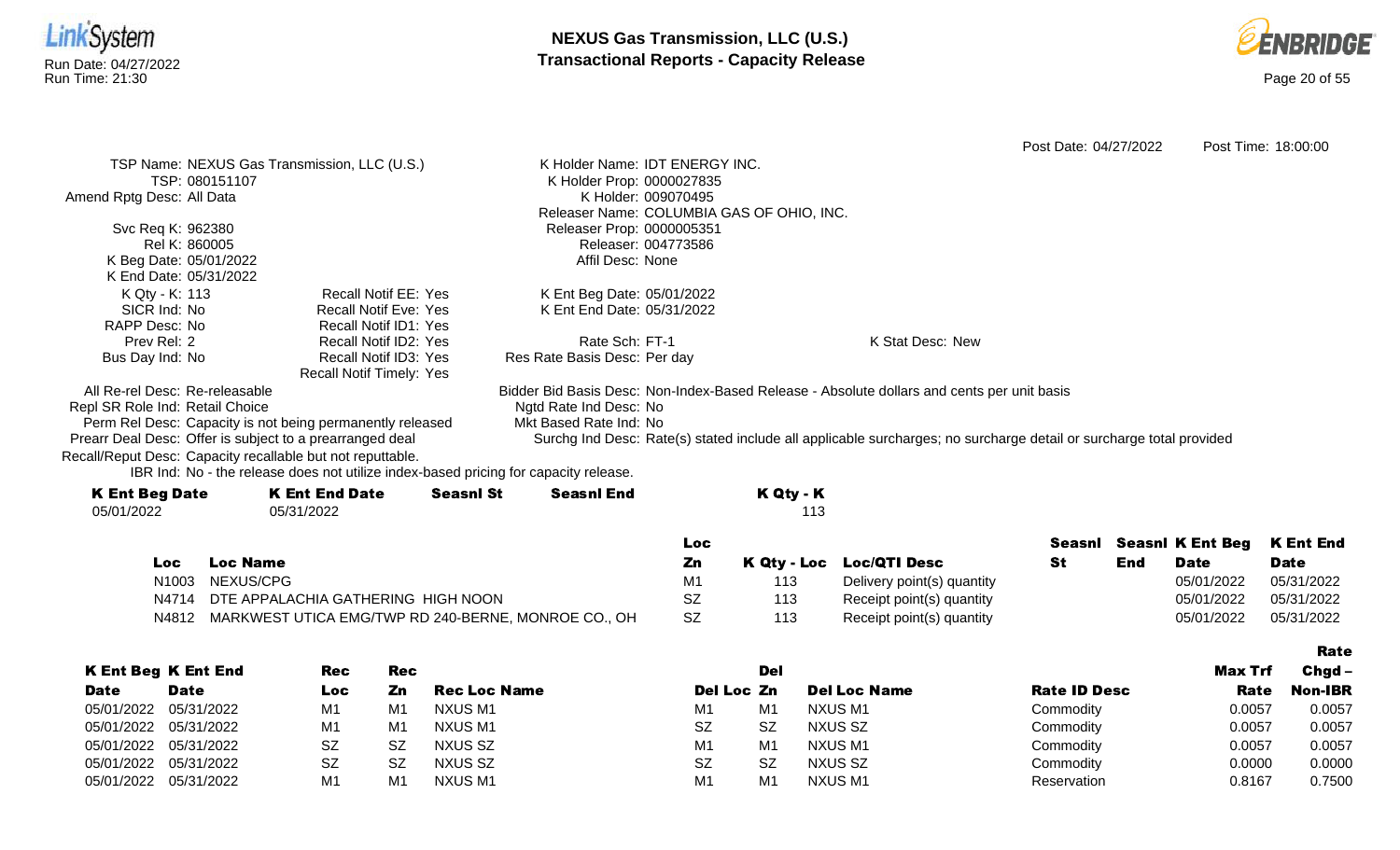

RETAIL CHOICE RECALLABLE FOR ADMINISTRATIVE PURPOSES

## Terms/Notes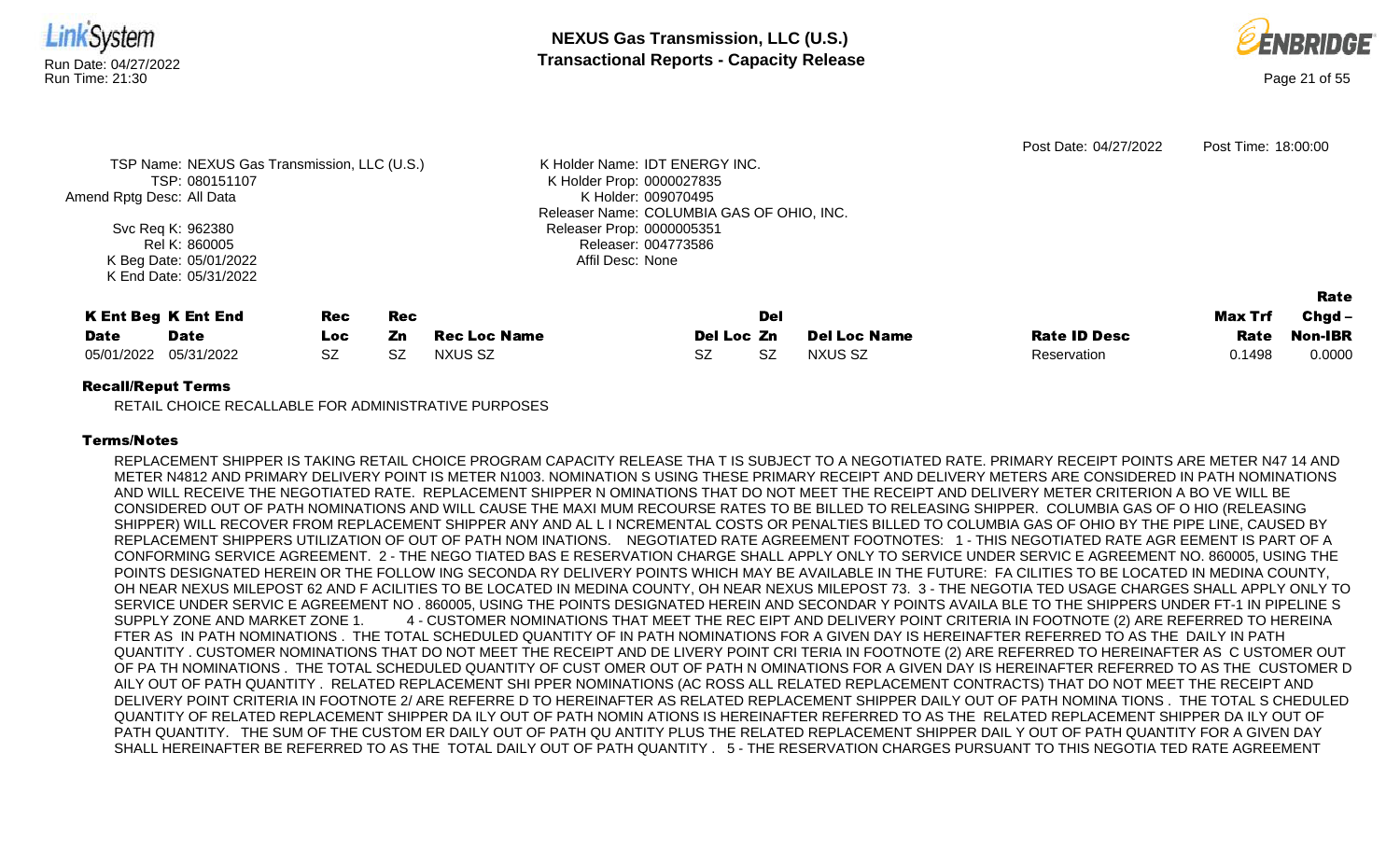



Post Date: 04/27/2022 Post Time: 18:00:00

TSP Name: NEXUS Gas Transmission, LLC (U.S.) TSP: 080151107 Amend Rptg Desc: All Data

> Svc Req K: 962380 Rel K: 860005 K Beg Date: 05/01/2022 K End Date: 05/31/2022

K Holder Name: IDT ENERGY INC. K Holder Prop: 0000027835 K Holder: 009070495 Releaser Name: COLUMBIA GAS OF OHIO, INC. Releaser Prop: 0000005351 Releaser: 004773586 Affil Desc: None

## Terms/Notes

WILL BE CALCULATED DAILY. THE DAILY EQUIVALENT OF TH E NEGOTIATED BASE RESERVATION CHARGE (AS ADJU STED IN ACCORDANCE WITH THE ABOVE) SHALL APPLY EACH DAY TO THE GREATER O F A) ZERO OR B) THE MDQ LES S THE TOTAL DAILY OUT OF PATH QUANTITY. THE DAILY EQUIVALENT RECOURSE R ATE (AS SUCH TERM IS DEFINED HEREIN AND AS SUCH TERM APPLIES TO THE RESE RVATION CHARGE) (INCLUSIVE OF ALL RESERVAT ION SURCHARGES AND OTHER RESER VATION CHARGES) SHALL APPLY EACH DAY TO T HE LESSER OF A) THE MDQ OR B) T HE TOTAL DAILY OUT OF PATH QUANTITY.

Bid Evaluation Terms:- NET REVENUE;

Surcharge Footnote: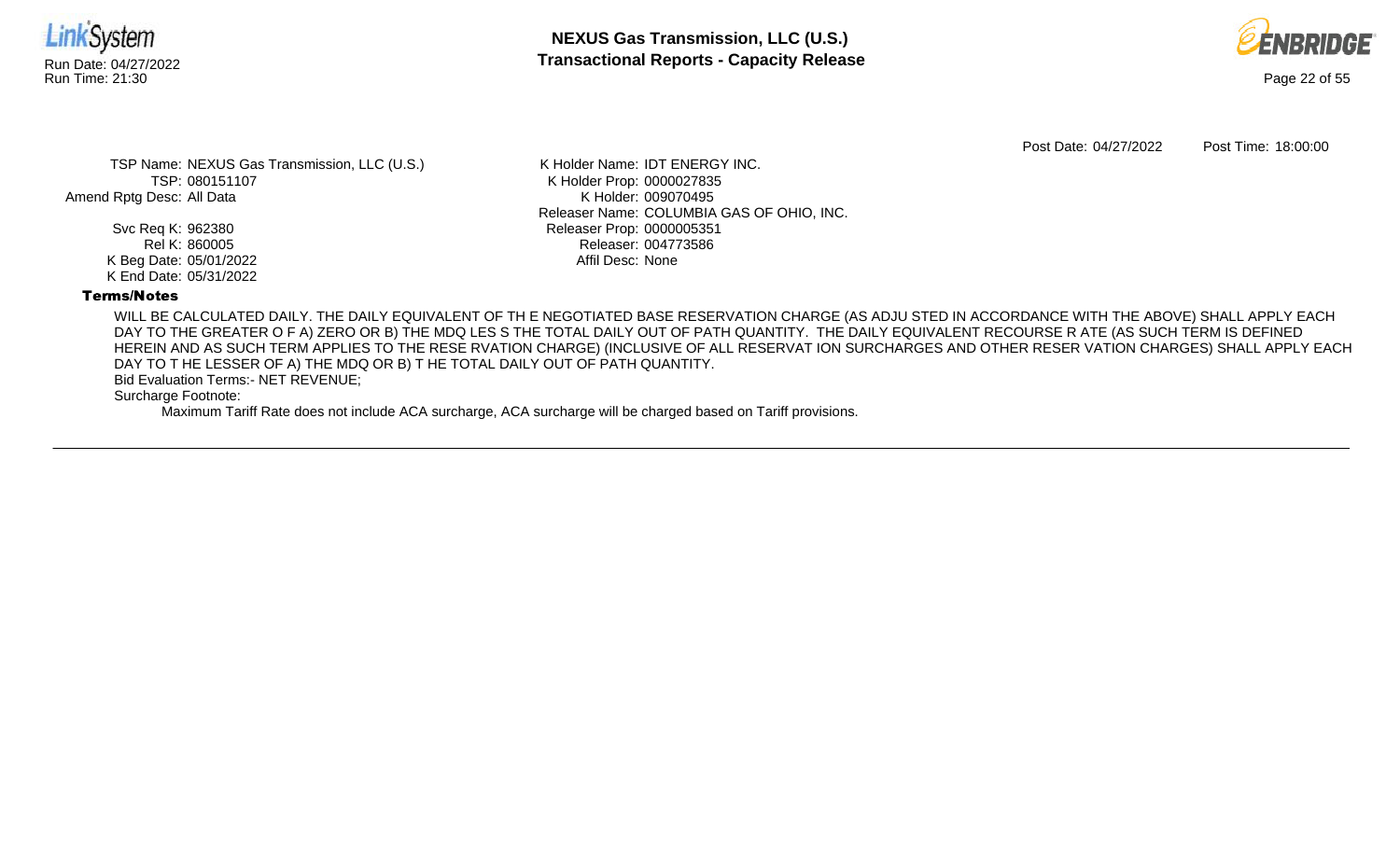



Rate

Post Date: 04/27/2022 Post Time: 18:00:00 TSP Name: NEXUS Gas Transmission, LLC (U.S.) TSP: 080151107 Amend Rptg Desc: All Data Svc Req K: 962381 Rel K: 860005 K Beg Date: 05/01/2022 K End Date: 05/31/2022 K Holder Name: JOSCO ENERGY CORP. K Holder Prop: 0000030028 K Holder: 078732819 Releaser Name: COLUMBIA GAS OF OHIO, INC. Releaser Prop: 0000005351 Releaser: 004773586 Affil Desc: None K Qty - K: 5 SICR Ind: No RAPP Desc: No Prev Rel: 2 Bus Day Ind: No Recall Notif EE: Yes Recall Notif Eve: Yes Recall Notif ID1: Yes Recall Notif ID2: Yes Recall Notif ID3: Yes Recall Notif Timely: Yes K Ent Beg Date: 05/01/2022 K Ent End Date: 05/31/2022 Rate Sch: FT-1 Res Rate Basis Desc: Per day K Stat Desc: New All Re-rel Desc: Re-releasable Repl SR Role Ind: Retail Choice Perm Rel Desc: Capacity is not being permanently released Prearr Deal Desc: Offer is subject to a prearranged deal Bidder Bid Basis Desc: Non-Index-Based Release - Absolute dollars and cents per unit basis Ngtd Rate Ind Desc: No Mkt Based Rate Ind: No Surchg Ind Desc: Rate(s) stated include all applicable surcharges; no surcharge detail or surcharge total provided Recall/Reput Desc: Capacity recallable but not reputtable.

| <b>K Ent Beg Date</b> | <b>K Ent End Date</b> | <b>Seasnl St</b> | <b>Seasnl End</b> |     | K Qty - K |
|-----------------------|-----------------------|------------------|-------------------|-----|-----------|
| 05/01/2022            | 05/31/2022            |                  |                   |     |           |
|                       |                       |                  |                   | Loc |           |

|      |                                                           | Loc       |                            |     |             | Seasni Seasni K Ent Beg K Ent End |
|------|-----------------------------------------------------------|-----------|----------------------------|-----|-------------|-----------------------------------|
| Loc. | <b>Loc Name</b>                                           | Zn        | K Qty - Loc Loc/QTI Desc   | End | <b>Date</b> | <b>Date</b>                       |
|      | N1003 NEXUS/CPG                                           | M1        | Delivery point(s) quantity |     | 05/01/2022  | 05/31/2022                        |
|      | N4714 DTE APPALACHIA GATHERING HIGH NOON                  |           | Receipt point(s) quantity  |     | 05/01/2022  | 05/31/2022                        |
|      | N4812 MARKWEST UTICA EMG/TWP RD 240-BERNE, MONROE CO., OH | <b>SZ</b> | Receipt point(s) quantity  |     | 05/01/2022  | 05/31/2022                        |

|                       |                            |            |                |                     |            |                |                     |                     |         | --------       |
|-----------------------|----------------------------|------------|----------------|---------------------|------------|----------------|---------------------|---------------------|---------|----------------|
|                       | <b>K Ent Beg K Ent End</b> | <b>Rec</b> | <b>Rec</b>     |                     |            | Del            |                     |                     | Max Trf | $Chqd -$       |
| <b>Date</b>           | <b>Date</b>                | Loc        | Zn             | <b>Rec Loc Name</b> | Del Loc Zn |                | <b>Del Loc Name</b> | <b>Rate ID Desc</b> | Rate    | <b>Non-IBR</b> |
| 05/01/2022 05/31/2022 |                            | M1         | M1             | NXUS M1             | M1         | M1             | NXUS M1             | Commodity           | 0.0057  | 0.0057         |
| 05/01/2022 05/31/2022 |                            | M1         | M <sub>1</sub> | NXUS M1             | <b>SZ</b>  | <b>SZ</b>      | NXUS SZ             | Commodity           | 0.0057  | 0.0057         |
| 05/01/2022 05/31/2022 |                            | <b>SZ</b>  | SZ             | NXUS SZ             | M1         | M <sub>1</sub> | NXUS M1             | Commodity           | 0.0057  | 0.0057         |
| 05/01/2022 05/31/2022 |                            | <b>SZ</b>  | SZ             | NXUS SZ             | <b>SZ</b>  | SZ             | NXUS SZ             | Commodity           | 0.0000  | 0.0000         |
| 05/01/2022 05/31/2022 |                            | M1         | M1             | NXUS M1             | M1         | M <sub>1</sub> | NXUS M1             | Reservation         | 0.8167  | 0.7500         |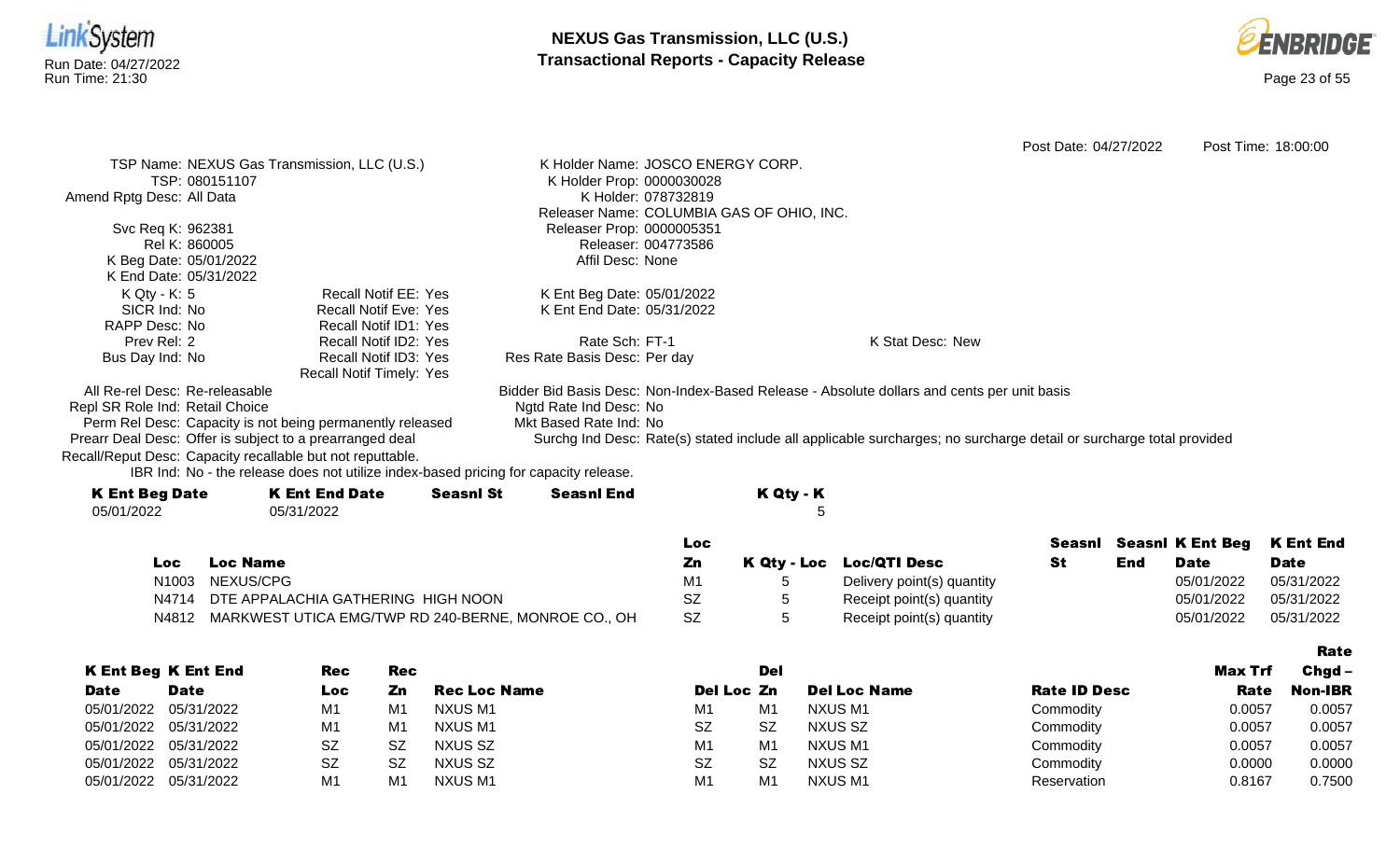



|                           |                                              |           |            |                     |                                           |           |                     | Post Date: 04/27/2022 | Post Time: 18:00:00 |                |
|---------------------------|----------------------------------------------|-----------|------------|---------------------|-------------------------------------------|-----------|---------------------|-----------------------|---------------------|----------------|
|                           | TSP Name: NEXUS Gas Transmission, LLC (U.S.) |           |            |                     | K Holder Name: JOSCO ENERGY CORP.         |           |                     |                       |                     |                |
|                           | TSP: 080151107                               |           |            |                     | K Holder Prop: 0000030028                 |           |                     |                       |                     |                |
| Amend Rptg Desc: All Data |                                              |           |            |                     | K Holder: 078732819                       |           |                     |                       |                     |                |
|                           |                                              |           |            |                     | Releaser Name: COLUMBIA GAS OF OHIO, INC. |           |                     |                       |                     |                |
|                           | Svc Req K: 962381                            |           |            |                     | Releaser Prop: 0000005351                 |           |                     |                       |                     |                |
| Rel K: 860005             |                                              |           |            |                     | Releaser: 004773586                       |           |                     |                       |                     |                |
|                           | K Beg Date: 05/01/2022                       |           |            |                     | Affil Desc: None                          |           |                     |                       |                     |                |
|                           | K End Date: 05/31/2022                       |           |            |                     |                                           |           |                     |                       |                     |                |
|                           |                                              |           |            |                     |                                           |           |                     |                       |                     | Rate           |
|                           | <b>K Ent Beg K Ent End</b>                   | Rec       | <b>Rec</b> |                     |                                           | Del       |                     |                       | Max Trf             | Chgd -         |
| <b>Date</b>               | <b>Date</b>                                  | Loc.      | Zn         | <b>Rec Loc Name</b> | Del Loc Zn                                |           | <b>Del Loc Name</b> | <b>Rate ID Desc</b>   | Rate                | <b>Non-IBR</b> |
| 05/01/2022                | 05/31/2022                                   | <b>SZ</b> | SZ         | NXUS SZ             | SZ.                                       | <b>SZ</b> | NXUS SZ             | Reservation           | 0.1498              | 0.0000         |
|                           |                                              |           |            |                     |                                           |           |                     |                       |                     |                |

RETAIL CHOICE RECALLABLE FOR ADMINISTRATIVE PURPOSES

# Terms/Notes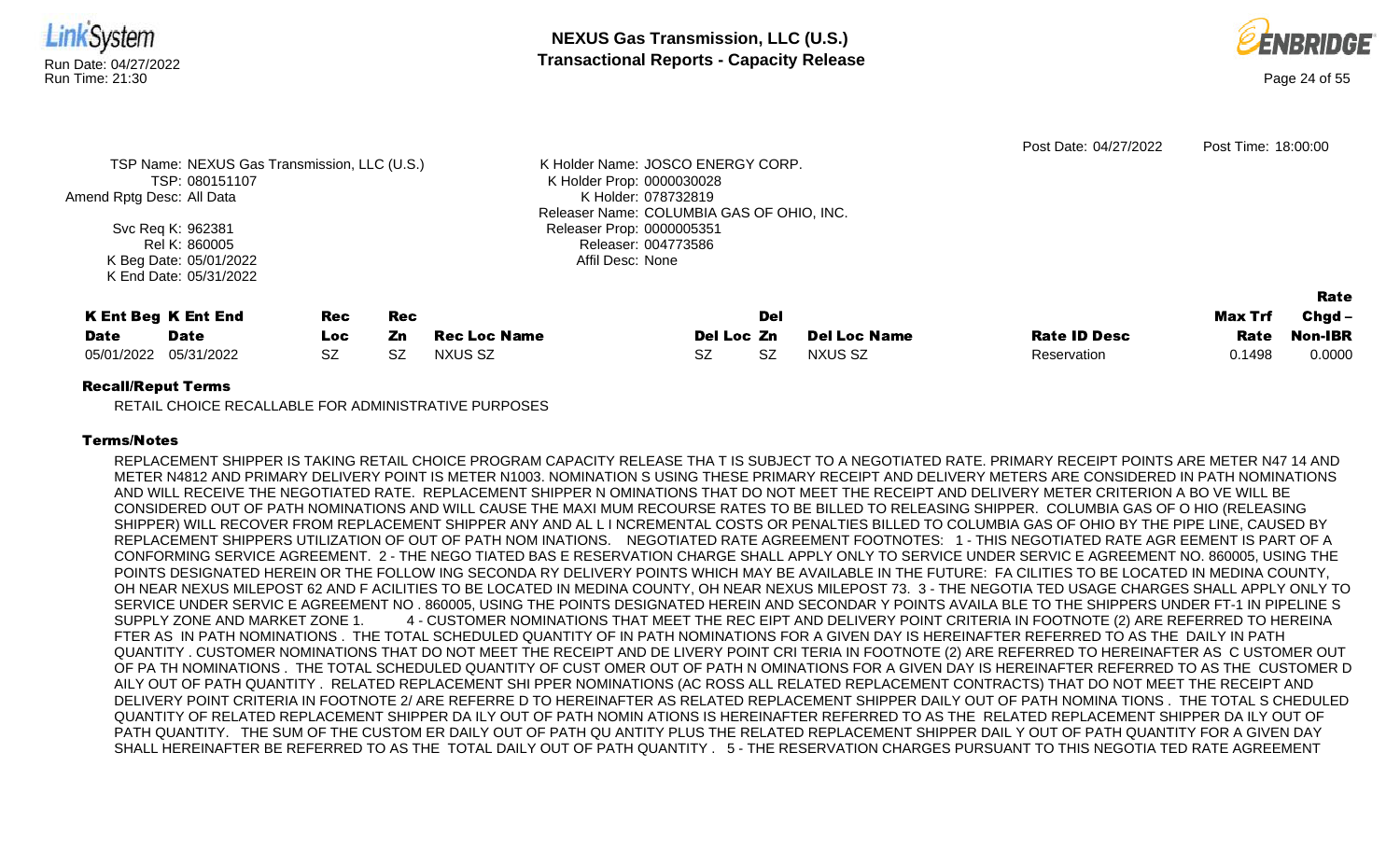



Post Date: 04/27/2022 Post Time: 18:00:00

TSP Name: NEXUS Gas Transmission, LLC (U.S.) TSP: 080151107 Amend Rptg Desc: All Data

> Svc Req K: 962381 Rel K: 860005 K Beg Date: 05/01/2022 K End Date: 05/31/2022

K Holder Name: JOSCO ENERGY CORP. K Holder Prop: 0000030028 K Holder: 078732819 Releaser Name: COLUMBIA GAS OF OHIO, INC. Releaser Prop: 0000005351 Releaser: 004773586 Affil Desc: None

## Terms/Notes

WILL BE CALCULATED DAILY. THE DAILY EQUIVALENT OF TH E NEGOTIATED BASE RESERVATION CHARGE (AS ADJU STED IN ACCORDANCE WITH THE ABOVE) SHALL APPLY EACH DAY TO THE GREATER O F A) ZERO OR B) THE MDQ LES S THE TOTAL DAILY OUT OF PATH QUANTITY. THE DAILY EQUIVALENT RECOURSE R ATE (AS SUCH TERM IS DEFINED HEREIN AND AS SUCH TERM APPLIES TO THE RESE RVATION CHARGE) (INCLUSIVE OF ALL RESERVAT ION SURCHARGES AND OTHER RESER VATION CHARGES) SHALL APPLY EACH DAY TO T HE LESSER OF A) THE MDQ OR B) T HE TOTAL DAILY OUT OF PATH QUANTITY.

Bid Evaluation Terms:- NET REVENUE;

Surcharge Footnote: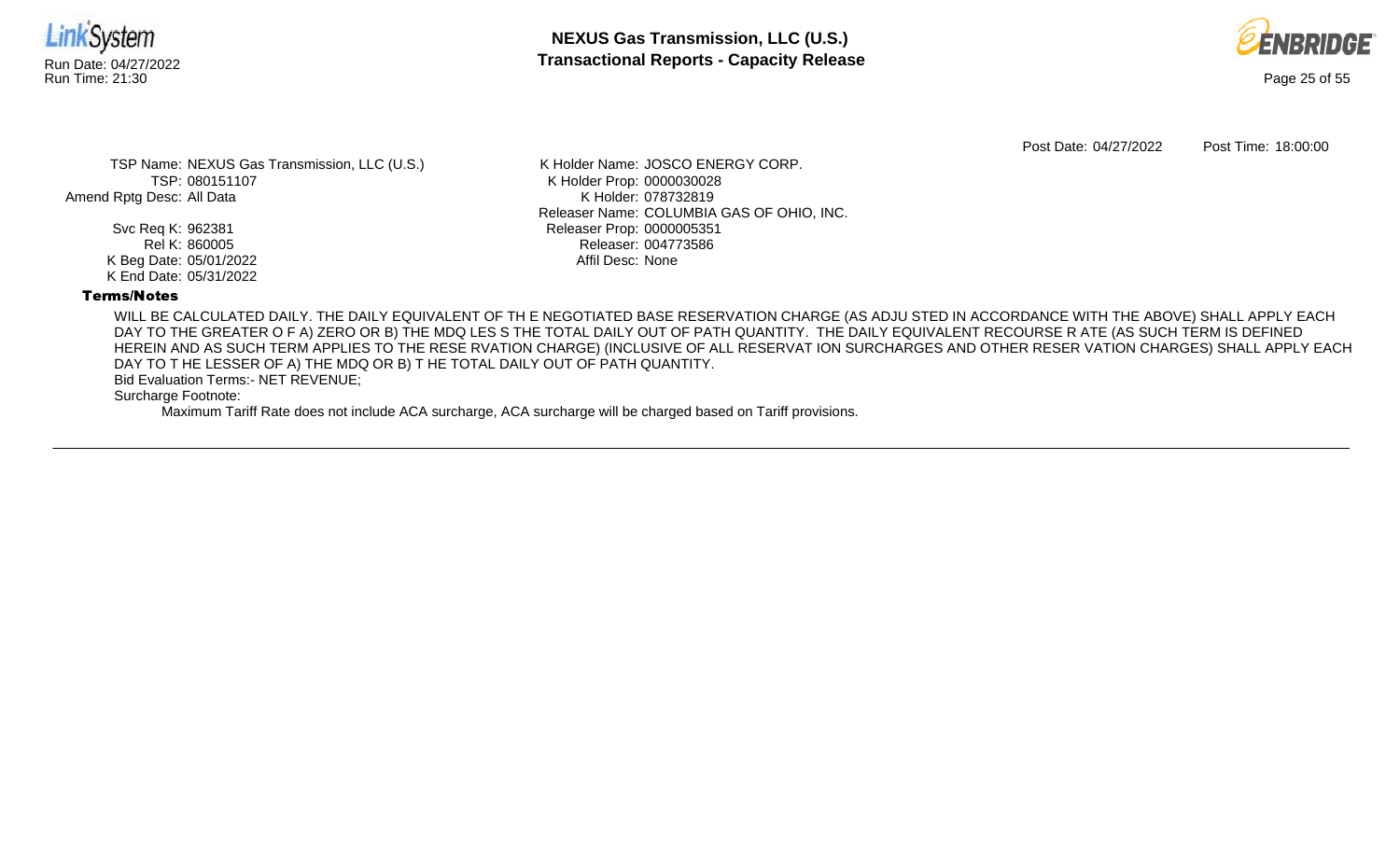



|                                                            |                                                                                      |                                       |                                   |                                           |                                                                                                                    | Post Date: 04/27/2022 |     |                         | Post Time: 18:00:00 |
|------------------------------------------------------------|--------------------------------------------------------------------------------------|---------------------------------------|-----------------------------------|-------------------------------------------|--------------------------------------------------------------------------------------------------------------------|-----------------------|-----|-------------------------|---------------------|
|                                                            | TSP Name: NEXUS Gas Transmission, LLC (U.S.)                                         |                                       | K Holder Name: MPOWER ENERGY, LLC |                                           |                                                                                                                    |                       |     |                         |                     |
| TSP: 080151107                                             |                                                                                      |                                       | K Holder Prop: 0000029222         |                                           |                                                                                                                    |                       |     |                         |                     |
| Amend Rptg Desc: All Data                                  |                                                                                      |                                       | K Holder: 831255141               |                                           |                                                                                                                    |                       |     |                         |                     |
|                                                            |                                                                                      |                                       |                                   | Releaser Name: COLUMBIA GAS OF OHIO, INC. |                                                                                                                    |                       |     |                         |                     |
| Svc Req K: 962382                                          |                                                                                      |                                       | Releaser Prop: 0000005351         |                                           |                                                                                                                    |                       |     |                         |                     |
| Rel K: 860005                                              |                                                                                      |                                       | Releaser: 004773586               |                                           |                                                                                                                    |                       |     |                         |                     |
| K Beg Date: 05/01/2022                                     |                                                                                      | Affil Desc: None                      |                                   |                                           |                                                                                                                    |                       |     |                         |                     |
| K End Date: 05/31/2022                                     |                                                                                      |                                       |                                   |                                           |                                                                                                                    |                       |     |                         |                     |
| K Qty - K: 46                                              | <b>Recall Notif EE: Yes</b>                                                          |                                       | K Ent Beg Date: 05/01/2022        |                                           |                                                                                                                    |                       |     |                         |                     |
| SICR Ind: No                                               | <b>Recall Notif Eve: Yes</b>                                                         |                                       | K Ent End Date: 05/31/2022        |                                           |                                                                                                                    |                       |     |                         |                     |
| RAPP Desc: No                                              | Recall Notif ID1: Yes                                                                |                                       |                                   |                                           |                                                                                                                    |                       |     |                         |                     |
| Prev Rel: 2                                                | Recall Notif ID2: Yes                                                                | Rate Sch: FT-1                        |                                   |                                           | K Stat Desc: New                                                                                                   |                       |     |                         |                     |
| Bus Day Ind: No                                            | Recall Notif ID3: Yes                                                                | Res Rate Basis Desc: Per day          |                                   |                                           |                                                                                                                    |                       |     |                         |                     |
|                                                            | <b>Recall Notif Timely: Yes</b>                                                      |                                       |                                   |                                           |                                                                                                                    |                       |     |                         |                     |
| All Re-rel Desc: Re-releasable                             |                                                                                      |                                       |                                   |                                           | Bidder Bid Basis Desc: Non-Index-Based Release - Absolute dollars and cents per unit basis                         |                       |     |                         |                     |
| Repl SR Role Ind: Retail Choice                            |                                                                                      | Ngtd Rate Ind Desc: No                |                                   |                                           |                                                                                                                    |                       |     |                         |                     |
|                                                            | Perm Rel Desc: Capacity is not being permanently released                            | Mkt Based Rate Ind: No                |                                   |                                           |                                                                                                                    |                       |     |                         |                     |
| Prearr Deal Desc: Offer is subject to a prearranged deal   |                                                                                      |                                       |                                   |                                           | Surchg Ind Desc: Rate(s) stated include all applicable surcharges; no surcharge detail or surcharge total provided |                       |     |                         |                     |
| Recall/Reput Desc: Capacity recallable but not reputtable. |                                                                                      |                                       |                                   |                                           |                                                                                                                    |                       |     |                         |                     |
|                                                            | IBR Ind: No - the release does not utilize index-based pricing for capacity release. |                                       |                                   |                                           |                                                                                                                    |                       |     |                         |                     |
| <b>K Ent Beg Date</b>                                      | <b>K Ent End Date</b>                                                                | <b>Seasnl St</b><br><b>Seasnl End</b> |                                   | K Qty - K                                 |                                                                                                                    |                       |     |                         |                     |
| 05/01/2022                                                 | 05/31/2022                                                                           |                                       |                                   | 46                                        |                                                                                                                    |                       |     |                         |                     |
|                                                            |                                                                                      |                                       | <b>Loc</b>                        |                                           |                                                                                                                    | Seasnl                |     | <b>Seasnl K Ent Beg</b> | <b>K Ent End</b>    |
| <b>Loc Name</b><br>Loc                                     |                                                                                      |                                       | Zn                                | K Qty - Loc                               | <b>Loc/QTI Desc</b>                                                                                                | <b>St</b>             | End | <b>Date</b>             | <b>Date</b>         |
| NEXUS/CPG<br>N <sub>1003</sub>                             |                                                                                      |                                       | M1                                | 46                                        |                                                                                                                    |                       |     | 05/01/2022              | 05/31/2022          |
|                                                            |                                                                                      |                                       |                                   |                                           | Delivery point(s) quantity                                                                                         |                       |     |                         |                     |
| N4714                                                      | DTE APPALACHIA GATHERING HIGH NOON                                                   |                                       | <b>SZ</b>                         | 46                                        | Receipt point(s) quantity                                                                                          |                       |     | 05/01/2022              | 05/31/2022          |
| N4812                                                      | MARKWEST UTICA EMG/TWP RD 240-BERNE, MONROE CO., OH                                  |                                       | <b>SZ</b>                         | 46                                        | Receipt point(s) quantity                                                                                          |                       |     | 05/01/2022              | 05/31/2022          |

|                       |                            |           |     |                     |                |                |                     |                     |         | <b>Rate</b>    |
|-----------------------|----------------------------|-----------|-----|---------------------|----------------|----------------|---------------------|---------------------|---------|----------------|
|                       | <b>K Ent Beg K Ent End</b> | Rec       | Rec |                     |                | Del            |                     |                     | Max Trf | $Chgd -$       |
| <b>Date</b>           | <b>Date</b>                | Loc       | Zn. | <b>Rec Loc Name</b> | Del Loc Zn     |                | <b>Del Loc Name</b> | <b>Rate ID Desc</b> | Rate    | <b>Non-IBR</b> |
| 05/01/2022            | 05/31/2022                 | M1        | M1  | NXUS M1             | M1             | M1             | NXUS M1             | Commodity           | 0.0057  | 0.0057         |
| 05/01/2022 05/31/2022 |                            | M1        | M1  | NXUS M1             | SZ             | <b>SZ</b>      | NXUS SZ             | Commodity           | 0.0057  | 0.0057         |
| 05/01/2022 05/31/2022 |                            | <b>SZ</b> | SZ  | NXUS SZ             | M <sub>1</sub> | M <sub>1</sub> | NXUS M1             | Commodity           | 0.0057  | 0.0057         |
| 05/01/2022            | 05/31/2022                 | SZ        | SZ  | NXUS SZ             | SZ             | -SZ            | NXUS SZ             | Commodity           | 0.0000  | 0.0000         |
| 05/01/2022            | 05/31/2022                 | M1        | M1  | NXUS M1             | M1             | M <sub>1</sub> | NXUS M1             | Reservation         | 0.8167  | 0.7500         |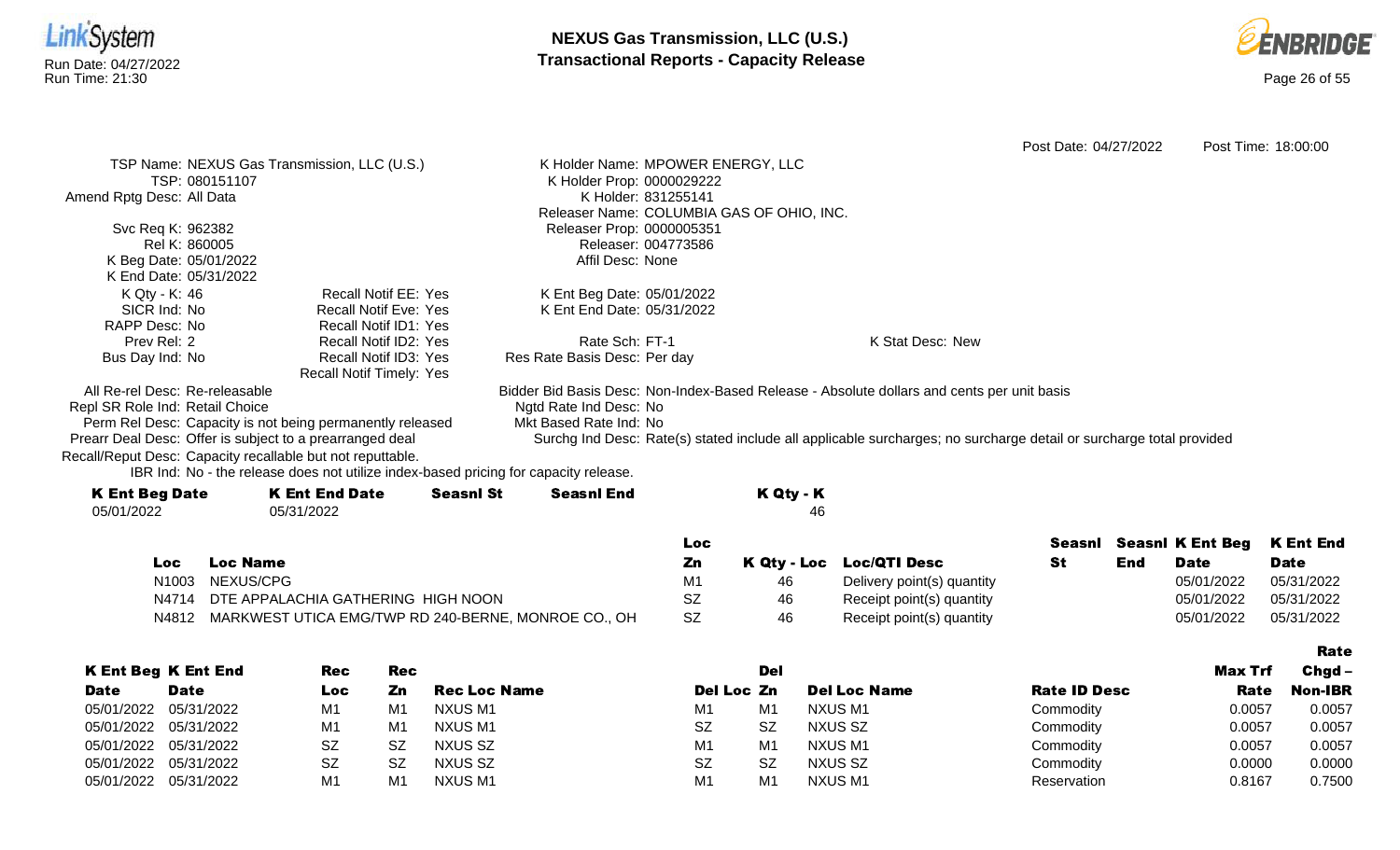



|                           |                                              |            |            |                     |                                           |                     | Post Date: 04/27/2022 | Post Time: 18:00:00 |          |
|---------------------------|----------------------------------------------|------------|------------|---------------------|-------------------------------------------|---------------------|-----------------------|---------------------|----------|
|                           | TSP Name: NEXUS Gas Transmission, LLC (U.S.) |            |            |                     | K Holder Name: MPOWER ENERGY, LLC         |                     |                       |                     |          |
|                           | TSP: 080151107                               |            |            |                     | K Holder Prop: 0000029222                 |                     |                       |                     |          |
| Amend Rptg Desc: All Data |                                              |            |            |                     | K Holder: 831255141                       |                     |                       |                     |          |
|                           |                                              |            |            |                     | Releaser Name: COLUMBIA GAS OF OHIO, INC. |                     |                       |                     |          |
|                           | Svc Req K: 962382                            |            |            |                     | Releaser Prop: 0000005351                 |                     |                       |                     |          |
|                           | Rel K: 860005                                |            |            |                     | Releaser: 004773586                       |                     |                       |                     |          |
|                           | K Beg Date: 05/01/2022                       |            |            |                     | Affil Desc: None                          |                     |                       |                     |          |
|                           | K End Date: 05/31/2022                       |            |            |                     |                                           |                     |                       |                     |          |
|                           |                                              |            |            |                     |                                           |                     |                       |                     | Rate     |
|                           | <b>K Ent Beg K Ent End</b>                   | <b>Rec</b> | <b>Rec</b> |                     | Del                                       |                     |                       | Max Trf             | $Chgd -$ |
| <b>Date</b>               | <b>Date</b>                                  | Loc.       | Zn         | <b>Rec Loc Name</b> | Del Loc Zn                                | <b>Del Loc Name</b> | <b>Rate ID Desc</b>   | Rate                | Non-IBR  |
| 05/01/2022                | 05/31/2022                                   | <b>SZ</b>  | <b>SZ</b>  | <b>NXUS SZ</b>      | <b>SZ</b><br>SZ.                          | NXUS SZ             | Reservation           | 0.1498              | 0.0000   |
|                           |                                              |            |            |                     |                                           |                     |                       |                     |          |

RETAIL CHOICE RECALLABLE FOR ADMINISTRATIVE PURPOSES

## Terms/Notes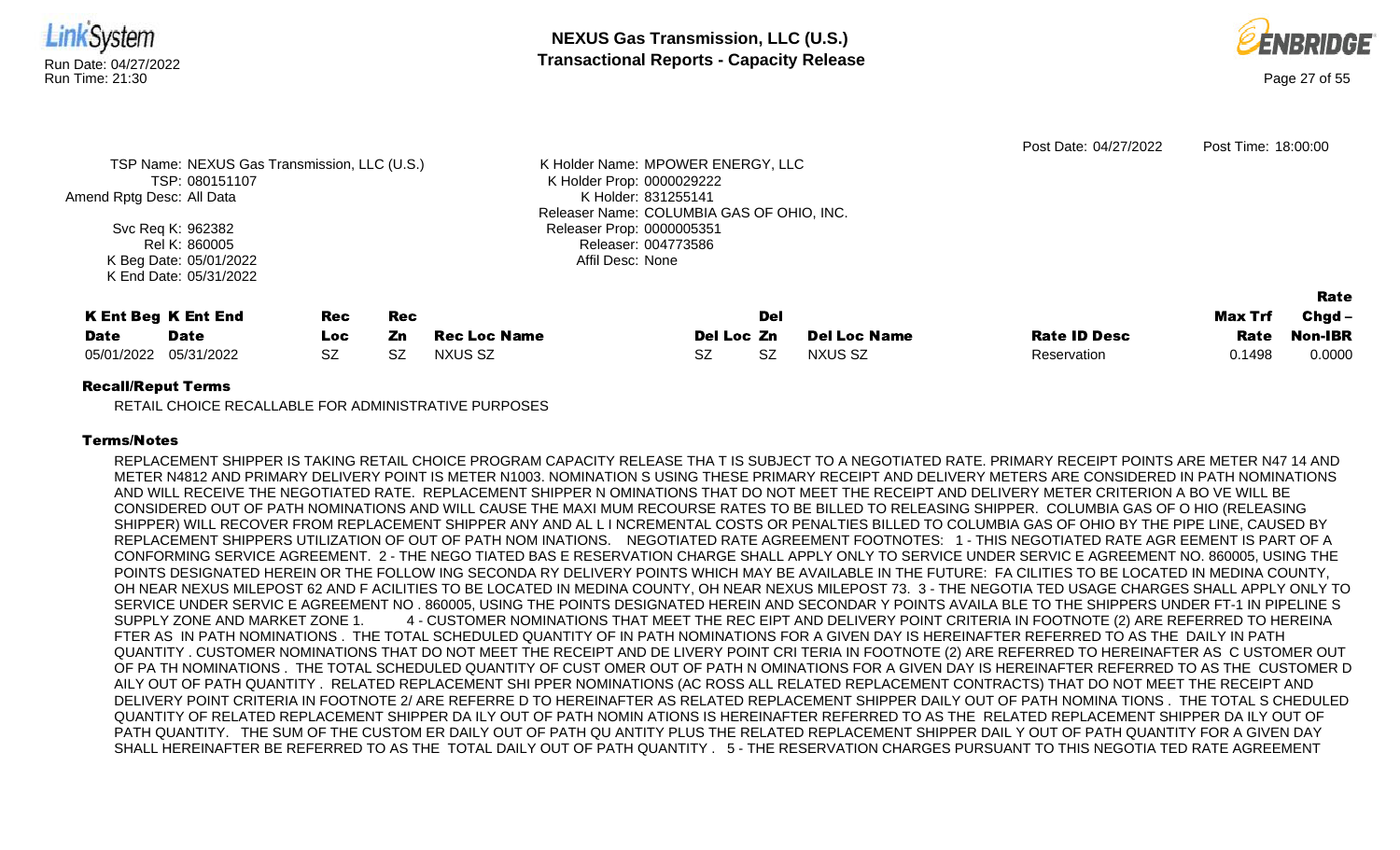



Post Date: 04/27/2022 Post Time: 18:00:00

TSP Name: NEXUS Gas Transmission, LLC (U.S.) TSP: 080151107 Amend Rptg Desc: All Data

> Svc Req K: 962382 Rel K: 860005 K Beg Date: 05/01/2022 K End Date: 05/31/2022

K Holder Name: MPOWER ENERGY, LLC K Holder Prop: 0000029222 K Holder: 831255141 Releaser Name: COLUMBIA GAS OF OHIO, INC. Releaser Prop: 0000005351 Releaser: 004773586 Affil Desc: None

## Terms/Notes

WILL BE CALCULATED DAILY. THE DAILY EQUIVALENT OF TH E NEGOTIATED BASE RESERVATION CHARGE (AS ADJU STED IN ACCORDANCE WITH THE ABOVE) SHALL APPLY EACH DAY TO THE GREATER O F A) ZERO OR B) THE MDQ LES S THE TOTAL DAILY OUT OF PATH QUANTITY. THE DAILY EQUIVALENT RECOURSE R ATE (AS SUCH TERM IS DEFINED HEREIN AND AS SUCH TERM APPLIES TO THE RESE RVATION CHARGE) (INCLUSIVE OF ALL RESERVAT ION SURCHARGES AND OTHER RESER VATION CHARGES) SHALL APPLY EACH DAY TO T HE LESSER OF A) THE MDQ OR B) T HE TOTAL DAILY OUT OF PATH QUANTITY.

Bid Evaluation Terms:- NET REVENUE;

Surcharge Footnote: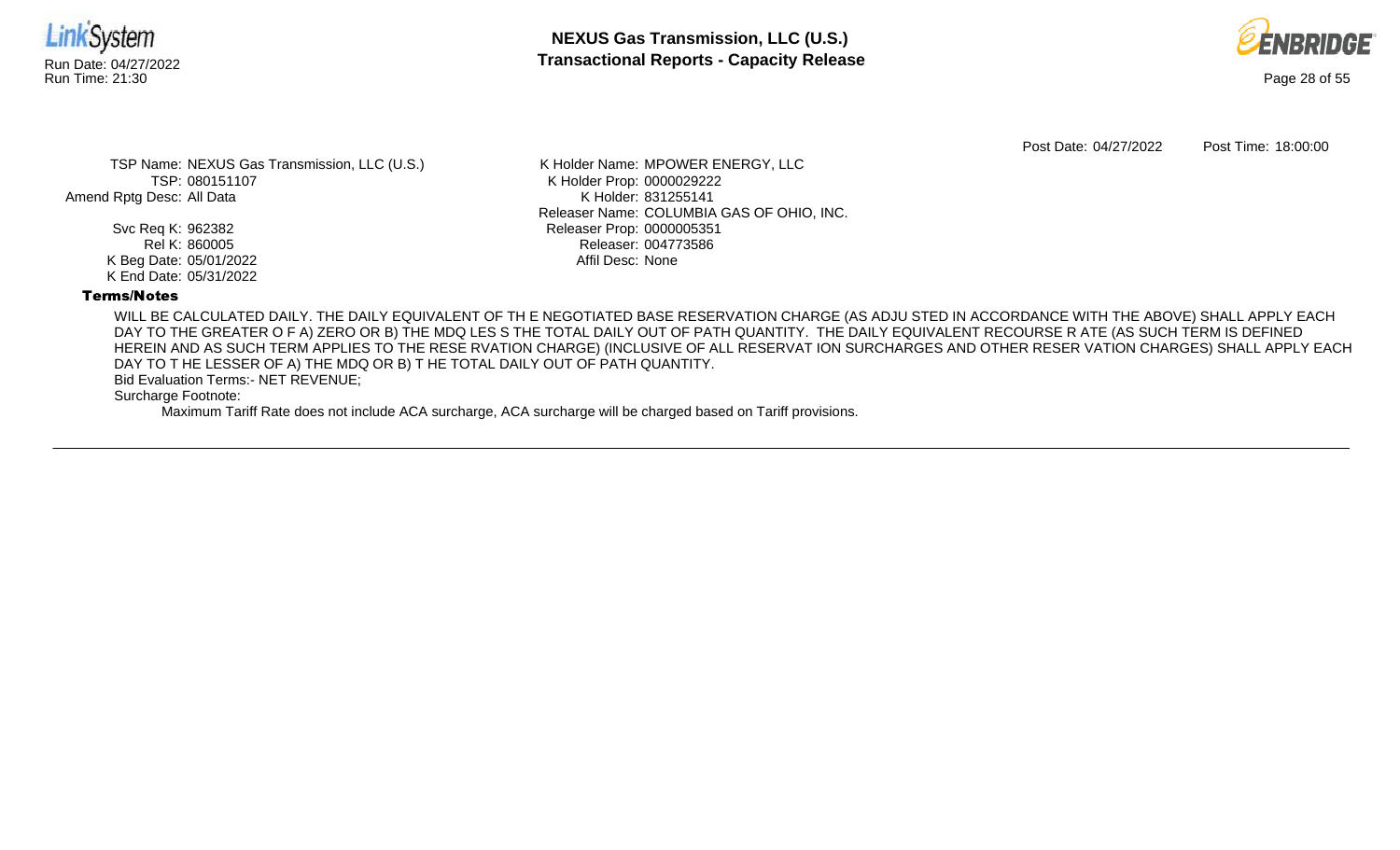



Post Date: 04/27/2022 Post Time: 12:30:00 TSP Name: NEXUS Gas Transmission, LLC (U.S.) TSP: 080151107 Amend Rptg Desc: All Data Svc Req K: 962368 Rel K: 860005 K Beg Date: 05/01/2022 K End Date: 05/31/2022 K Holder Name: NATIONAL GAS AND ELECTRIC, LLC K Holder Prop: 0000030457 K Holder: 080027504 Releaser Name: COLUMBIA GAS OF OHIO, INC. Releaser Prop: 0000005351 Releaser: 004773586 Affil Desc: None K Qty - K: 14 SICR Ind: No RAPP Desc: No Prev Rel: 2 Bus Day Ind: No Recall Notif EE: Yes Recall Notif Eve: Yes Recall Notif ID1: Yes Recall Notif ID2: Yes Recall Notif ID3: Yes Recall Notif Timely: Yes K Ent Beg Date: 05/01/2022 K Ent End Date: 05/31/2022 Rate Sch: FT-1 Res Rate Basis Desc: Per day K Stat Desc: New All Re-rel Desc: Re-releasable Repl SR Role Ind: Retail Choice Perm Rel Desc: Capacity is not being permanently released Prearr Deal Desc: Offer is subject to a prearranged deal Bidder Bid Basis Desc: Non-Index-Based Release - Absolute dollars and cents per unit basis Ngtd Rate Ind Desc: No Mkt Based Rate Ind: No Surchg Ind Desc: Rate(s) stated include all applicable surcharges; no surcharge detail or surcharge total provided Recall/Reput Desc: Capacity recallable but not reputtable.

| <b>K Ent Beg Date</b> | <b>K Ent End Date</b> | <b>Seasnl St</b> | <b>Seasnl End</b> | K Qty - K |
|-----------------------|-----------------------|------------------|-------------------|-----------|
| 05/01/2022            | 05/31/2022            |                  |                   |           |
|                       |                       |                  |                   |           |

|      |                                                           | Loc |                            |     |            | Seasnl Seasnl K Ent Beg K Ent End |
|------|-----------------------------------------------------------|-----|----------------------------|-----|------------|-----------------------------------|
| Loc. | <b>Loc Name</b>                                           |     | K Qty - Loc Loc/QTI Desc   | End | Date       | <b>Date</b>                       |
|      | N1003 NEXUS/CPG                                           |     | Delivery point(s) quantity |     | 05/01/2022 | 05/31/2022                        |
|      | N4714 DTE APPALACHIA GATHERING HIGH NOON                  | SZ  | Receipt point(s) quantity  |     | 05/01/2022 | 05/31/2022                        |
|      | N4812 MARKWEST UTICA EMG/TWP RD 240-BERNE, MONROE CO., OH | SZ  | Receipt point(s) quantity  |     | 05/01/2022 | 05/31/2022                        |

|             |                            |                |           |                     |                |                |                     |                     |         | Rate           |
|-------------|----------------------------|----------------|-----------|---------------------|----------------|----------------|---------------------|---------------------|---------|----------------|
|             | <b>K Ent Beg K Ent End</b> | Rec            | Rec       |                     |                | Del            |                     |                     | Max Trf | $Chgd -$       |
| <b>Date</b> | <b>Date</b>                | Loc            | Zn        | <b>Rec Loc Name</b> | Del Loc Zn     |                | <b>Del Loc Name</b> | <b>Rate ID Desc</b> | Rate    | <b>Non-IBR</b> |
| 05/01/2022  | 05/31/2022                 | M <sub>1</sub> | M1        | NXUS M1             | M1             | M <sub>1</sub> | NXUS M1             | Commodity           | 0.0057  | 0.0057         |
| 05/01/2022  | 05/31/2022                 | M <sub>1</sub> | M1        | NXUS M1             | <b>SZ</b>      | <b>SZ</b>      | NXUS SZ             | Commodity           | 0.0057  | 0.0057         |
| 05/01/2022  | 05/31/2022                 | SZ             | -SZ       | NXUS SZ             | M <sub>1</sub> | M <sub>1</sub> | NXUS M1             | Commodity           | 0.0057  | 0.0057         |
| 05/01/2022  | 05/31/2022                 | SZ             | <b>SZ</b> | NXUS SZ             | <b>SZ</b>      | <b>SZ</b>      | NXUS SZ             | Commodity           | 0.0000  | 0.0000         |
| 05/01/2022  | 05/31/2022                 | M <sub>1</sub> | M1        | NXUS M1             | M1             | M <sub>1</sub> | NXUS M1             | Reservation         | 0.8167  | 0.7500         |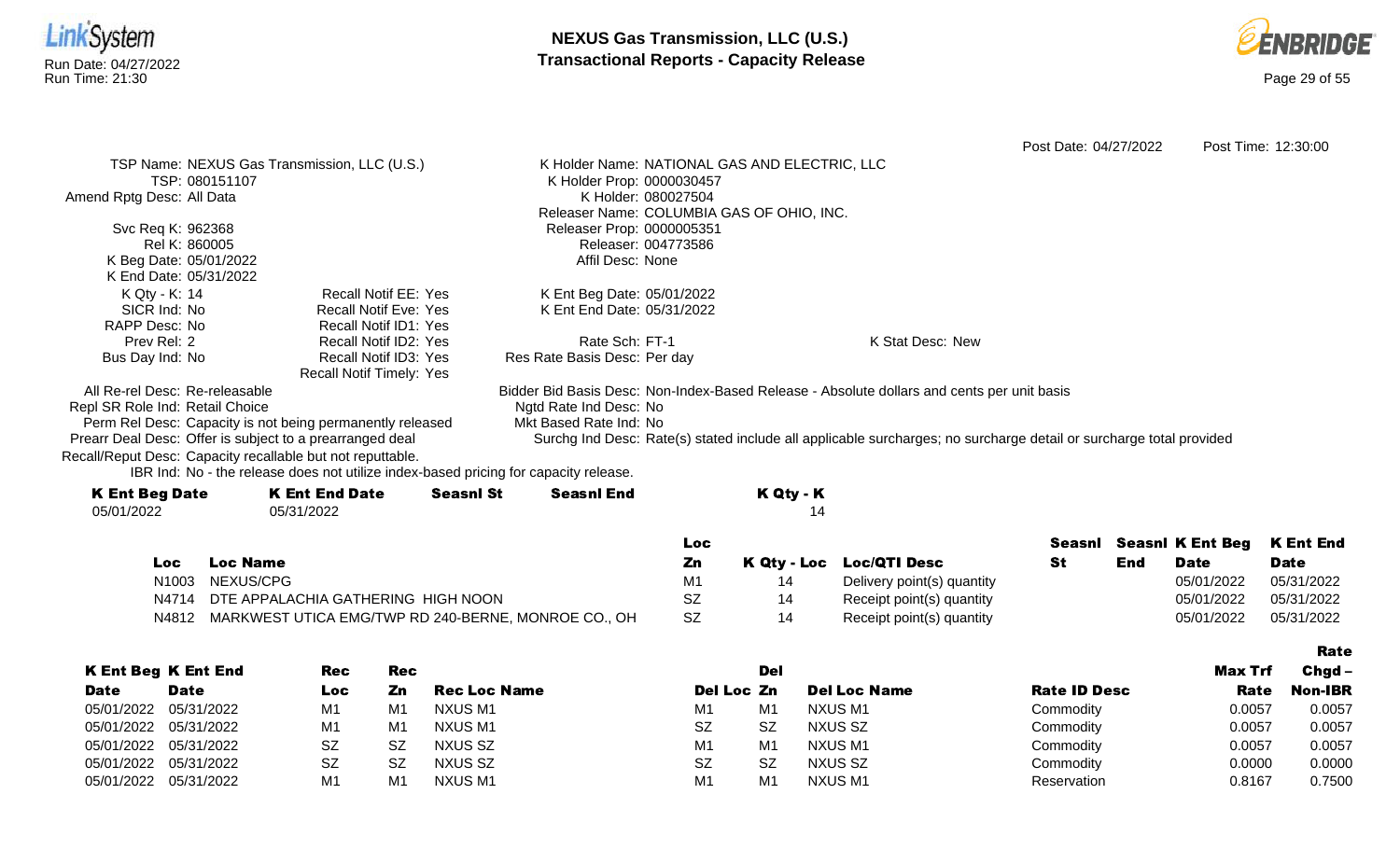

RETAIL CHOICE RECALLABLE FOR ADMINISTRATIVE PURPOSES

## Terms/Notes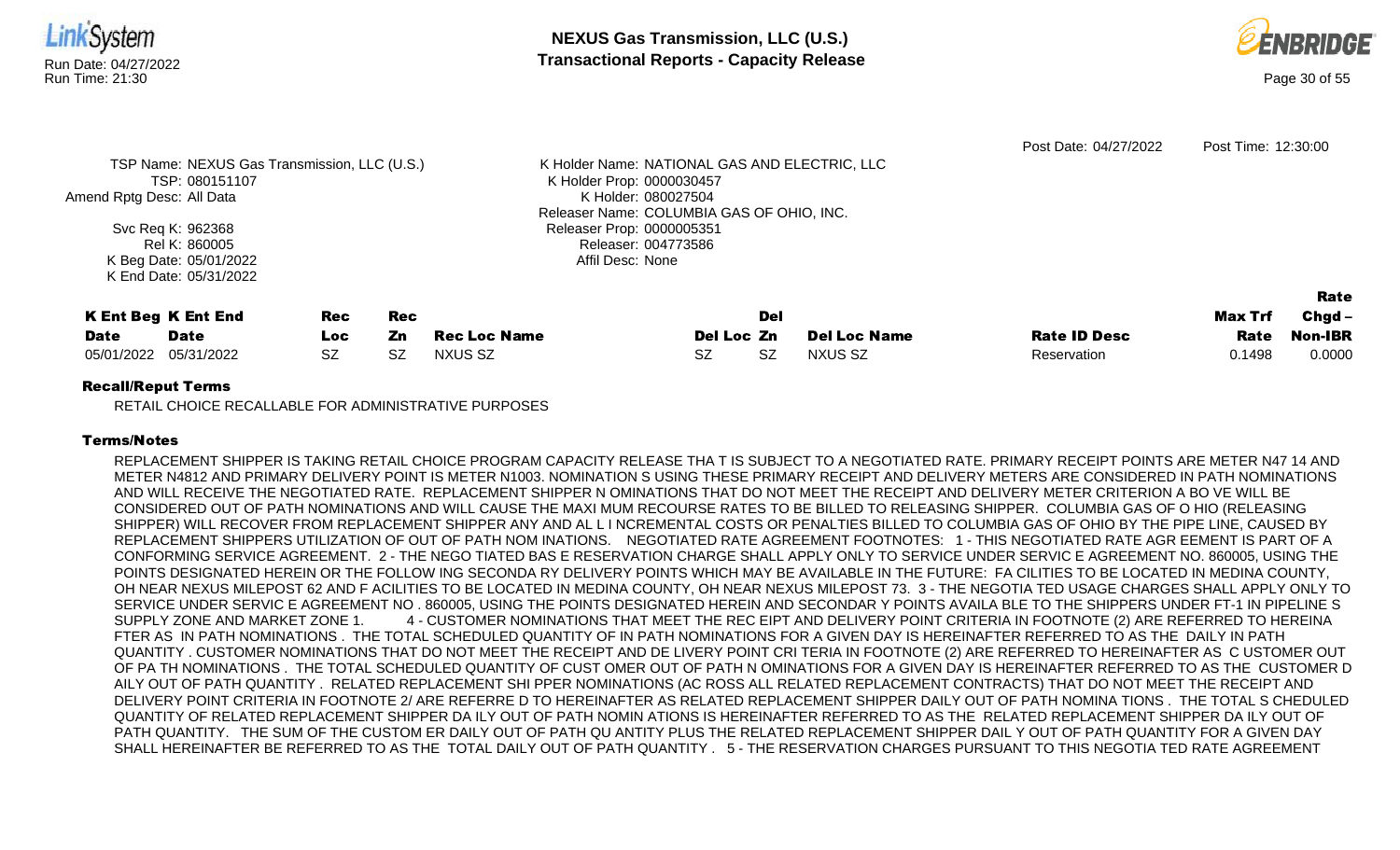



Post Date: 04/27/2022 Post Time: 12:30:00

TSP Name: NEXUS Gas Transmission, LLC (U.S.) TSP: 080151107 Amend Rptg Desc: All Data

> Svc Req K: 962368 Rel K: 860005 K Beg Date: 05/01/2022 K End Date: 05/31/2022

K Holder Name: NATIONAL GAS AND ELECTRIC, LLC K Holder Prop: 0000030457 K Holder: 080027504 Releaser Name: COLUMBIA GAS OF OHIO, INC. Releaser Prop: 0000005351 Releaser: 004773586 Affil Desc: None

## Terms/Notes

WILL BE CALCULATED DAILY. THE DAILY EQUIVALENT OF TH E NEGOTIATED BASE RESERVATION CHARGE (AS ADJU STED IN ACCORDANCE WITH THE ABOVE) SHALL APPLY EACH DAY TO THE GREATER O F A) ZERO OR B) THE MDQ LES S THE TOTAL DAILY OUT OF PATH QUANTITY. THE DAILY EQUIVALENT RECOURSE R ATE (AS SUCH TERM IS DEFINED HEREIN AND AS SUCH TERM APPLIES TO THE RESE RVATION CHARGE) (INCLUSIVE OF ALL RESERVAT ION SURCHARGES AND OTHER RESER VATION CHARGES) SHALL APPLY EACH DAY TO T HE LESSER OF A) THE MDQ OR B) T HE TOTAL DAILY OUT OF PATH QUANTITY.

Bid Evaluation Terms:- NET REVENUE;

Surcharge Footnote: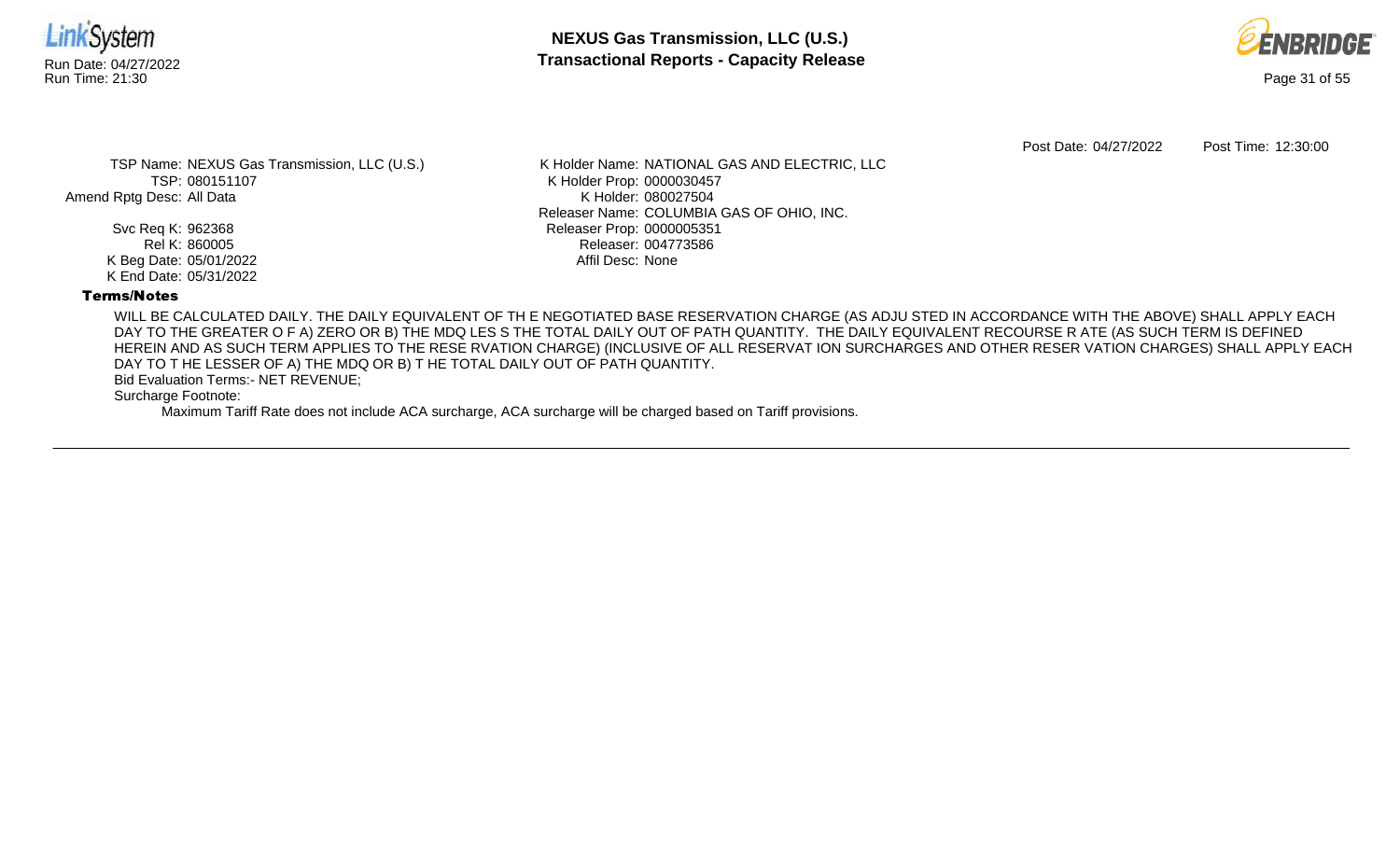



Rate

Post Date: 04/27/2022 Post Time: 12:30:00 TSP Name: NEXUS Gas Transmission, LLC (U.S.) TSP: 080151107 Amend Rptg Desc: All Data Svc Req K: 962369 Rel K: 860005 K Beg Date: 05/01/2022 K End Date: 05/31/2022 K Holder Name: NORTH AMERICAN POWER & GAS LLC K Holder Prop: 0000029814 K Holder: 832461086 Releaser Name: COLUMBIA GAS OF OHIO, INC. Releaser Prop: 0000005351 Releaser: 004773586 Affil Desc: None K Qty - K: 35 SICR Ind: No RAPP Desc: No Prev Rel: 2 Bus Day Ind: No Recall Notif EE: Yes Recall Notif Eve: Yes Recall Notif ID1: Yes Recall Notif ID2: Yes Recall Notif ID3: Yes Recall Notif Timely: Yes K Ent Beg Date: 05/01/2022 K Ent End Date: 05/31/2022 Rate Sch: FT-1 Res Rate Basis Desc: Per day K Stat Desc: New All Re-rel Desc: Re-releasable Repl SR Role Ind: Retail Choice Perm Rel Desc: Capacity is not being permanently released Prearr Deal Desc: Offer is subject to a prearranged deal Bidder Bid Basis Desc: Non-Index-Based Release - Absolute dollars and cents per unit basis Ngtd Rate Ind Desc: No Mkt Based Rate Ind: No Surchg Ind Desc: Rate(s) stated include all applicable surcharges; no surcharge detail or surcharge total provided Recall/Reput Desc: Capacity recallable but not reputtable.

| <b>K Ent Beg Date</b> | <b>K Ent End Date</b> | <b>Seasnl St</b> | <b>Seasnl End</b> | K Qty - K |
|-----------------------|-----------------------|------------------|-------------------|-----------|
| 05/01/2022            | 05/31/2022            |                  |                   | 35        |
|                       |                       |                  |                   |           |

|     |                                                           | LOC       |    |                            |     |             | Seasni Seasni K Ent Beg K Ent End |
|-----|-----------------------------------------------------------|-----------|----|----------------------------|-----|-------------|-----------------------------------|
| Loc | Loc Name                                                  | Zn.       |    | K Qty - Loc Loc/QTI Desc   | End | <b>Date</b> | <b>Date</b>                       |
|     | N1003 NEXUS/CPG                                           | M1        | 35 | Delivery point(s) quantity |     | 05/01/2022  | 05/31/2022                        |
|     | N4714 DTE APPALACHIA GATHERING HIGH NOON                  | SZ        | 35 | Receipt point(s) quantity  |     | 05/01/2022  | 05/31/2022                        |
|     | N4812 MARKWEST UTICA EMG/TWP RD 240-BERNE, MONROE CO., OH | <b>SZ</b> | 35 | Receipt point(s) quantity  |     | 05/01/2022  | 05/31/2022                        |

|             |                            |           |           |                     |                |                |                     |                     |         | --------       |
|-------------|----------------------------|-----------|-----------|---------------------|----------------|----------------|---------------------|---------------------|---------|----------------|
|             | <b>K Ent Beg K Ent End</b> | Rec       | Rec       |                     |                | Del            |                     |                     | Max Trf | $Chgd -$       |
| <b>Date</b> | <b>Date</b>                | Loc       | Zn        | <b>Rec Loc Name</b> | Del Loc Zn     |                | <b>Del Loc Name</b> | <b>Rate ID Desc</b> | Rate    | <b>Non-IBR</b> |
|             | 05/01/2022 05/31/2022      | M1        | M         | NXUS M1             | M1             | M <sub>1</sub> | NXUS M1             | Commodity           | 0.0057  | 0.0057         |
|             | 05/01/2022 05/31/2022      | M1        | M         | NXUS M1             | <b>SZ</b>      | -SZ            | NXUS SZ             | Commodity           | 0.0057  | 0.0057         |
|             | 05/01/2022 05/31/2022      | <b>SZ</b> | <b>SZ</b> | NXUS SZ             | M <sub>1</sub> | M <sub>1</sub> | <b>NXUS M1</b>      | Commodity           | 0.0057  | 0.0057         |
|             | 05/01/2022 05/31/2022      | <b>SZ</b> | <b>SZ</b> | NXUS SZ             | <b>SZ</b>      | <b>SZ</b>      | NXUS SZ             | Commodity           | 0.0000  | 0.0000         |
|             | 05/01/2022 05/31/2022      | M1        | M1        | NXUS M1             | M1             | M <sub>1</sub> | NXUS M1             | Reservation         | 0.8167  | 0.7500         |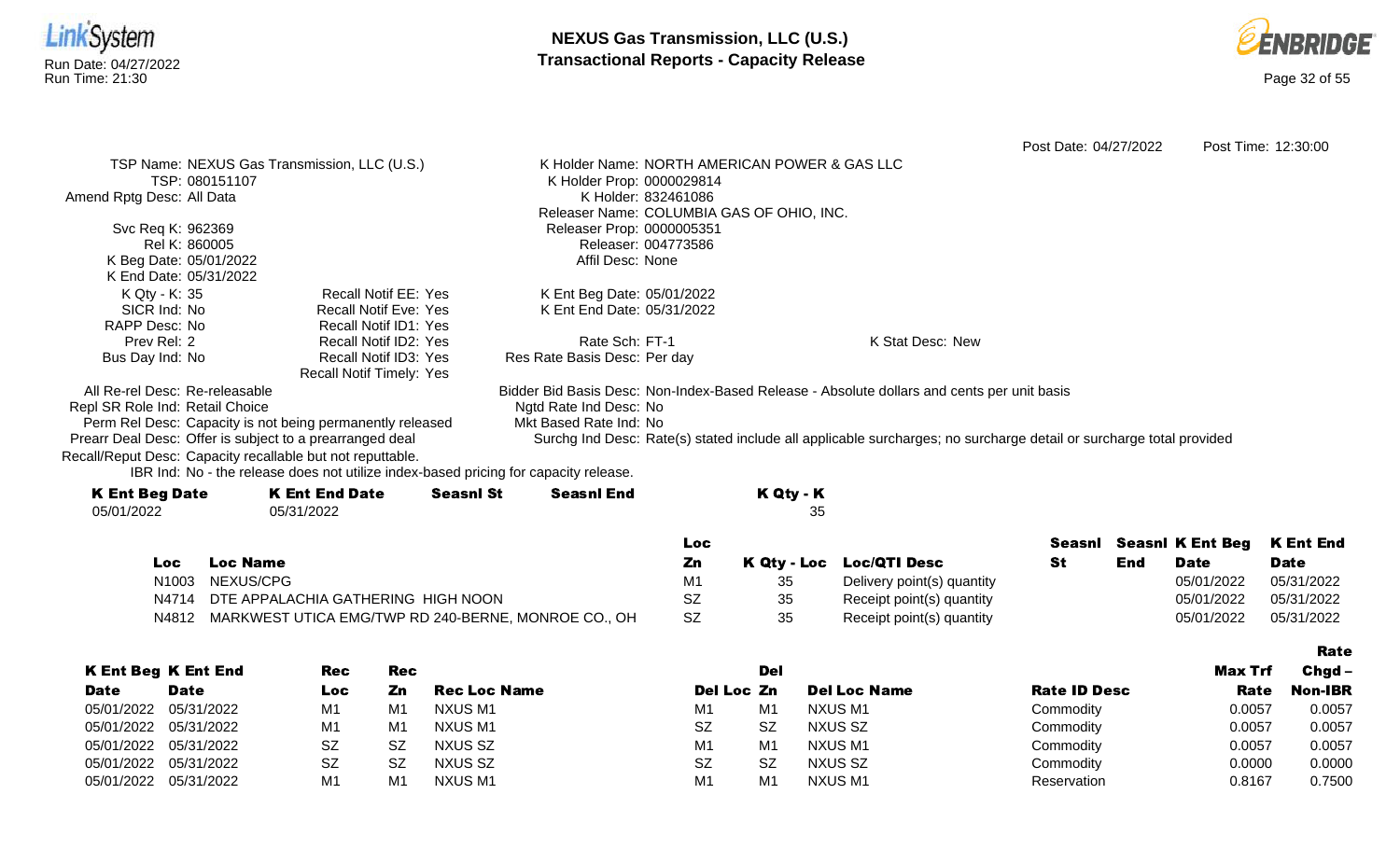

RETAIL CHOICE RECALLABLE FOR ADMINISTRATIVE PURPOSES

## Terms/Notes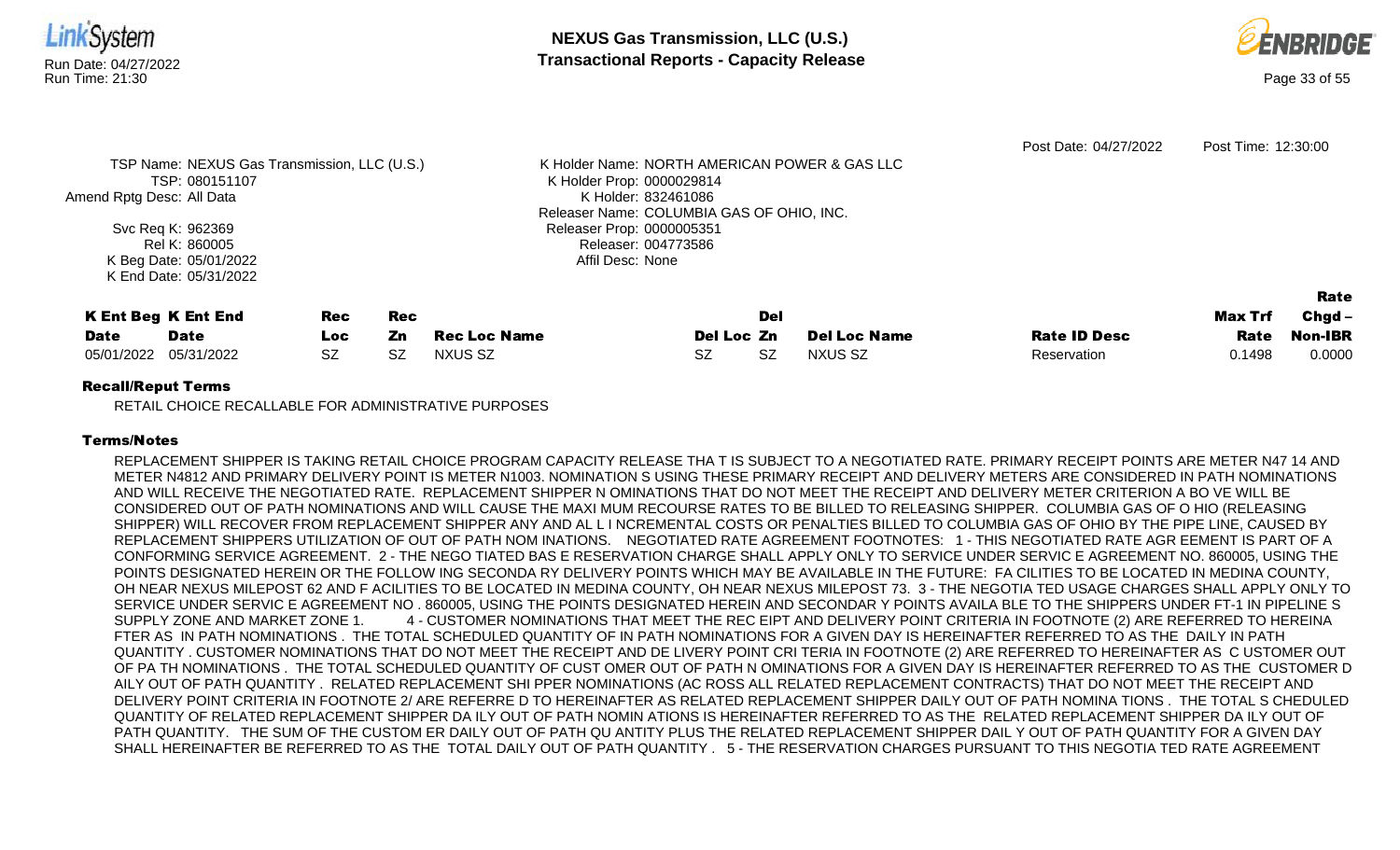



Post Date: 04/27/2022 Post Time: 12:30:00

TSP Name: NEXUS Gas Transmission, LLC (U.S.) TSP: 080151107 Amend Rptg Desc: All Data

> Svc Req K: 962369 Rel K: 860005 K Beg Date: 05/01/2022 K End Date: 05/31/2022

K Holder Name: NORTH AMERICAN POWER & GAS LLC K Holder Prop: 0000029814 K Holder: 832461086 Releaser Name: COLUMBIA GAS OF OHIO, INC. Releaser Prop: 0000005351 Releaser: 004773586 Affil Desc: None

## Terms/Notes

WILL BE CALCULATED DAILY. THE DAILY EQUIVALENT OF TH E NEGOTIATED BASE RESERVATION CHARGE (AS ADJU STED IN ACCORDANCE WITH THE ABOVE) SHALL APPLY EACH DAY TO THE GREATER O F A) ZERO OR B) THE MDQ LES S THE TOTAL DAILY OUT OF PATH QUANTITY. THE DAILY EQUIVALENT RECOURSE R ATE (AS SUCH TERM IS DEFINED HEREIN AND AS SUCH TERM APPLIES TO THE RESE RVATION CHARGE) (INCLUSIVE OF ALL RESERVAT ION SURCHARGES AND OTHER RESER VATION CHARGES) SHALL APPLY EACH DAY TO T HE LESSER OF A) THE MDQ OR B) T HE TOTAL DAILY OUT OF PATH QUANTITY.

Bid Evaluation Terms:- NET REVENUE;

Surcharge Footnote: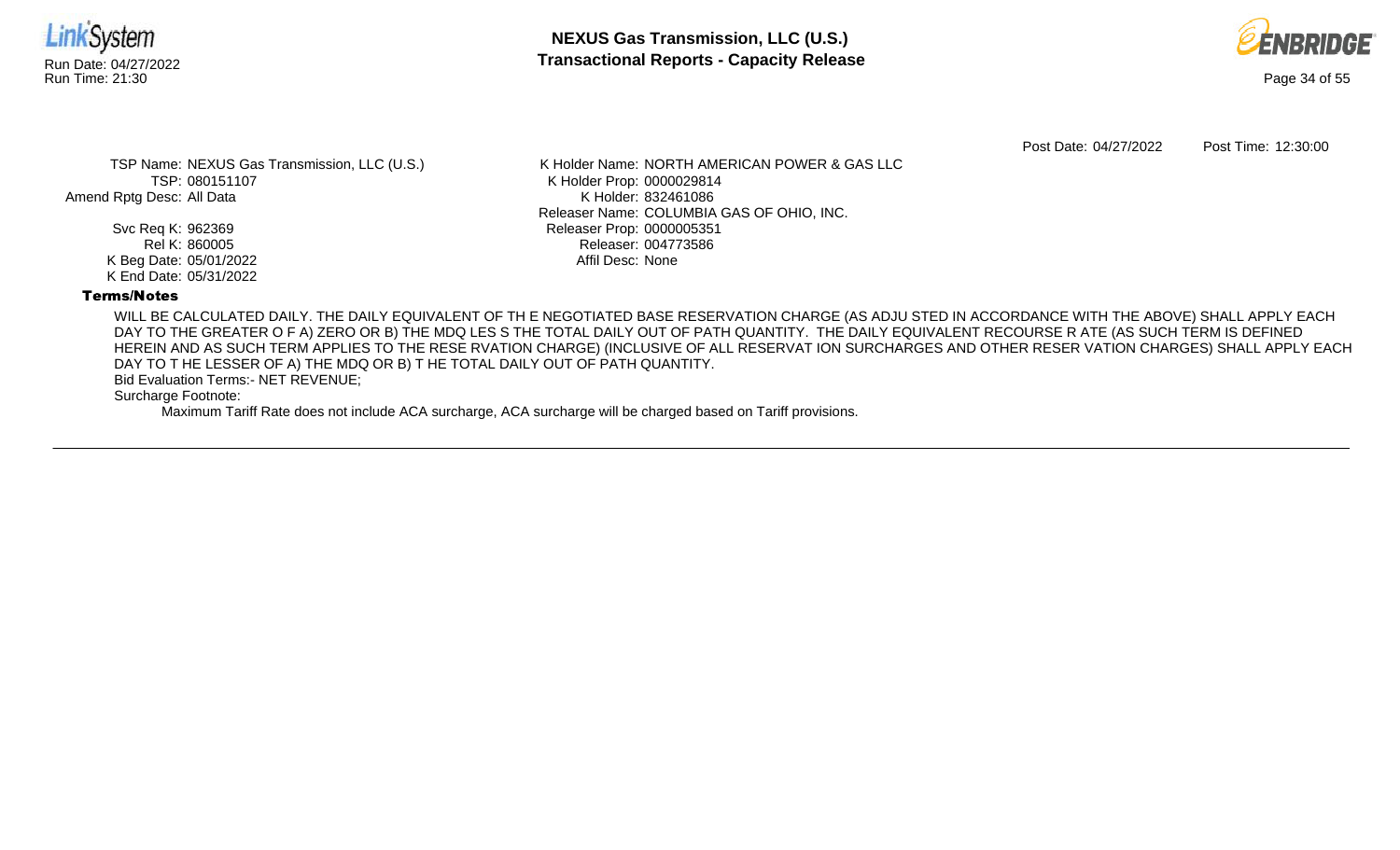



Rate

Post Date: 04/27/2022 Post Time: 12:30:00 TSP Name: NEXUS Gas Transmission, LLC (U.S.) TSP: 080151107 Amend Rptg Desc: All Data Svc Req K: 962373 Rel K: 860005 K Beg Date: 05/01/2022 K End Date: 05/31/2022 K Holder Name: SANTANNA NATURAL GAS CORPORATION K Holder Prop: 0000003660 K Holder: 189211121 Releaser Name: COLUMBIA GAS OF OHIO, INC. Releaser Prop: 0000005351 Releaser: 004773586 Affil Desc: None K Qty - K: 526 SICR Ind: No RAPP Desc: No Prev Rel: 2 Bus Day Ind: No Recall Notif EE: Yes Recall Notif Eve: Yes Recall Notif ID1: Yes Recall Notif ID2: Yes Recall Notif ID3: Yes Recall Notif Timely: Yes K Ent Beg Date: 05/01/2022 K Ent End Date: 05/31/2022 Rate Sch: FT-1 Res Rate Basis Desc: Per day K Stat Desc: New All Re-rel Desc: Re-releasable Repl SR Role Ind: Retail Choice Perm Rel Desc: Capacity is not being permanently released Prearr Deal Desc: Offer is subject to a prearranged deal Bidder Bid Basis Desc: Non-Index-Based Release - Absolute dollars and cents per unit basis Ngtd Rate Ind Desc: No Mkt Based Rate Ind: No Surchg Ind Desc: Rate(s) stated include all applicable surcharges; no surcharge detail or surcharge total provided

Recall/Reput Desc: Capacity recallable but not reputtable.

| <b>K Ent Beg Date</b> | <b>K Ent End Date</b> | <b>Seasnl St</b> | <b>Seasnl End</b> | K Qty - K |
|-----------------------|-----------------------|------------------|-------------------|-----------|
| 05/01/2022            | 05/31/2022            |                  |                   | 526       |
|                       |                       |                  |                   |           |

|     |                                                           | Loc.      |     |                            |     |             | Seasni Seasni K Ent Beg K Ent End |
|-----|-----------------------------------------------------------|-----------|-----|----------------------------|-----|-------------|-----------------------------------|
| Loc | <b>Loc Name</b>                                           | Zn        |     | K Qty - Loc Loc/QTI Desc   | End | <b>Date</b> | <b>Date</b>                       |
|     | N1003 NEXUS/CPG                                           | М1        | 526 | Delivery point(s) quantity |     | 05/01/2022  | 05/31/2022                        |
|     | N4714 DTE APPALACHIA GATHERING HIGH NOON                  | SZ        | 526 | Receipt point(s) quantity  |     | 05/01/2022  | 05/31/2022                        |
|     | N4812 MARKWEST UTICA EMG/TWP RD 240-BERNE, MONROE CO., OH | <b>SZ</b> | 526 | Receipt point(s) quantity  |     | 05/01/2022  | 05/31/2022                        |

|             |                            |                |           |                     |                |           |                     |                     |         | .              |
|-------------|----------------------------|----------------|-----------|---------------------|----------------|-----------|---------------------|---------------------|---------|----------------|
|             | <b>K Ent Beg K Ent End</b> | Rec            | Rec       |                     |                | Del       |                     |                     | Max Trf | $Chgd -$       |
| <b>Date</b> | <b>Date</b>                | Loc            | Zn        | <b>Rec Loc Name</b> | Del Loc Zn     |           | <b>Del Loc Name</b> | <b>Rate ID Desc</b> | Rate    | <b>Non-IBR</b> |
| 05/01/2022  | 05/31/2022                 | M1             | M1        | NXUS M1             | M1             | M1        | NXUS M1             | Commodity           | 0.0057  | 0.0057         |
| 05/01/2022  | 05/31/2022                 | M <sub>1</sub> | M1        | NXUS M1             | <b>SZ</b>      | <b>SZ</b> | NXUS SZ             | Commodity           | 0.0057  | 0.0057         |
| 05/01/2022  | 05/31/2022                 | SZ             | <b>SZ</b> | NXUS SZ             | M <sub>1</sub> | M1        | <b>NXUS M1</b>      | Commodity           | 0.0057  | 0.0057         |
| 05/01/2022  | 05/31/2022                 | SZ             | <b>SZ</b> | NXUS SZ             | <b>SZ</b>      | <b>SZ</b> | NXUS SZ             | Commodity           | 0.0000  | 0.0000         |
| 05/01/2022  | 05/31/2022                 | M1             | M١        | NXUS M1             | M <sub>1</sub> | M1        | <b>NXUS M1</b>      | Reservation         | 0.8167  | 0.7500         |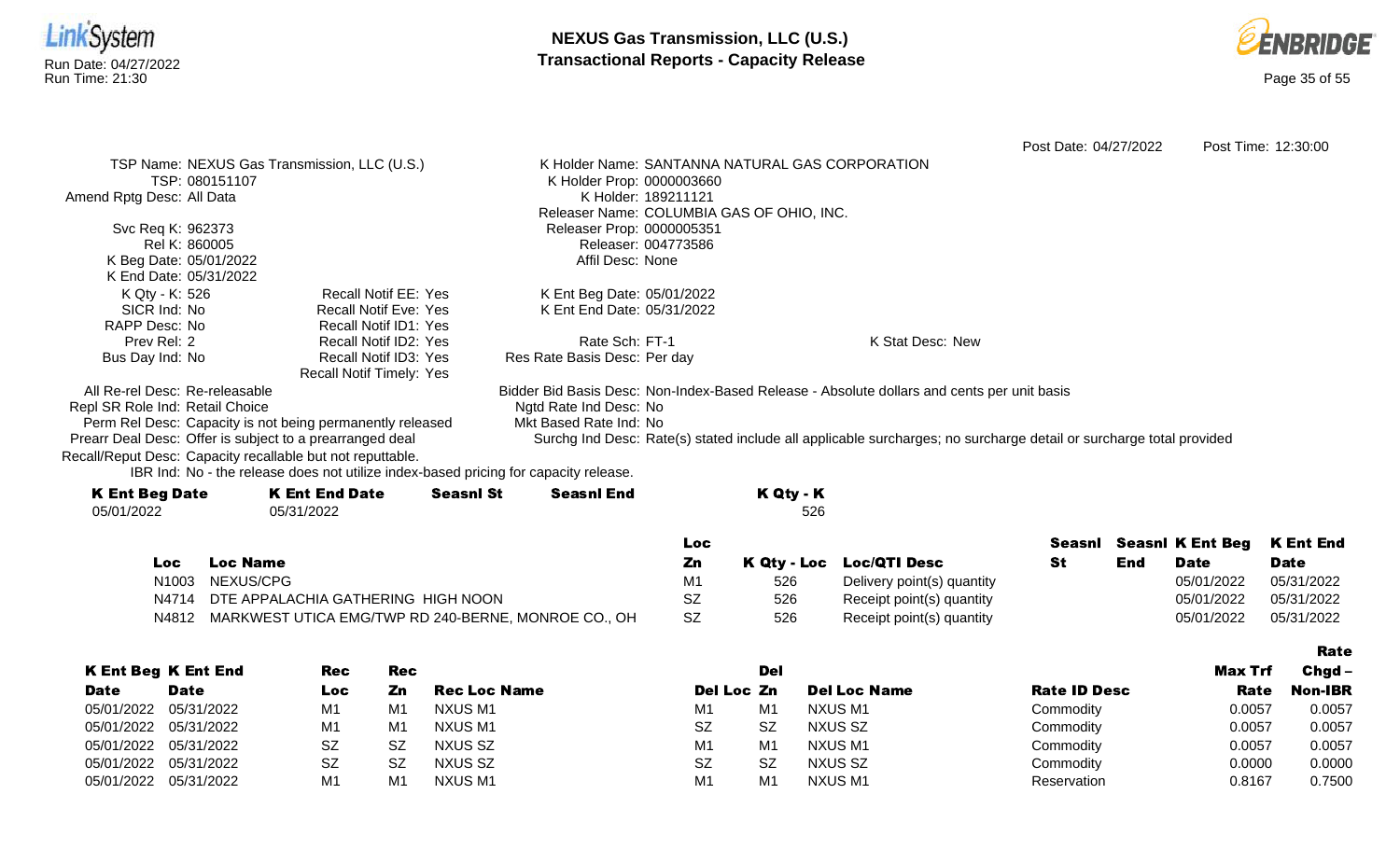

RETAIL CHOICE RECALLABLE FOR ADMINISTRATIVE PURPOSES

## Terms/Notes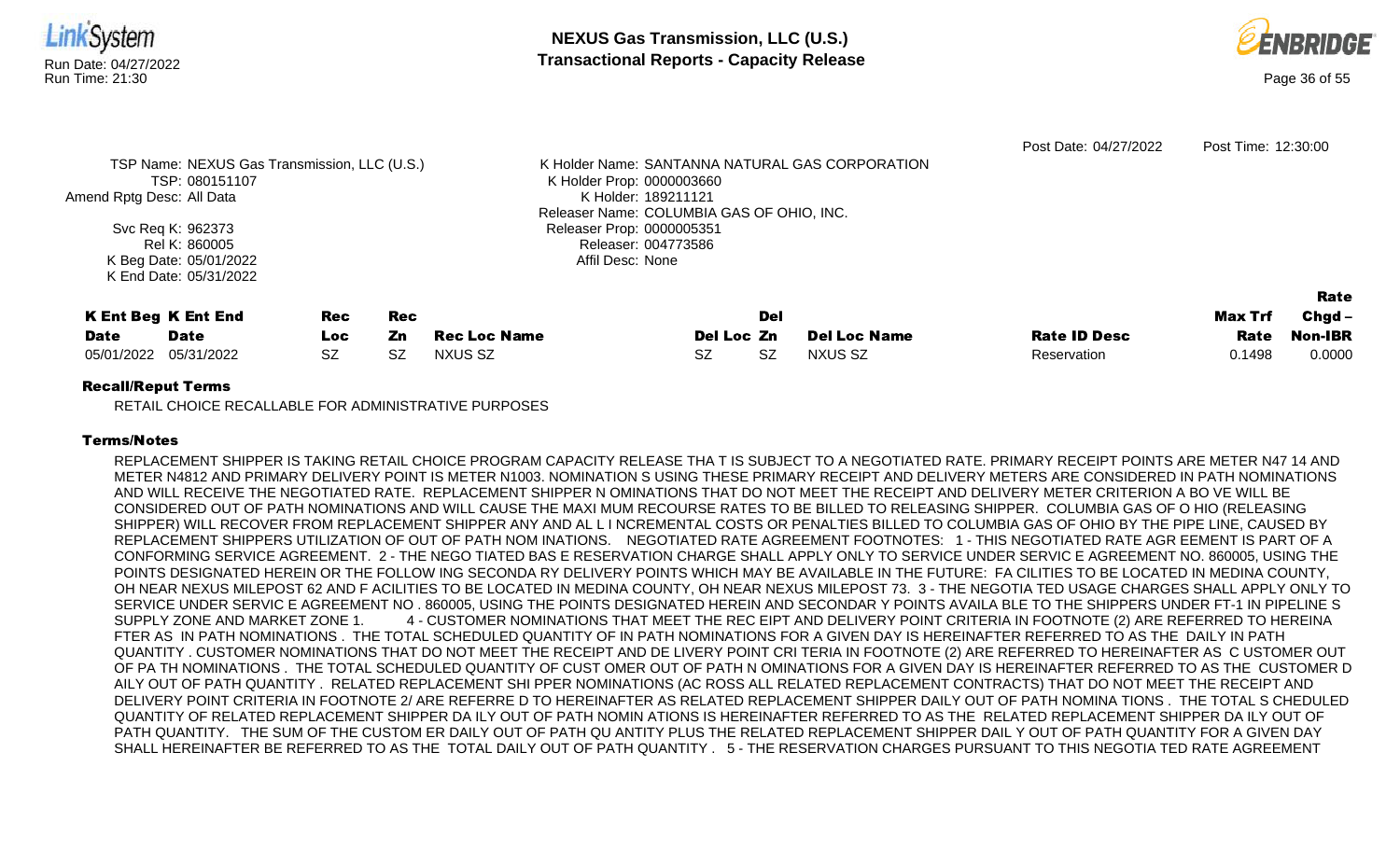



Post Date: 04/27/2022 Post Time: 12:30:00

TSP Name: NEXUS Gas Transmission, LLC (U.S.) TSP: 080151107 Amend Rptg Desc: All Data

> Svc Req K: 962373 Rel K: 860005 K Beg Date: 05/01/2022 K End Date: 05/31/2022

K Holder Name: SANTANNA NATURAL GAS CORPORATION K Holder Prop: 0000003660 K Holder: 189211121 Releaser Name: COLUMBIA GAS OF OHIO, INC. Releaser Prop: 0000005351 Releaser: 004773586 Affil Desc: None

## Terms/Notes

WILL BE CALCULATED DAILY. THE DAILY EQUIVALENT OF TH E NEGOTIATED BASE RESERVATION CHARGE (AS ADJU STED IN ACCORDANCE WITH THE ABOVE) SHALL APPLY EACH DAY TO THE GREATER O F A) ZERO OR B) THE MDQ LES S THE TOTAL DAILY OUT OF PATH QUANTITY. THE DAILY EQUIVALENT RECOURSE R ATE (AS SUCH TERM IS DEFINED HEREIN AND AS SUCH TERM APPLIES TO THE RESE RVATION CHARGE) (INCLUSIVE OF ALL RESERVAT ION SURCHARGES AND OTHER RESER VATION CHARGES) SHALL APPLY EACH DAY TO T HE LESSER OF A) THE MDQ OR B) T HE TOTAL DAILY OUT OF PATH QUANTITY.

Bid Evaluation Terms:- NET REVENUE;

Surcharge Footnote: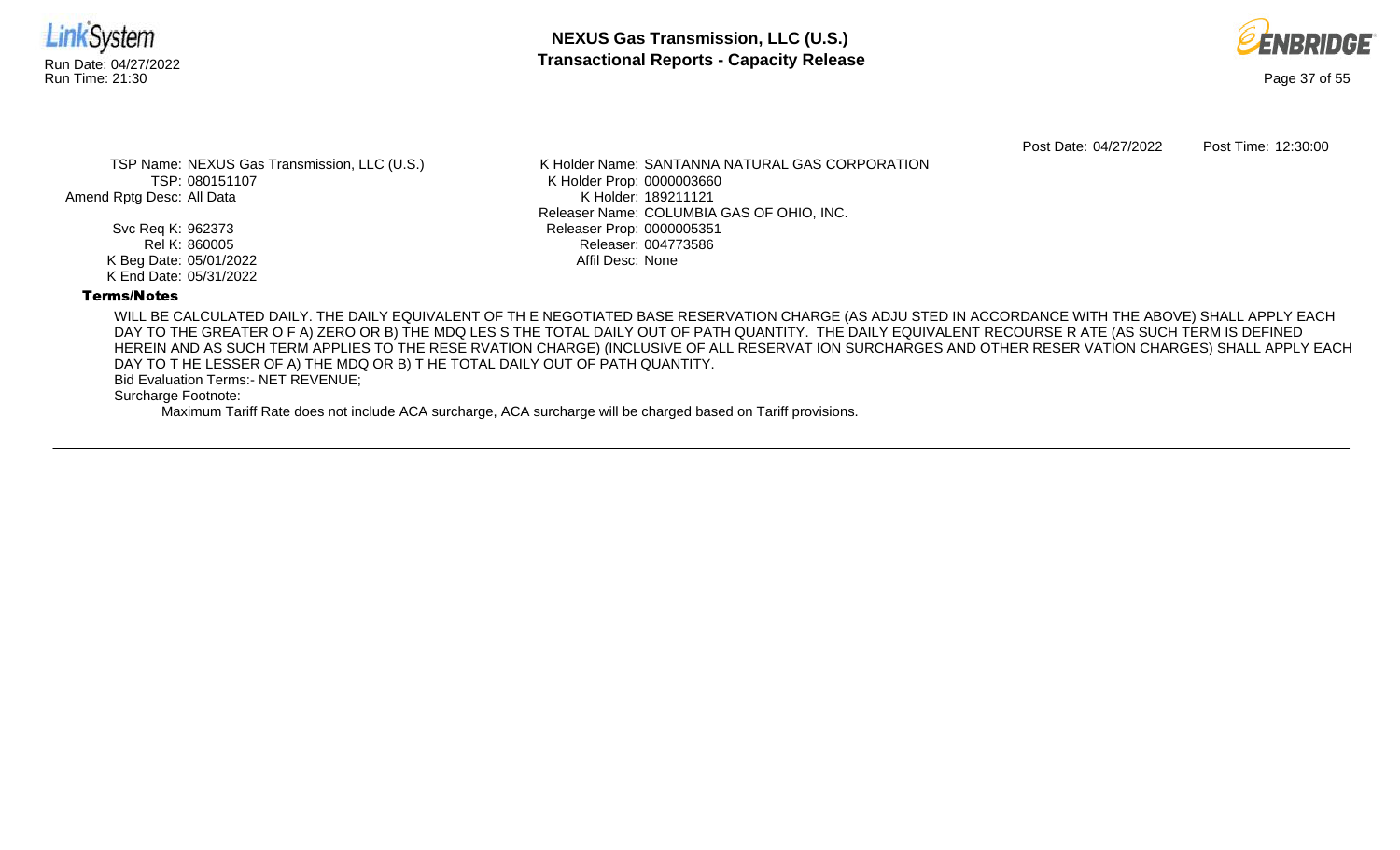



Rate

Post Date: 04/27/2022 Post Time: 14:30:00 TSP Name: NEXUS Gas Transmission, LLC (U.S.) TSP: 080151107 Amend Rptg Desc: All Data Svc Req K: 962375 Rel K: 860005 K Beg Date: 05/01/2022 K End Date: 05/31/2022 K Holder Name: SOUTHSTAR ENERGY SERVICES LLC K Holder Prop: 0000026185 K Holder: 026702220 Releaser Name: COLUMBIA GAS OF OHIO, INC. Releaser Prop: 0000005351 Releaser: 004773586 Affil Desc: None K Qty - K: 235 SICR Ind: No RAPP Desc: No Prev Rel: 2 Bus Day Ind: No Recall Notif EE: Yes Recall Notif Eve: Yes Recall Notif ID1: Yes Recall Notif ID2: Yes Recall Notif ID3: Yes Recall Notif Timely: Yes K Ent Beg Date: 05/01/2022 K Ent End Date: 05/31/2022 Rate Sch: FT-1 Res Rate Basis Desc: Per day K Stat Desc: New All Re-rel Desc: Re-releasable Repl SR Role Ind: Retail Choice Perm Rel Desc: Capacity is not being permanently released Prearr Deal Desc: Offer is subject to a prearranged deal Bidder Bid Basis Desc: Non-Index-Based Release - Absolute dollars and cents per unit basis Ngtd Rate Ind Desc: No Mkt Based Rate Ind: No Surchg Ind Desc: Rate(s) stated include all applicable surcharges; no surcharge detail or surcharge total provided

Recall/Reput Desc: Capacity recallable but not reputtable.

| <b>K Ent Beg Date</b> | <b>K Ent End Date</b> | <b>Seasnl St</b> | <b>Seasnl End</b> | K Qty - K |
|-----------------------|-----------------------|------------------|-------------------|-----------|
| 05/01/2022            | 05/31/2022            |                  |                   | 235       |
|                       |                       |                  |                   |           |

|      |                                                           | Loc            |     |                            |     | Seasnl Seasnl K Ent Beg K Ent End |             |
|------|-----------------------------------------------------------|----------------|-----|----------------------------|-----|-----------------------------------|-------------|
| Loc. | <b>Loc Name</b>                                           | Zn             |     | K Qty - Loc Loc/QTI Desc   | End | <b>Date</b>                       | <b>Date</b> |
|      | N1003 NEXUS/CPG                                           | M <sup>1</sup> | 235 | Delivery point(s) quantity |     | 05/01/2022                        | 05/31/2022  |
|      | N4714 DTE APPALACHIA GATHERING HIGH NOON                  | SZ             | 235 | Receipt point(s) quantity  |     | 05/01/2022                        | 05/31/2022  |
|      | N4812 MARKWEST UTICA EMG/TWP RD 240-BERNE, MONROE CO., OH | <b>SZ</b>      | 235 | Receipt point(s) quantity  |     | 05/01/2022                        | 05/31/2022  |

|                       |                            |     |           |                     |                |                |                     |                     |         | ---------      |
|-----------------------|----------------------------|-----|-----------|---------------------|----------------|----------------|---------------------|---------------------|---------|----------------|
|                       | <b>K Ent Beg K Ent End</b> | Rec | Rec       |                     |                | Del            |                     |                     | Max Trf | $Chgd -$       |
| <b>Date</b>           | <b>Date</b>                | Loc | Zn        | <b>Rec Loc Name</b> | Del Loc Zn     |                | <b>Del Loc Name</b> | <b>Rate ID Desc</b> | Rate    | <b>Non-IBR</b> |
| 05/01/2022            | 05/31/2022                 | M1  | M1        | NXUS M1             | M1             | M <sub>1</sub> | NXUS M1             | Commodity           | 0.0057  | 0.0057         |
| 05/01/2022 05/31/2022 |                            | M٬  | M1        | NXUS M1             | <b>SZ</b>      | <b>SZ</b>      | NXUS SZ             | Commodity           | 0.0057  | 0.0057         |
| 05/01/2022 05/31/2022 |                            | SZ  | <b>SZ</b> | NXUS SZ             | M <sub>1</sub> | M <sub>1</sub> | <b>NXUS M1</b>      | Commodity           | 0.0057  | 0.0057         |
| 05/01/2022            | 05/31/2022                 | SZ  | <b>SZ</b> | NXUS SZ             | <b>SZ</b>      | SZ             | NXUS SZ             | Commodity           | 0.0000  | 0.0000         |
| 05/01/2022            | 05/31/2022                 | M٠  | M1        | <b>NXUSM1</b>       | M1             | M <sub>1</sub> | <b>NXUS M1</b>      | Reservation         | 0.8167  | 0.7500         |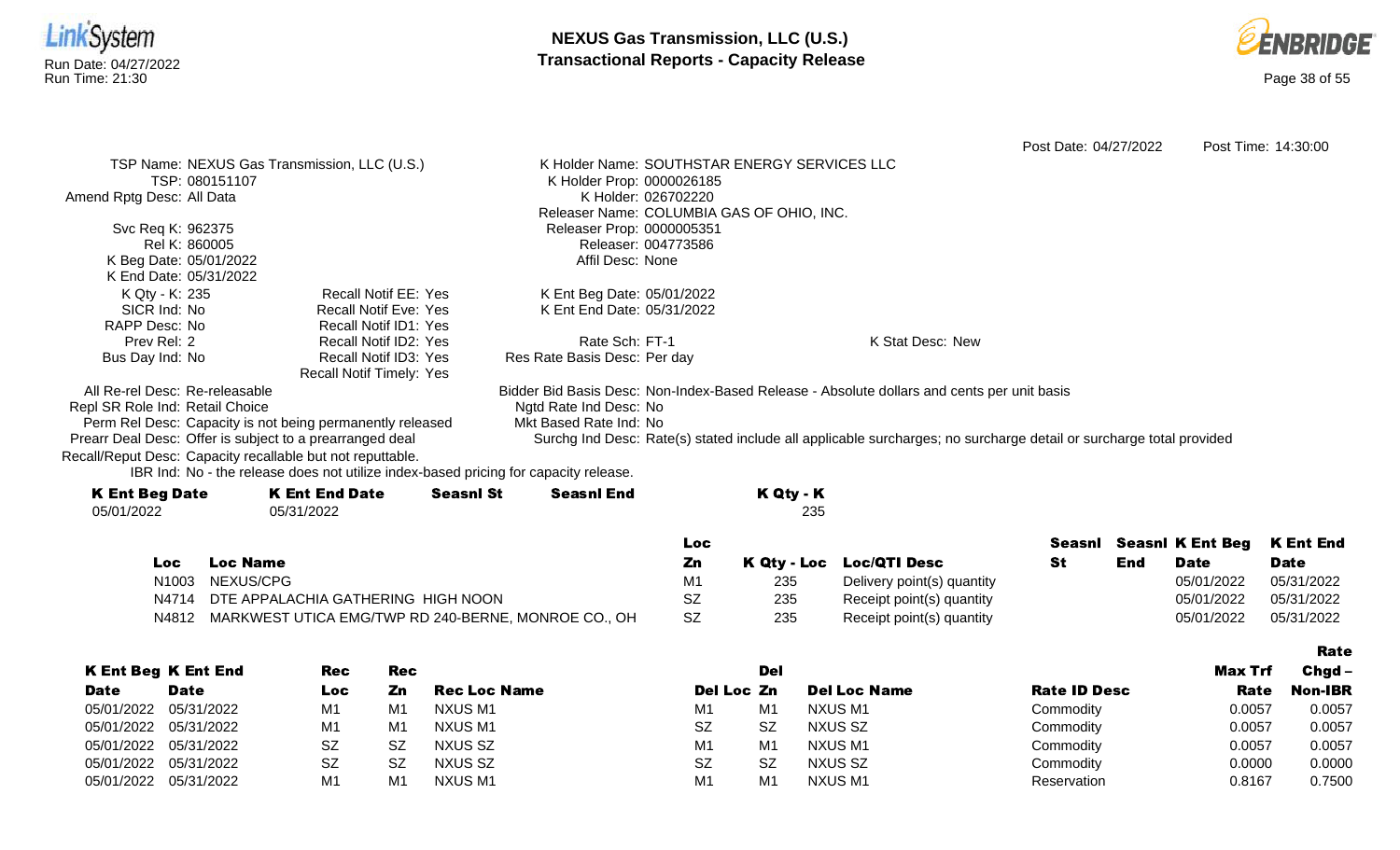

RETAIL CHOICE RECALLABLE FOR ADMINISTRATIVE PURPOSES

## Terms/Notes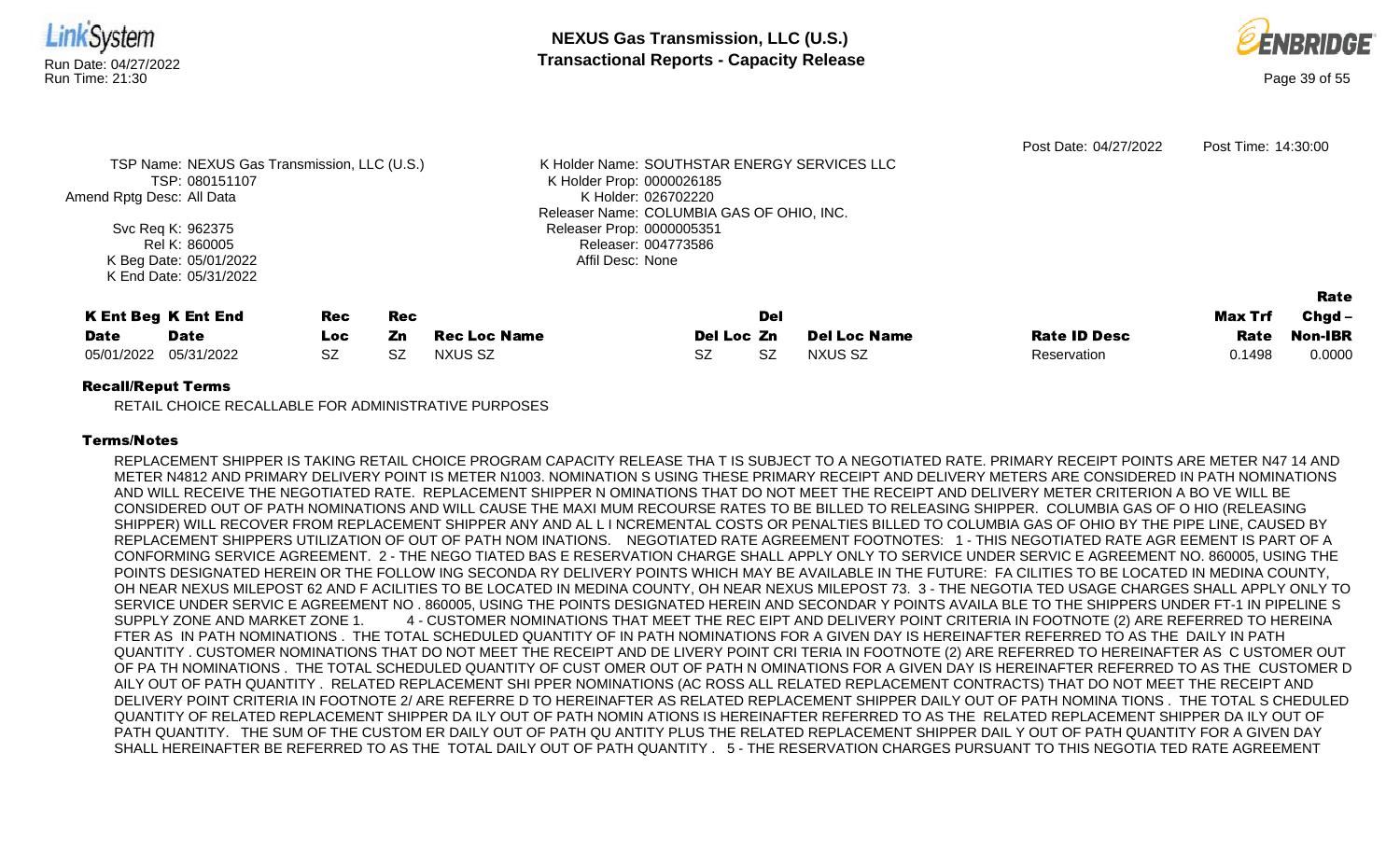



Post Date: 04/27/2022 Post Time: 14:30:00

TSP Name: NEXUS Gas Transmission, LLC (U.S.) TSP: 080151107 Amend Rptg Desc: All Data

> Svc Req K: 962375 Rel K: 860005 K Beg Date: 05/01/2022 K End Date: 05/31/2022

K Holder Name: SOUTHSTAR ENERGY SERVICES LLC K Holder Prop: 0000026185 K Holder: 026702220 Releaser Name: COLUMBIA GAS OF OHIO, INC. Releaser Prop: 0000005351 Releaser: 004773586 Affil Desc: None

## Terms/Notes

WILL BE CALCULATED DAILY. THE DAILY EQUIVALENT OF TH E NEGOTIATED BASE RESERVATION CHARGE (AS ADJU STED IN ACCORDANCE WITH THE ABOVE) SHALL APPLY EACH DAY TO THE GREATER O F A) ZERO OR B) THE MDQ LES S THE TOTAL DAILY OUT OF PATH QUANTITY. THE DAILY EQUIVALENT RECOURSE R ATE (AS SUCH TERM IS DEFINED HEREIN AND AS SUCH TERM APPLIES TO THE RESE RVATION CHARGE) (INCLUSIVE OF ALL RESERVAT ION SURCHARGES AND OTHER RESER VATION CHARGES) SHALL APPLY EACH DAY TO T HE LESSER OF A) THE MDQ OR B) T HE TOTAL DAILY OUT OF PATH QUANTITY.

Bid Evaluation Terms:- NET REVENUE;

Surcharge Footnote: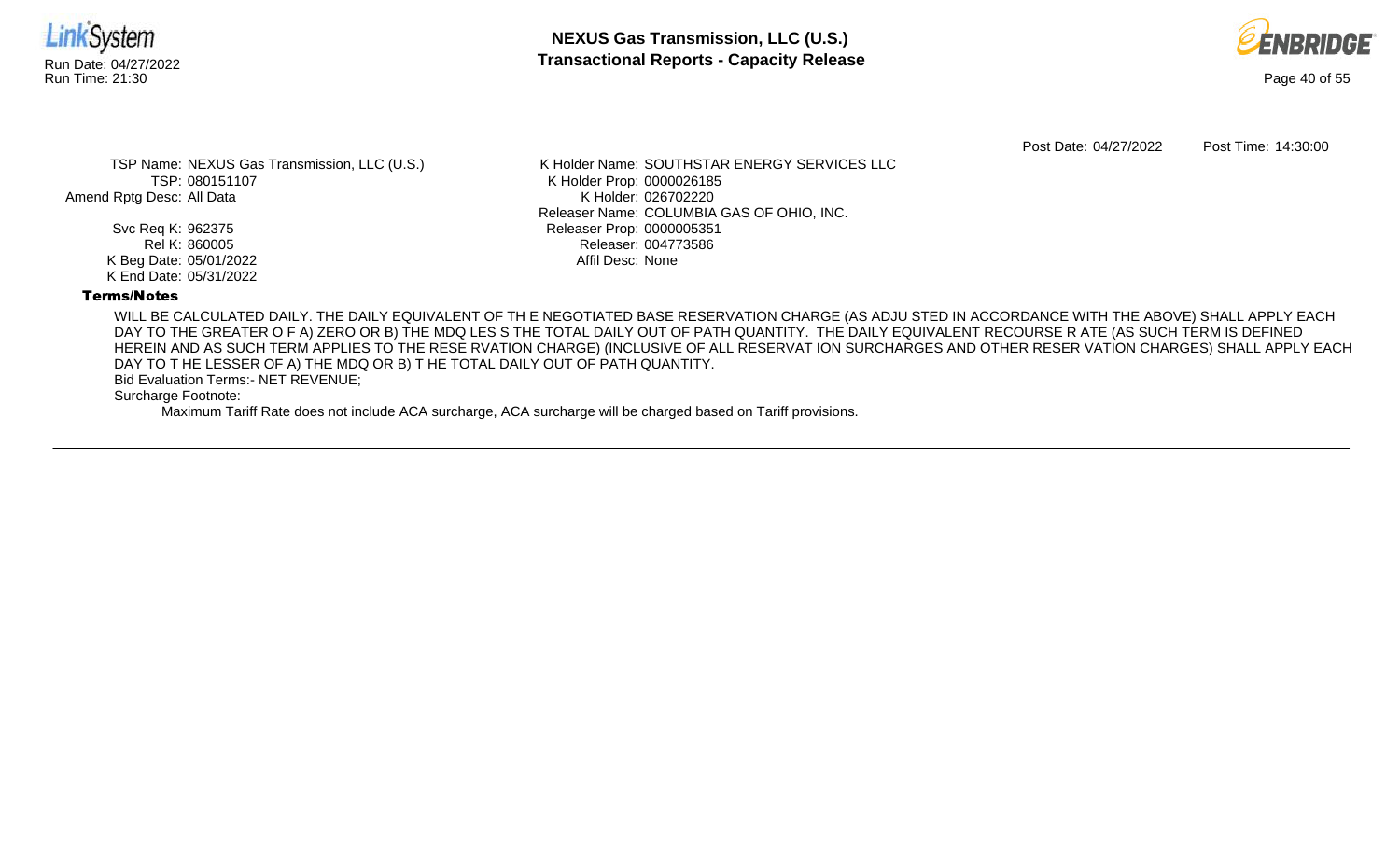



|                                                            |                                                                                      |                  |                              | Loc                                       |                                                                                                                    | <b>Seasni</b> Seasni K Ent Beg | <b>K Ent End</b>    |
|------------------------------------------------------------|--------------------------------------------------------------------------------------|------------------|------------------------------|-------------------------------------------|--------------------------------------------------------------------------------------------------------------------|--------------------------------|---------------------|
| 05/01/2022                                                 | 05/31/2022                                                                           |                  |                              | 3                                         |                                                                                                                    |                                |                     |
| <b>K Ent Beg Date</b>                                      | <b>K Ent End Date</b>                                                                | <b>Seasnl St</b> | <b>Seasnl End</b>            | K Qty - K                                 |                                                                                                                    |                                |                     |
|                                                            | IBR Ind: No - the release does not utilize index-based pricing for capacity release. |                  |                              |                                           |                                                                                                                    |                                |                     |
| Recall/Reput Desc: Capacity recallable but not reputtable. |                                                                                      |                  |                              |                                           |                                                                                                                    |                                |                     |
| Prearr Deal Desc: Offer is subject to a prearranged deal   |                                                                                      |                  |                              |                                           | Surchg Ind Desc: Rate(s) stated include all applicable surcharges; no surcharge detail or surcharge total provided |                                |                     |
|                                                            | Perm Rel Desc: Capacity is not being permanently released                            |                  | Mkt Based Rate Ind: No       |                                           |                                                                                                                    |                                |                     |
| Repl SR Role Ind: Retail Choice                            |                                                                                      |                  | Ngtd Rate Ind Desc: No       |                                           |                                                                                                                    |                                |                     |
| All Re-rel Desc: Re-releasable                             |                                                                                      |                  |                              |                                           | Bidder Bid Basis Desc: Non-Index-Based Release - Absolute dollars and cents per unit basis                         |                                |                     |
|                                                            | Recall Notif Timely: Yes                                                             |                  |                              |                                           |                                                                                                                    |                                |                     |
| Bus Day Ind: No                                            | Recall Notif ID3: Yes                                                                |                  | Res Rate Basis Desc: Per day |                                           |                                                                                                                    |                                |                     |
| Prev Rel: 2                                                | Recall Notif ID2: Yes                                                                |                  | Rate Sch: FT-1               |                                           | K Stat Desc: New                                                                                                   |                                |                     |
| SICR Ind: No<br>RAPP Desc: No                              | <b>Recall Notif Eve: Yes</b><br>Recall Notif ID1: Yes                                |                  | K Ent End Date: 05/31/2022   |                                           |                                                                                                                    |                                |                     |
| $K Qty - K: 3$                                             | <b>Recall Notif EE: Yes</b>                                                          |                  | K Ent Beg Date: 05/01/2022   |                                           |                                                                                                                    |                                |                     |
| K End Date: 05/31/2022                                     |                                                                                      |                  |                              |                                           |                                                                                                                    |                                |                     |
| K Beg Date: 05/01/2022                                     |                                                                                      |                  | Affil Desc: None             |                                           |                                                                                                                    |                                |                     |
| Rel K: 860005                                              |                                                                                      |                  | Releaser: 004773586          |                                           |                                                                                                                    |                                |                     |
| Svc Req K: 962366                                          |                                                                                      |                  | Releaser Prop: 0000005351    |                                           |                                                                                                                    |                                |                     |
|                                                            |                                                                                      |                  |                              | Releaser Name: COLUMBIA GAS OF OHIO, INC. |                                                                                                                    |                                |                     |
| Amend Rptg Desc: All Data                                  |                                                                                      |                  | K Holder: 016200607          |                                           |                                                                                                                    |                                |                     |
| TSP: 080151107                                             |                                                                                      |                  | K Holder Prop: 0000030246    |                                           |                                                                                                                    |                                |                     |
|                                                            | TSP Name: NEXUS Gas Transmission, LLC (U.S.)                                         |                  |                              | K Holder Name: SPARK ENERGY GAS, LLC      |                                                                                                                    |                                |                     |
|                                                            |                                                                                      |                  |                              |                                           | Post Date: 04/27/2022                                                                                              |                                | Post Time: 12:30:00 |

|       |                                                           | Loc       |                            |           |     | Seasni Seasni K Ent Beg K Ent End |             |
|-------|-----------------------------------------------------------|-----------|----------------------------|-----------|-----|-----------------------------------|-------------|
| Loc   | <b>Loc Name</b>                                           | Zn        | K Qty - Loc Loc/QTI Desc   | <b>St</b> | End | <b>Date</b>                       | <b>Date</b> |
| N1003 | NEXUS/CPG                                                 | M         | Delivery point(s) quantity |           |     | 05/01/2022                        | 05/31/2022  |
| N4714 | DTE APPALACHIA GATHERING HIGH NOON                        | <b>SZ</b> | Receipt point(s) quantity  |           |     | 05/01/2022                        | 05/31/2022  |
|       | N4812 MARKWEST UTICA EMG/TWP RD 240-BERNE, MONROE CO., OH | -SZ       | Receipt point(s) quantity  |           |     | 05/01/2022                        | 05/31/2022  |

|                       |                            |           |     |                     |                |                |                     |                     |                | Rate           |
|-----------------------|----------------------------|-----------|-----|---------------------|----------------|----------------|---------------------|---------------------|----------------|----------------|
|                       | <b>K Ent Beg K Ent End</b> | Rec       | Rec |                     |                | Del            |                     |                     | <b>Max Trf</b> | $Chgd -$       |
| <b>Date</b>           | <b>Date</b>                | Loc       | Zn  | <b>Rec Loc Name</b> | Del Loc Zn     |                | <b>Del Loc Name</b> | <b>Rate ID Desc</b> | Rate           | <b>Non-IBR</b> |
|                       | 05/01/2022 05/31/2022      | M1        | M1  | NXUS M1             | M1             | M1             | NXUS M1             | Commodity           | 0.0057         | 0.0057         |
|                       | 05/01/2022 05/31/2022      | M1        | M1  | NXUS M1             | <b>SZ</b>      | <b>SZ</b>      | NXUS SZ             | Commodity           | 0.0057         | 0.0057         |
| 05/01/2022 05/31/2022 |                            | SZ        | .SZ | NXUS SZ             | M1             | M1             | NXUS M1             | Commodity           | 0.0057         | 0.0057         |
|                       | 05/01/2022 05/31/2022      | <b>SZ</b> | -SZ | NXUS SZ             | <b>SZ</b>      | <b>SZ</b>      | NXUS SZ             | Commodity           | 0.0000         | 0.0000         |
| 05/01/2022 05/31/2022 |                            | M1        | M1  | NXUS M1             | M <sub>1</sub> | M <sub>1</sub> | NXUS M1             | Reservation         | 0.8167         | 0.7500         |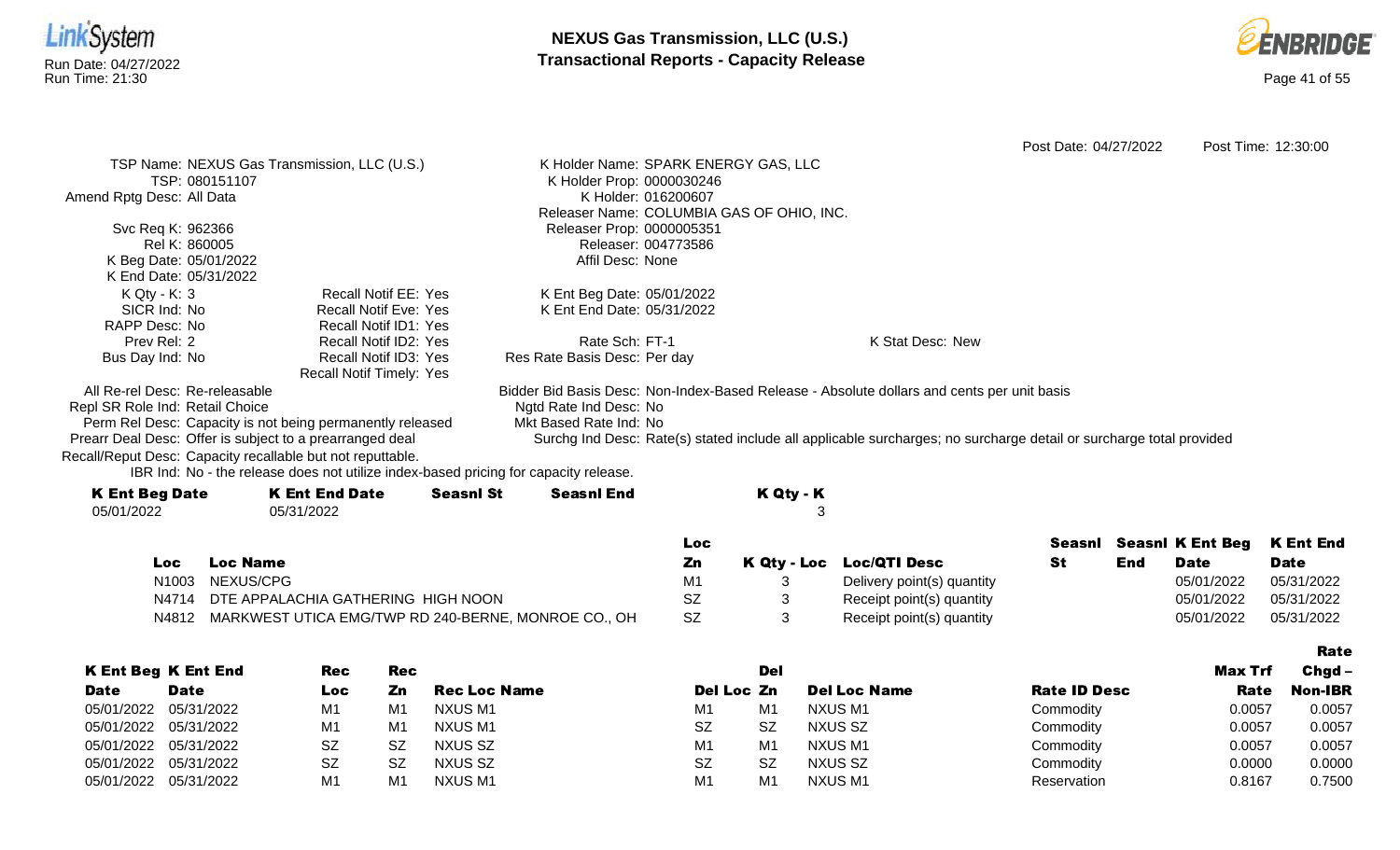



|                            |                                              |           |     |                     |                                           |           |                     | Post Date: 04/27/2022 | Post Time: 12:30:00 |                |
|----------------------------|----------------------------------------------|-----------|-----|---------------------|-------------------------------------------|-----------|---------------------|-----------------------|---------------------|----------------|
|                            | TSP Name: NEXUS Gas Transmission, LLC (U.S.) |           |     |                     | K Holder Name: SPARK ENERGY GAS, LLC      |           |                     |                       |                     |                |
|                            | TSP: 080151107                               |           |     |                     | K Holder Prop: 0000030246                 |           |                     |                       |                     |                |
| Amend Rptg Desc: All Data  |                                              |           |     |                     | K Holder: 016200607                       |           |                     |                       |                     |                |
|                            |                                              |           |     |                     | Releaser Name: COLUMBIA GAS OF OHIO, INC. |           |                     |                       |                     |                |
|                            | Svc Req K: 962366                            |           |     |                     | Releaser Prop: 0000005351                 |           |                     |                       |                     |                |
|                            | Rel K: 860005                                |           |     |                     | Releaser: 004773586                       |           |                     |                       |                     |                |
|                            | K Beg Date: 05/01/2022                       |           |     |                     | Affil Desc: None                          |           |                     |                       |                     |                |
|                            | K End Date: 05/31/2022                       |           |     |                     |                                           |           |                     |                       |                     |                |
|                            |                                              |           |     |                     |                                           |           |                     |                       |                     | Rate           |
|                            |                                              |           |     |                     |                                           | Del       |                     |                       |                     |                |
| <b>K Ent Beg K Ent End</b> |                                              | Rec       | Rec |                     |                                           |           |                     |                       | Max Trf             | $Chgd -$       |
| <b>Date</b>                | <b>Date</b>                                  | Loc       | Zn  | <b>Rec Loc Name</b> | Del Loc Zn                                |           | <b>Del Loc Name</b> | <b>Rate ID Desc</b>   | Rate                | <b>Non-IBR</b> |
| 05/01/2022                 | 05/31/2022                                   | <b>SZ</b> | SZ  | NXUS SZ             | SZ                                        | <b>SZ</b> | NXUS SZ             | Reservation           | 0.1498              | 0.0000         |
|                            |                                              |           |     |                     |                                           |           |                     |                       |                     |                |

RETAIL CHOICE RECALLABLE FOR ADMINISTRATIVE PURPOSES

## Terms/Notes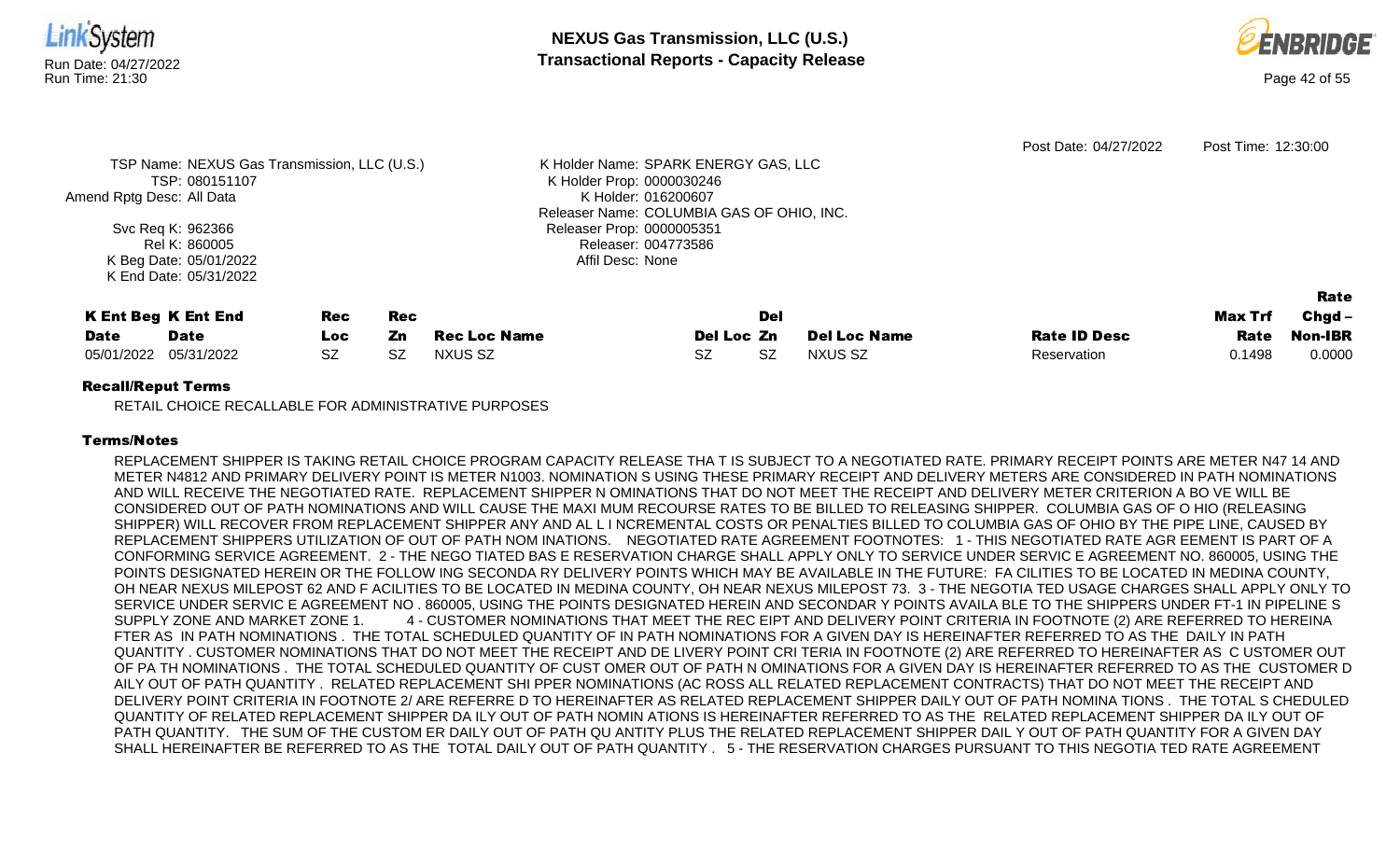



Post Date: 04/27/2022 Post Time: 12:30:00

TSP Name: NEXUS Gas Transmission, LLC (U.S.) TSP: 080151107 Amend Rptg Desc: All Data

> Svc Req K: 962366 Rel K: 860005 K Beg Date: 05/01/2022 K End Date: 05/31/2022

K Holder Name: SPARK ENERGY GAS, LLC K Holder Prop: 0000030246 K Holder: 016200607 Releaser Name: COLUMBIA GAS OF OHIO, INC. Releaser Prop: 0000005351 Releaser: 004773586 Affil Desc: None

## Terms/Notes

WILL BE CALCULATED DAILY. THE DAILY EQUIVALENT OF TH E NEGOTIATED BASE RESERVATION CHARGE (AS ADJU STED IN ACCORDANCE WITH THE ABOVE) SHALL APPLY EACH DAY TO THE GREATER O F A) ZERO OR B) THE MDQ LES S THE TOTAL DAILY OUT OF PATH QUANTITY. THE DAILY EQUIVALENT RECOURSE R ATE (AS SUCH TERM IS DEFINED HEREIN AND AS SUCH TERM APPLIES TO THE RESE RVATION CHARGE) (INCLUSIVE OF ALL RESERVAT ION SURCHARGES AND OTHER RESER VATION CHARGES) SHALL APPLY EACH DAY TO T HE LESSER OF A) THE MDQ OR B) T HE TOTAL DAILY OUT OF PATH QUANTITY.

Bid Evaluation Terms:- NET REVENUE;

Surcharge Footnote: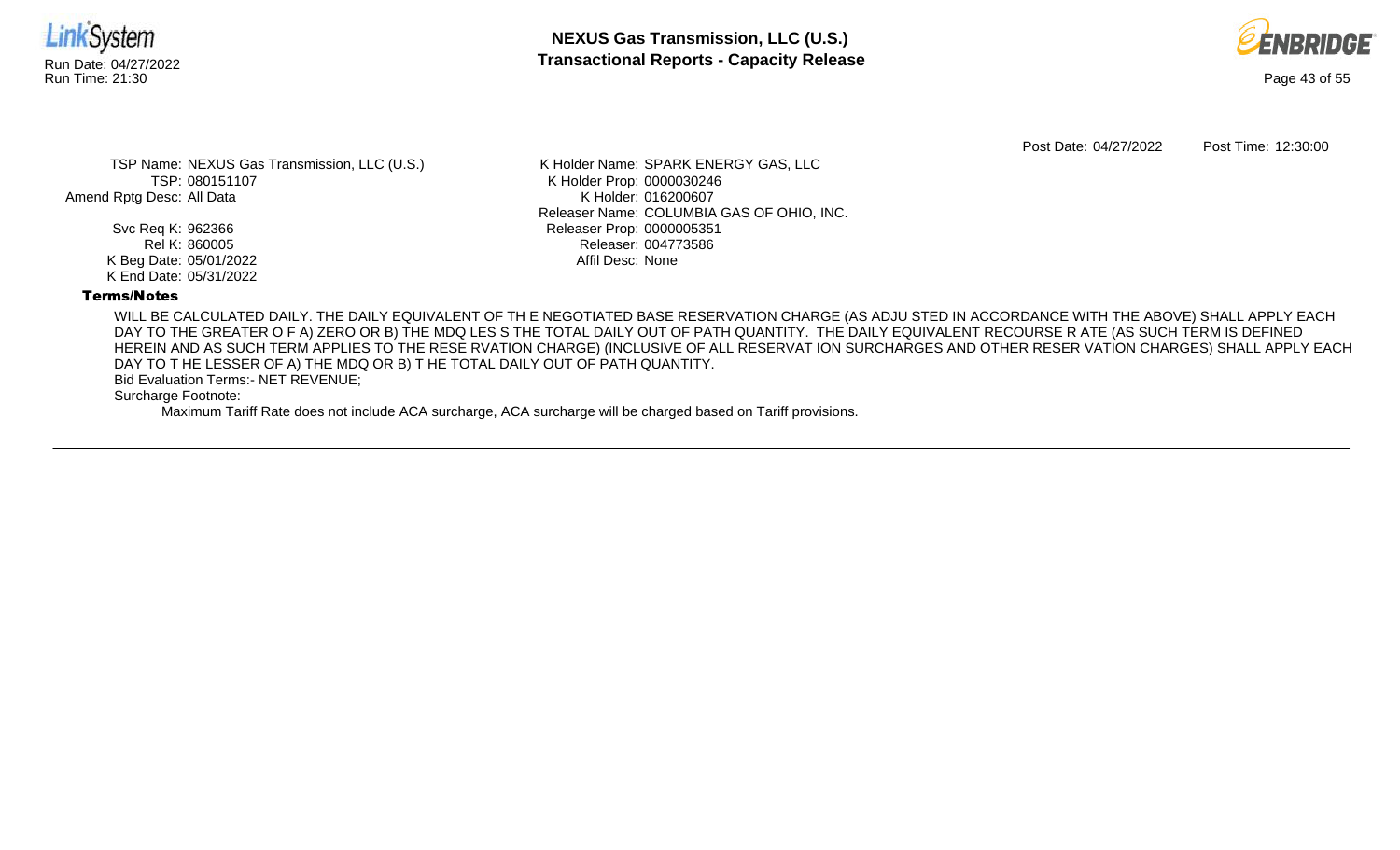



Rate

Post Date: 04/27/2022 Post Time: 12:30:00 TSP Name: NEXUS Gas Transmission, LLC (U.S.) TSP: 080151107 Amend Rptg Desc: All Data Svc Req K: 962367 Rel K: 860005 K Beg Date: 05/01/2022 K End Date: 05/31/2022 K Holder Name: SPARK ENERGY GAS, LLC K Holder Prop: 0000030246 K Holder: 016200607 Releaser Name: COLUMBIA GAS OF OHIO, INC. Releaser Prop: 0000005351 Releaser: 004773586 Affil Desc: None K Qty - K: 26 SICR Ind: No RAPP Desc: No Prev Rel: 2 Bus Day Ind: No Recall Notif EE: Yes Recall Notif Eve: Yes Recall Notif ID1: Yes Recall Notif ID2: Yes Recall Notif ID3: Yes Recall Notif Timely: Yes K Ent Beg Date: 05/01/2022 K Ent End Date: 05/31/2022 Rate Sch: FT-1 Res Rate Basis Desc: Per day K Stat Desc: New All Re-rel Desc: Re-releasable Repl SR Role Ind: Retail Choice Perm Rel Desc: Capacity is not being permanently released Prearr Deal Desc: Offer is subject to a prearranged deal Bidder Bid Basis Desc: Non-Index-Based Release - Absolute dollars and cents per unit basis Ngtd Rate Ind Desc: No Mkt Based Rate Ind: No Surchg Ind Desc: Rate(s) stated include all applicable surcharges; no surcharge detail or surcharge total provided

Recall/Reput Desc: Capacity recallable but not reputtable.

| <b>K Ent Beg Date</b> | <b>K Ent End Date</b> | <b>Seasnl St</b> | Seasnl End | K Qty - K |
|-----------------------|-----------------------|------------------|------------|-----------|
| 05/01/2022            | 05/31/2022            |                  |            | 26        |
|                       |                       |                  |            |           |

|     |                                                           | Loc |    |                            |     |             | Seasni Seasni K Ent Beg K Ent End |
|-----|-----------------------------------------------------------|-----|----|----------------------------|-----|-------------|-----------------------------------|
| Loc | <b>Loc Name</b>                                           |     |    | K Qty - Loc Loc/QTI Desc   | End | <b>Date</b> | <b>Date</b>                       |
|     | N1003 NEXUS/CPG                                           |     |    | Delivery point(s) quantity |     | 05/01/2022  | 05/31/2022                        |
|     | N4714 DTE APPALACHIA GATHERING HIGH NOON                  |     | 26 | Receipt point(s) quantity  |     | 05/01/2022  | 05/31/2022                        |
|     | N4812 MARKWEST UTICA EMG/TWP RD 240-BERNE, MONROE CO., OH | SZ  |    | Receipt point(s) quantity  |     | 05/01/2022  | 05/31/2022                        |

|                       |                            |                |     |              |                |                |                     |                     |         | .        |
|-----------------------|----------------------------|----------------|-----|--------------|----------------|----------------|---------------------|---------------------|---------|----------|
|                       | <b>K Ent Beg K Ent End</b> | <b>Rec</b>     | Rec |              |                | Del            |                     |                     | Max Trf | $Chgd -$ |
| <b>Date</b>           | <b>Date</b>                | Loc            | Zn  | Rec Loc Name | Del Loc Zn     |                | <b>Del Loc Name</b> | <b>Rate ID Desc</b> | Rate    | Non-IBR  |
| 05/01/2022            | 05/31/2022                 | M <sup>1</sup> | M1  | NXUS M1      | M <sub>1</sub> | M <sub>1</sub> | NXUS M1             | Commodity           | 0.0057  | 0.0057   |
| 05/01/2022 05/31/2022 |                            | M1             | M1  | NXUS M1      | <b>SZ</b>      | <b>SZ</b>      | NXUS SZ             | Commodity           | 0.0057  | 0.0057   |
| 05/01/2022 05/31/2022 |                            | <b>SZ</b>      | SZ  | NXUS SZ      | M <sub>1</sub> | M <sub>1</sub> | NXUS M1             | Commodity           | 0.0057  | 0.0057   |
| 05/01/2022 05/31/2022 |                            | <b>SZ</b>      | SZ  | NXUS SZ      | <b>SZ</b>      | <b>SZ</b>      | NXUS SZ             | Commodity           | 0.0000  | 0.0000   |
| 05/01/2022            | 05/31/2022                 | M1             | M1  | NXUS M1      | M <sub>1</sub> | M <sub>1</sub> | <b>NXUS M1</b>      | Reservation         | 0.8167  | 0.7500   |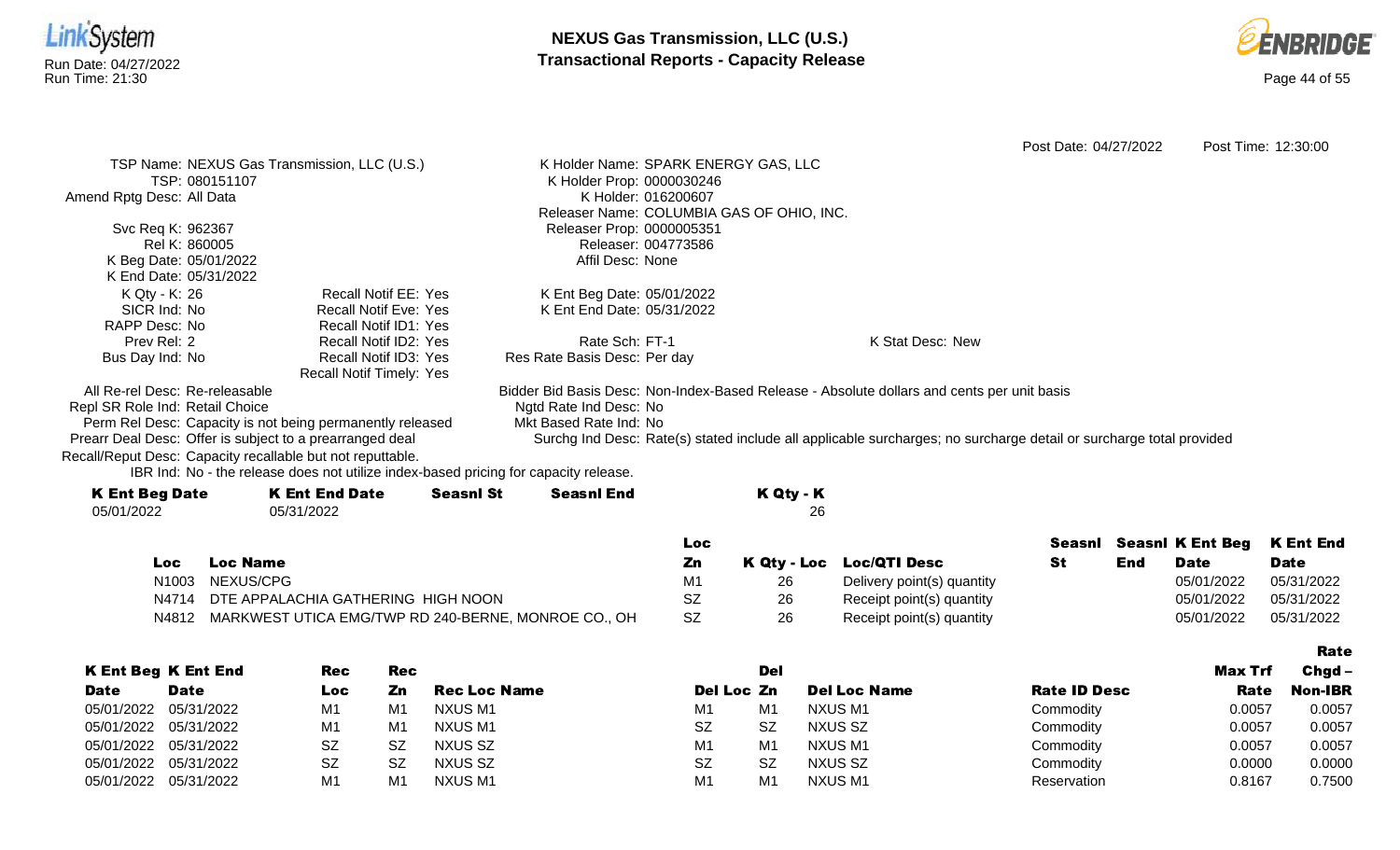



|                           |                                              |           |           |                     |                                           |     |                     | Post Date: 04/27/2022 | Post Time: 12:30:00 |                |
|---------------------------|----------------------------------------------|-----------|-----------|---------------------|-------------------------------------------|-----|---------------------|-----------------------|---------------------|----------------|
|                           | TSP Name: NEXUS Gas Transmission, LLC (U.S.) |           |           |                     | K Holder Name: SPARK ENERGY GAS, LLC      |     |                     |                       |                     |                |
|                           | TSP: 080151107                               |           |           |                     | K Holder Prop: 0000030246                 |     |                     |                       |                     |                |
| Amend Rptg Desc: All Data |                                              |           |           |                     | K Holder: 016200607                       |     |                     |                       |                     |                |
|                           |                                              |           |           |                     | Releaser Name: COLUMBIA GAS OF OHIO, INC. |     |                     |                       |                     |                |
|                           | Svc Req K: 962367                            |           |           |                     | Releaser Prop: 0000005351                 |     |                     |                       |                     |                |
|                           | Rel K: 860005                                |           |           |                     | Releaser: 004773586                       |     |                     |                       |                     |                |
|                           | K Beg Date: 05/01/2022                       |           |           |                     | Affil Desc: None                          |     |                     |                       |                     |                |
|                           | K End Date: 05/31/2022                       |           |           |                     |                                           |     |                     |                       |                     |                |
|                           |                                              |           |           |                     |                                           |     |                     |                       |                     | Rate           |
|                           |                                              |           |           |                     |                                           |     |                     |                       |                     |                |
|                           | <b>K Ent Beg K Ent End</b>                   | Rec       | Rec       |                     |                                           | Del |                     |                       | Max Trf             | $Chgd -$       |
| <b>Date</b>               | <b>Date</b>                                  | Loc.      | Zn        | <b>Rec Loc Name</b> | Del Loc Zn                                |     | <b>Del Loc Name</b> | <b>Rate ID Desc</b>   | Rate                | <b>Non-IBR</b> |
| 05/01/2022                | 05/31/2022                                   | <b>SZ</b> | <b>SZ</b> | NXUS SZ             | <b>SZ</b>                                 | SZ  | NXUS SZ             | Reservation           | 0.1498              | 0.0000         |
|                           |                                              |           |           |                     |                                           |     |                     |                       |                     |                |

RETAIL CHOICE RECALLABLE FOR ADMINISTRATIVE PURPOSES

## Terms/Notes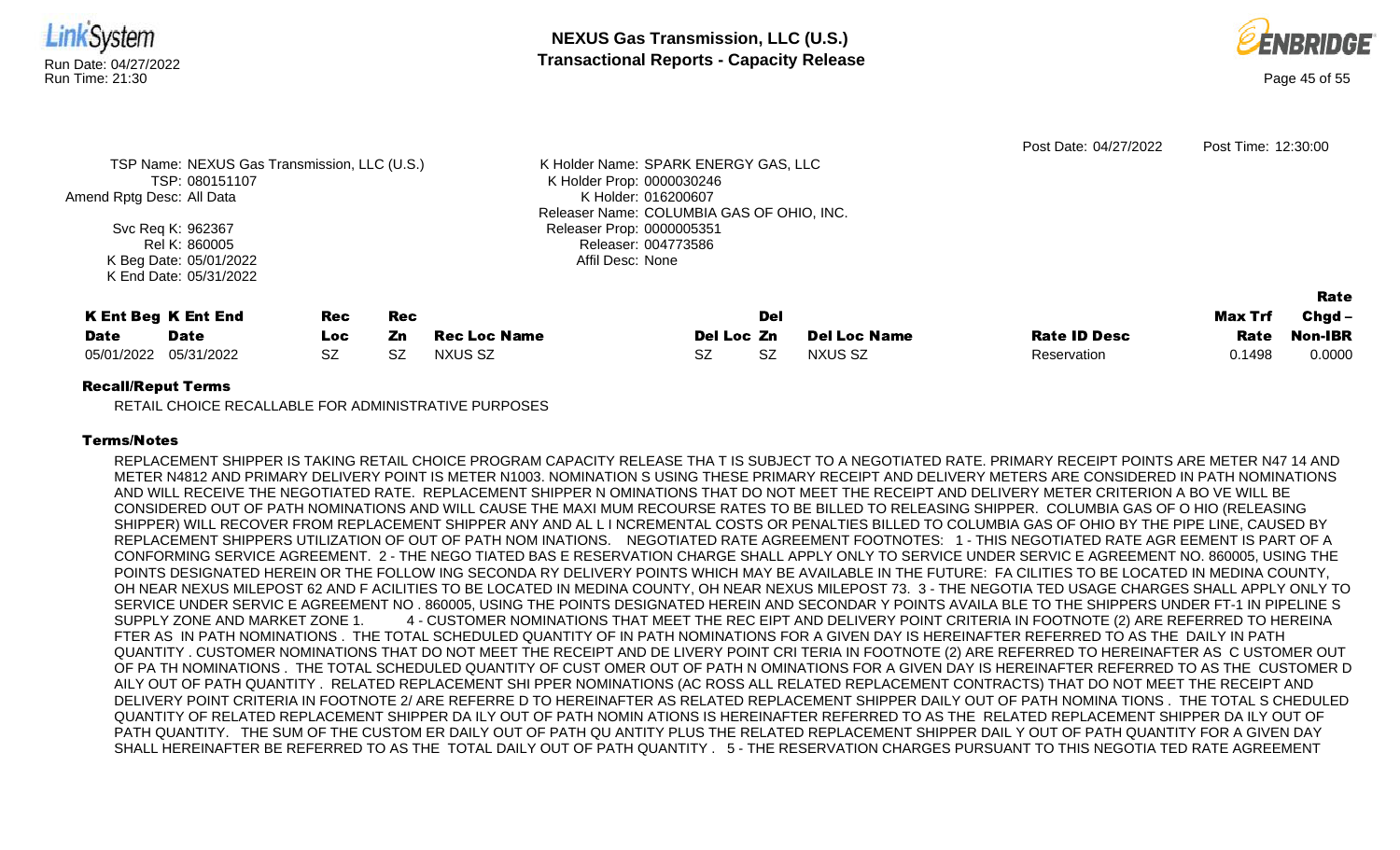



Post Date: 04/27/2022 Post Time: 12:30:00

TSP Name: NEXUS Gas Transmission, LLC (U.S.) TSP: 080151107 Amend Rptg Desc: All Data

> Svc Req K: 962367 Rel K: 860005 K Beg Date: 05/01/2022 K End Date: 05/31/2022

K Holder Name: SPARK ENERGY GAS, LLC K Holder Prop: 0000030246 K Holder: 016200607 Releaser Name: COLUMBIA GAS OF OHIO, INC. Releaser Prop: 0000005351 Releaser: 004773586 Affil Desc: None

## Terms/Notes

WILL BE CALCULATED DAILY. THE DAILY EQUIVALENT OF TH E NEGOTIATED BASE RESERVATION CHARGE (AS ADJU STED IN ACCORDANCE WITH THE ABOVE) SHALL APPLY EACH DAY TO THE GREATER O F A) ZERO OR B) THE MDQ LES S THE TOTAL DAILY OUT OF PATH QUANTITY. THE DAILY EQUIVALENT RECOURSE R ATE (AS SUCH TERM IS DEFINED HEREIN AND AS SUCH TERM APPLIES TO THE RESE RVATION CHARGE) (INCLUSIVE OF ALL RESERVAT ION SURCHARGES AND OTHER RESER VATION CHARGES) SHALL APPLY EACH DAY TO T HE LESSER OF A) THE MDQ OR B) T HE TOTAL DAILY OUT OF PATH QUANTITY.

Bid Evaluation Terms:- NET REVENUE;

Surcharge Footnote: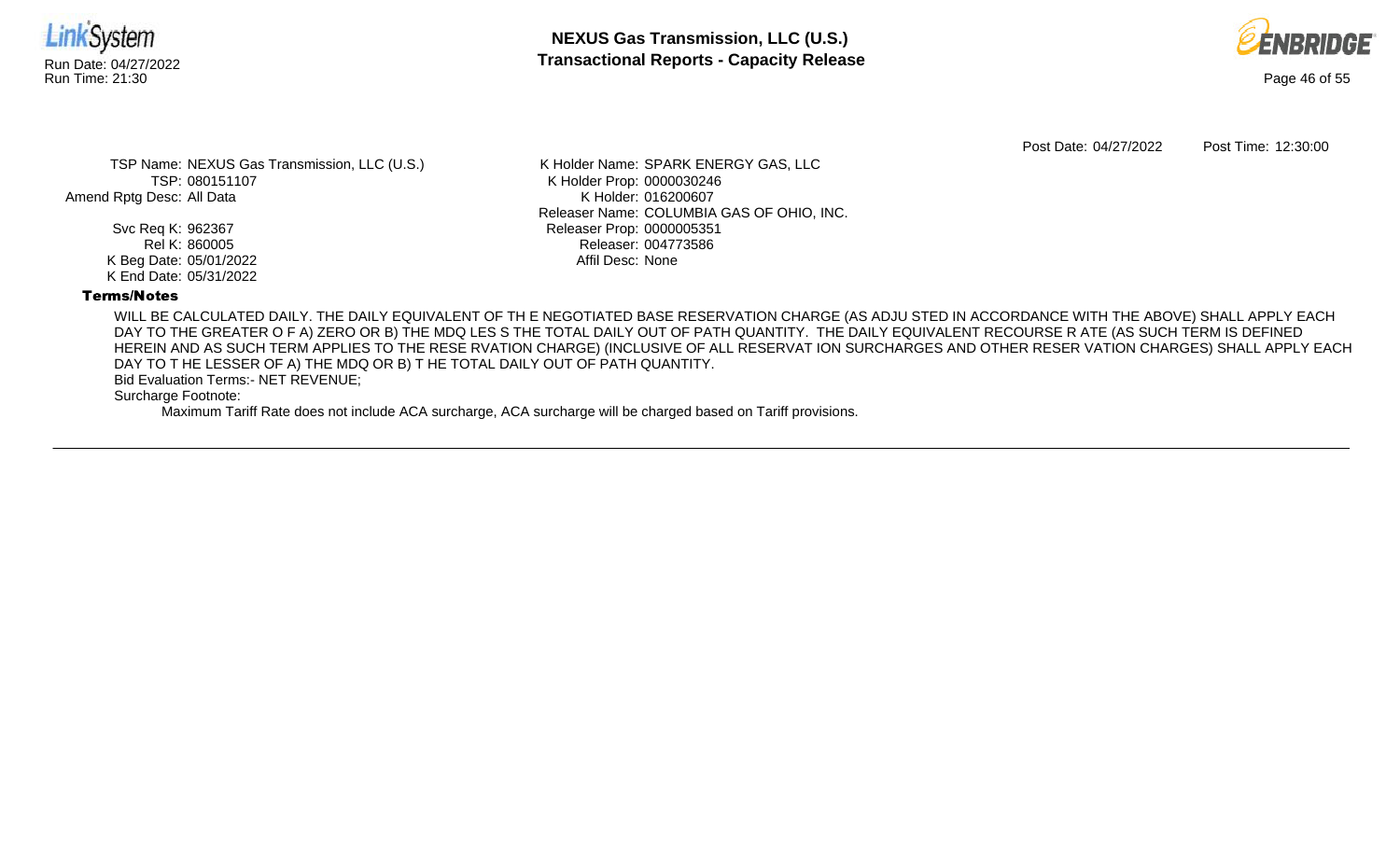



|                                 |                                                                                      |                  |                                                                                                                    |           |                          | Post Date: 04/27/2022 |     |                         | Post Time: 12:30:00 |
|---------------------------------|--------------------------------------------------------------------------------------|------------------|--------------------------------------------------------------------------------------------------------------------|-----------|--------------------------|-----------------------|-----|-------------------------|---------------------|
|                                 | TSP Name: NEXUS Gas Transmission, LLC (U.S.)                                         |                  | K Holder Name: TITAN GAS, LLC                                                                                      |           |                          |                       |     |                         |                     |
|                                 | TSP: 080151107                                                                       |                  | K Holder Prop: 0000028562                                                                                          |           |                          |                       |     |                         |                     |
| Amend Rptg Desc: All Data       |                                                                                      |                  | K Holder: 175098453                                                                                                |           |                          |                       |     |                         |                     |
|                                 |                                                                                      |                  | Releaser Name: COLUMBIA GAS OF OHIO, INC.                                                                          |           |                          |                       |     |                         |                     |
| Svc Req K: 962364               |                                                                                      |                  | Releaser Prop: 0000005351                                                                                          |           |                          |                       |     |                         |                     |
| Rel K: 860005                   |                                                                                      |                  | Releaser: 004773586                                                                                                |           |                          |                       |     |                         |                     |
| K Beg Date: 05/01/2022          |                                                                                      |                  | Affil Desc: None                                                                                                   |           |                          |                       |     |                         |                     |
| K End Date: 05/31/2022          |                                                                                      |                  |                                                                                                                    |           |                          |                       |     |                         |                     |
| K Qty - K: 50                   | <b>Recall Notif EE: Yes</b>                                                          |                  | K Ent Beg Date: 05/01/2022                                                                                         |           |                          |                       |     |                         |                     |
| SICR Ind: No                    | <b>Recall Notif Eve: Yes</b>                                                         |                  | K Ent End Date: 05/31/2022                                                                                         |           |                          |                       |     |                         |                     |
| RAPP Desc: No                   | Recall Notif ID1: Yes                                                                |                  |                                                                                                                    |           |                          |                       |     |                         |                     |
| Prev Rel: 2                     | Recall Notif ID2: Yes                                                                |                  | Rate Sch: FT-1                                                                                                     |           | K Stat Desc: New         |                       |     |                         |                     |
| Bus Day Ind: No                 | Recall Notif ID3: Yes                                                                |                  | Res Rate Basis Desc: Per day                                                                                       |           |                          |                       |     |                         |                     |
|                                 | Recall Notif Timely: Yes                                                             |                  |                                                                                                                    |           |                          |                       |     |                         |                     |
| All Re-rel Desc: Re-releasable  |                                                                                      |                  | Bidder Bid Basis Desc: Non-Index-Based Release - Absolute dollars and cents per unit basis                         |           |                          |                       |     |                         |                     |
| Repl SR Role Ind: Retail Choice |                                                                                      |                  | Ngtd Rate Ind Desc: No                                                                                             |           |                          |                       |     |                         |                     |
|                                 | Perm Rel Desc: Capacity is not being permanently released                            |                  | Mkt Based Rate Ind: No                                                                                             |           |                          |                       |     |                         |                     |
|                                 | Prearr Deal Desc: Offer is subject to a prearranged deal                             |                  | Surchg Ind Desc: Rate(s) stated include all applicable surcharges; no surcharge detail or surcharge total provided |           |                          |                       |     |                         |                     |
|                                 | Recall/Reput Desc: Capacity recallable but not reputtable.                           |                  |                                                                                                                    |           |                          |                       |     |                         |                     |
|                                 | IBR Ind: No - the release does not utilize index-based pricing for capacity release. |                  |                                                                                                                    |           |                          |                       |     |                         |                     |
| <b>K Ent Beg Date</b>           | <b>K Ent End Date</b>                                                                | <b>Seasnl St</b> | <b>Seasnl End</b>                                                                                                  | K Qty - K |                          |                       |     |                         |                     |
| 05/01/2022                      | 05/31/2022                                                                           |                  |                                                                                                                    | 50        |                          |                       |     |                         |                     |
|                                 |                                                                                      |                  |                                                                                                                    |           |                          |                       |     |                         |                     |
|                                 |                                                                                      |                  | Loc                                                                                                                |           |                          | Seasnl                |     | <b>Seasni K Ent Beg</b> | <b>K Ent End</b>    |
| Loc.                            | <b>Loc Name</b>                                                                      |                  | Zn                                                                                                                 |           | K Qty - Loc Loc/QTI Desc | <b>St</b>             | End | <b>Date</b>             | <b>Date</b>         |

| Loc   | Loc Name                                            | Ζn             |    | K Qty - Loc Loc/QTI Desc   | End | <b>Date</b> | Date       |
|-------|-----------------------------------------------------|----------------|----|----------------------------|-----|-------------|------------|
|       | N1003 NEXUS/CPG                                     | M <sup>1</sup> |    | Delivery point(s) quantity |     | 05/01/2022  | 05/31/2022 |
|       | N4714 DTE APPALACHIA GATHERING HIGH NOON            | SZ             | 50 | Receipt point(s) quantity  |     | 05/01/2022  | 05/31/2022 |
| N4812 | MARKWEST UTICA EMG/TWP RD 240-BERNE, MONROE CO., OH |                | 50 | Receipt point(s) quantity  |     | 05/01/2022  | 05/31/2022 |

|                       |                            |           |     |                     |                |                |                     |                     |                | Rate           |
|-----------------------|----------------------------|-----------|-----|---------------------|----------------|----------------|---------------------|---------------------|----------------|----------------|
|                       | <b>K Ent Beg K Ent End</b> | Rec       | Rec |                     |                | Del            |                     |                     | <b>Max Trf</b> | $Chgd -$       |
| <b>Date</b>           | <b>Date</b>                | Loc       | Zn  | <b>Rec Loc Name</b> | Del Loc Zn     |                | <b>Del Loc Name</b> | <b>Rate ID Desc</b> | Rate           | <b>Non-IBR</b> |
|                       | 05/01/2022 05/31/2022      | M1        | M1  | NXUS M1             | M1             | M1             | NXUS M1             | Commodity           | 0.0057         | 0.0057         |
|                       | 05/01/2022 05/31/2022      | M1        | M1  | NXUS M1             | <b>SZ</b>      | <b>SZ</b>      | NXUS SZ             | Commodity           | 0.0057         | 0.0057         |
| 05/01/2022 05/31/2022 |                            | SZ        | .SZ | NXUS SZ             | M1             | M1             | NXUS M1             | Commodity           | 0.0057         | 0.0057         |
|                       | 05/01/2022 05/31/2022      | <b>SZ</b> | -SZ | NXUS SZ             | <b>SZ</b>      | <b>SZ</b>      | NXUS SZ             | Commodity           | 0.0000         | 0.0000         |
| 05/01/2022 05/31/2022 |                            | M1        | M1  | NXUS M1             | M <sub>1</sub> | M <sub>1</sub> | NXUS M1             | Reservation         | 0.8167         | 0.7500         |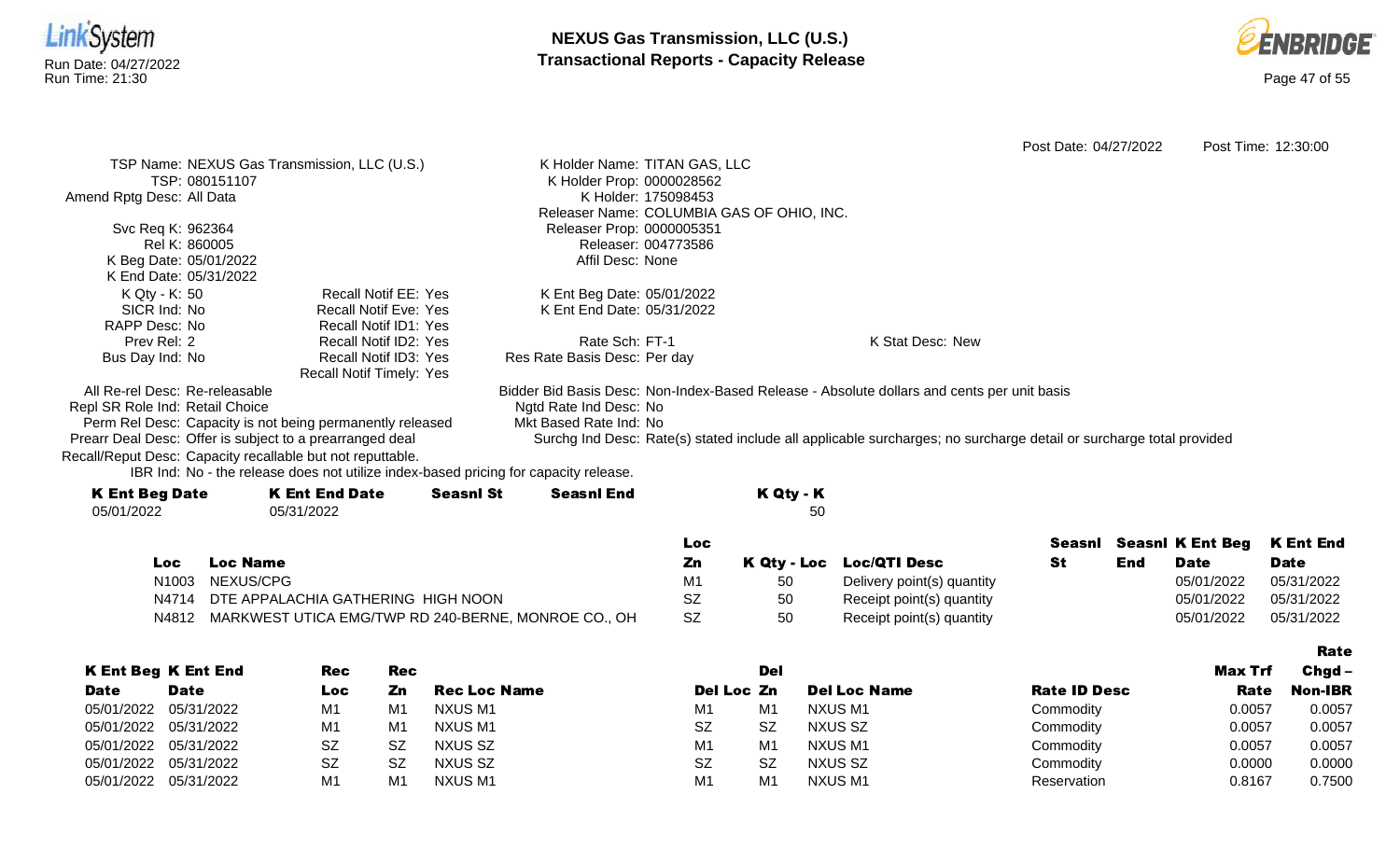



| Amend Rptg Desc: All Data | TSP Name: NEXUS Gas Transmission, LLC (U.S.)<br>TSP: 080151107<br>Svc Req K: 962364<br>Rel K: 860005<br>K Beg Date: 05/01/2022 |                          |                        |                                | K Holder Name: TITAN GAS, LLC<br>K Holder Prop: 0000028562<br>K Holder: 175098453<br>Releaser Name: COLUMBIA GAS OF OHIO, INC.<br>Releaser Prop: 0000005351<br>Releaser: 004773586<br>Affil Desc: None |                  |                                       | Post Date: 04/27/2022              | Post Time: 12:30:00       |                                       |
|---------------------------|--------------------------------------------------------------------------------------------------------------------------------|--------------------------|------------------------|--------------------------------|--------------------------------------------------------------------------------------------------------------------------------------------------------------------------------------------------------|------------------|---------------------------------------|------------------------------------|---------------------------|---------------------------------------|
| <b>Date</b><br>05/01/2022 | K End Date: 05/31/2022<br><b>K Ent Beg K Ent End</b><br><b>Date</b><br>05/31/2022                                              | Rec<br>Loc.<br><b>SZ</b> | Rec<br>Zn<br><b>SZ</b> | <b>Rec Loc Name</b><br>NXUS SZ | Del Loc Zn<br>SZ.                                                                                                                                                                                      | Del<br><b>SZ</b> | <b>Del Loc Name</b><br><b>NXUS SZ</b> | <b>Rate ID Desc</b><br>Reservation | Max Trf<br>Rate<br>0.1498 | Rate<br>$Chgd -$<br>Non-IBR<br>0.0000 |

RETAIL CHOICE RECALLABLE FOR ADMINISTRATIVE PURPOSES

## Terms/Notes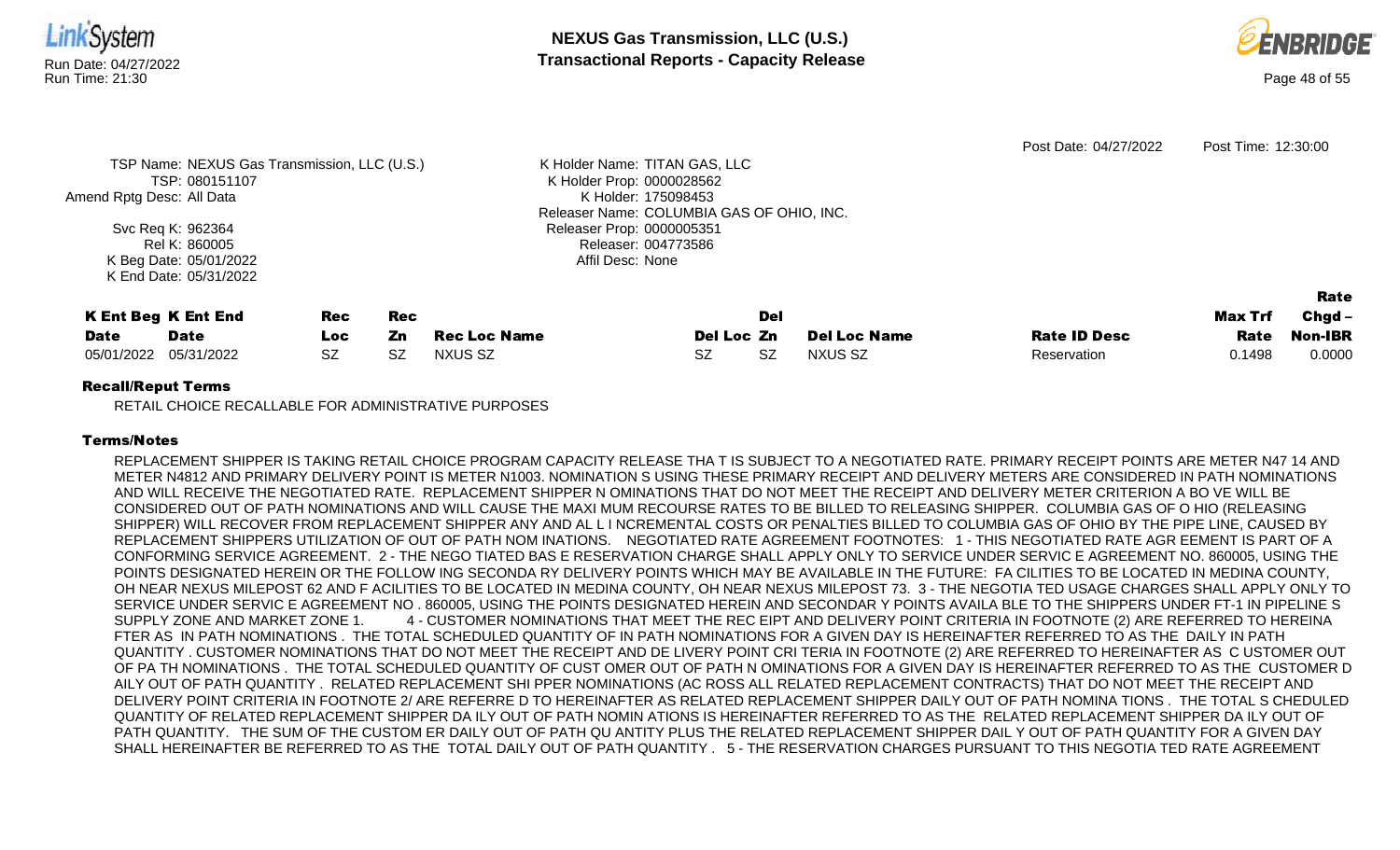



Post Date: 04/27/2022 Post Time: 12:30:00

TSP Name: NEXUS Gas Transmission, LLC (U.S.) TSP: 080151107 Amend Rptg Desc: All Data

> Svc Req K: 962364 Rel K: 860005 K Beg Date: 05/01/2022 K End Date: 05/31/2022

K Holder Name: TITAN GAS, LLC K Holder Prop: 0000028562 K Holder: 175098453 Releaser Name: COLUMBIA GAS OF OHIO, INC. Releaser Prop: 0000005351 Releaser: 004773586 Affil Desc: None

## Terms/Notes

WILL BE CALCULATED DAILY. THE DAILY EQUIVALENT OF TH E NEGOTIATED BASE RESERVATION CHARGE (AS ADJU STED IN ACCORDANCE WITH THE ABOVE) SHALL APPLY EACH DAY TO THE GREATER O F A) ZERO OR B) THE MDQ LES S THE TOTAL DAILY OUT OF PATH QUANTITY. THE DAILY EQUIVALENT RECOURSE R ATE (AS SUCH TERM IS DEFINED HEREIN AND AS SUCH TERM APPLIES TO THE RESE RVATION CHARGE) (INCLUSIVE OF ALL RESERVAT ION SURCHARGES AND OTHER RESER VATION CHARGES) SHALL APPLY EACH DAY TO T HE LESSER OF A) THE MDQ OR B) T HE TOTAL DAILY OUT OF PATH QUANTITY.

Bid Evaluation Terms:- NET REVENUE;

Surcharge Footnote: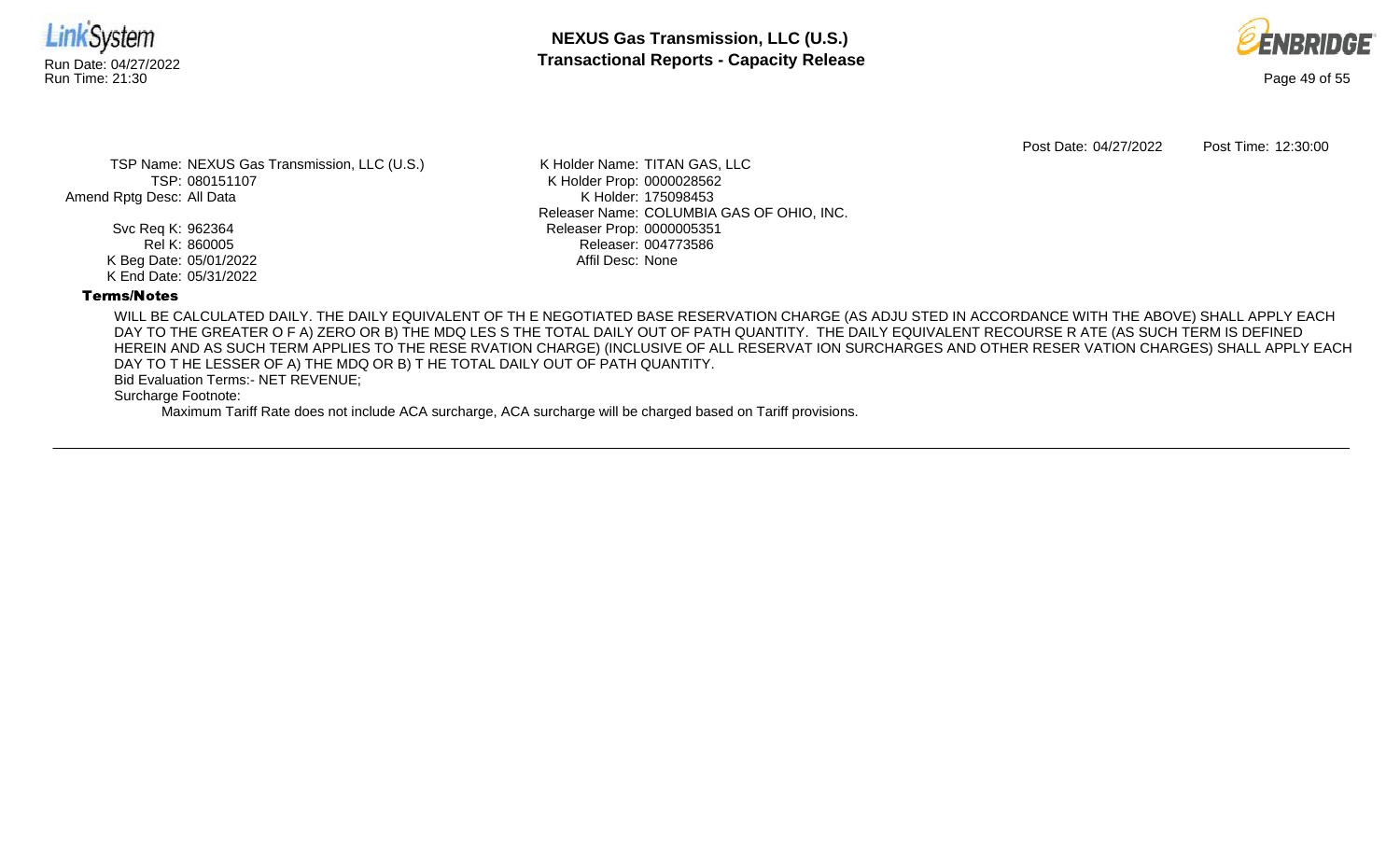



Rate

Post Date: 04/27/2022 Post Time: 14:30:00 TSP Name: NEXUS Gas Transmission, LLC (U.S.) TSP: 080151107 Amend Rptg Desc: All Data Svc Req K: 962378 Rel K: 860005 K Beg Date: 05/01/2022 K End Date: 05/31/2022 K Holder Name: TOMORROW ENERGY CORP K Holder Prop: 0000030834 K Holder: 967991048 Releaser Name: COLUMBIA GAS OF OHIO, INC. Releaser Prop: 0000005351 Releaser: 004773586 Affil Desc: None K Qty - K: 22 SICR Ind: No RAPP Desc: No Prev Rel: 2 Bus Day Ind: No Recall Notif EE: Yes Recall Notif Eve: Yes Recall Notif ID1: Yes Recall Notif ID2: Yes Recall Notif ID3: Yes Recall Notif Timely: Yes K Ent Beg Date: 05/01/2022 K Ent End Date: 05/31/2022 Rate Sch: FT-1 Res Rate Basis Desc: Per day K Stat Desc: New All Re-rel Desc: Re-releasable Repl SR Role Ind: Retail Choice Perm Rel Desc: Capacity is not being permanently released Prearr Deal Desc: Offer is subject to a prearranged deal Bidder Bid Basis Desc: Non-Index-Based Release - Absolute dollars and cents per unit basis Ngtd Rate Ind Desc: No Mkt Based Rate Ind: No Surchg Ind Desc: Rate(s) stated include all applicable surcharges; no surcharge detail or surcharge total provided Recall/Reput Desc: Capacity recallable but not reputtable.

| <b>K Ent Beg Date</b> | <b>K Ent End Date</b> | <b>Seasnl St</b> | <b>Seasnl End</b> | K Qty - K |
|-----------------------|-----------------------|------------------|-------------------|-----------|
| 05/01/2022            | 05/31/2022            |                  |                   |           |
|                       |                       |                  |                   |           |

|     |                                                           | LOC.      |    |                            |     |             | Seasni Seasni K Ent Beg K Ent End |
|-----|-----------------------------------------------------------|-----------|----|----------------------------|-----|-------------|-----------------------------------|
| Loc | <b>Loc Name</b>                                           | Ζn        |    | K Qty - Loc Loc/QTI Desc   | End | <b>Date</b> | <b>Date</b>                       |
|     | N1003 NEXUS/CPG                                           |           |    | Delivery point(s) quantity |     | 05/01/2022  | 05/31/2022                        |
|     | N4714 DTE APPALACHIA GATHERING HIGH NOON                  |           | 22 | Receipt point(s) quantity  |     | 05/01/2022  | 05/31/2022                        |
|     | N4812 MARKWEST UTICA EMG/TWP RD 240-BERNE, MONROE CO., OH | <b>SZ</b> | 22 | Receipt point(s) quantity  |     | 05/01/2022  | 05/31/2022                        |

|             |                            |                |                |                     |                |                |                     |              |         | ------   |
|-------------|----------------------------|----------------|----------------|---------------------|----------------|----------------|---------------------|--------------|---------|----------|
|             | <b>K Ent Beg K Ent End</b> | <b>Rec</b>     | <b>Rec</b>     |                     |                | Del            |                     |              | Max Trf | $Chgd -$ |
| <b>Date</b> | <b>Date</b>                | Loc            | Zn             | <b>Rec Loc Name</b> | Del Loc Zn     |                | <b>Del Loc Name</b> | Rate ID Desc | Rate    | Non-IBR  |
|             | 05/01/2022 05/31/2022      | M1             | M <sub>1</sub> | NXUS M1             | M1             | M <sub>1</sub> | NXUS M1             | Commodity    | 0.0057  | 0.0057   |
|             | 05/01/2022 05/31/2022      | M1             | M <sub>1</sub> | NXUS M1             | <b>SZ</b>      | <b>SZ</b>      | NXUS SZ             | Commodity    | 0.0057  | 0.0057   |
|             | 05/01/2022 05/31/2022      | <b>SZ</b>      | SZ             | NXUS SZ             | M <sub>1</sub> | M <sub>1</sub> | NXUS M1             | Commodity    | 0.0057  | 0.0057   |
|             | 05/01/2022 05/31/2022      | SZ             | SZ             | NXUS SZ             | <b>SZ</b>      | <b>SZ</b>      | NXUS SZ             | Commodity    | 0.0000  | 0.0000   |
|             | 05/01/2022 05/31/2022      | M <sub>1</sub> | M <sub>1</sub> | <b>NXUS M1</b>      | M <sub>1</sub> | M <sub>1</sub> | NXUS M1             | Reservation  | 0.8167  | 0.7500   |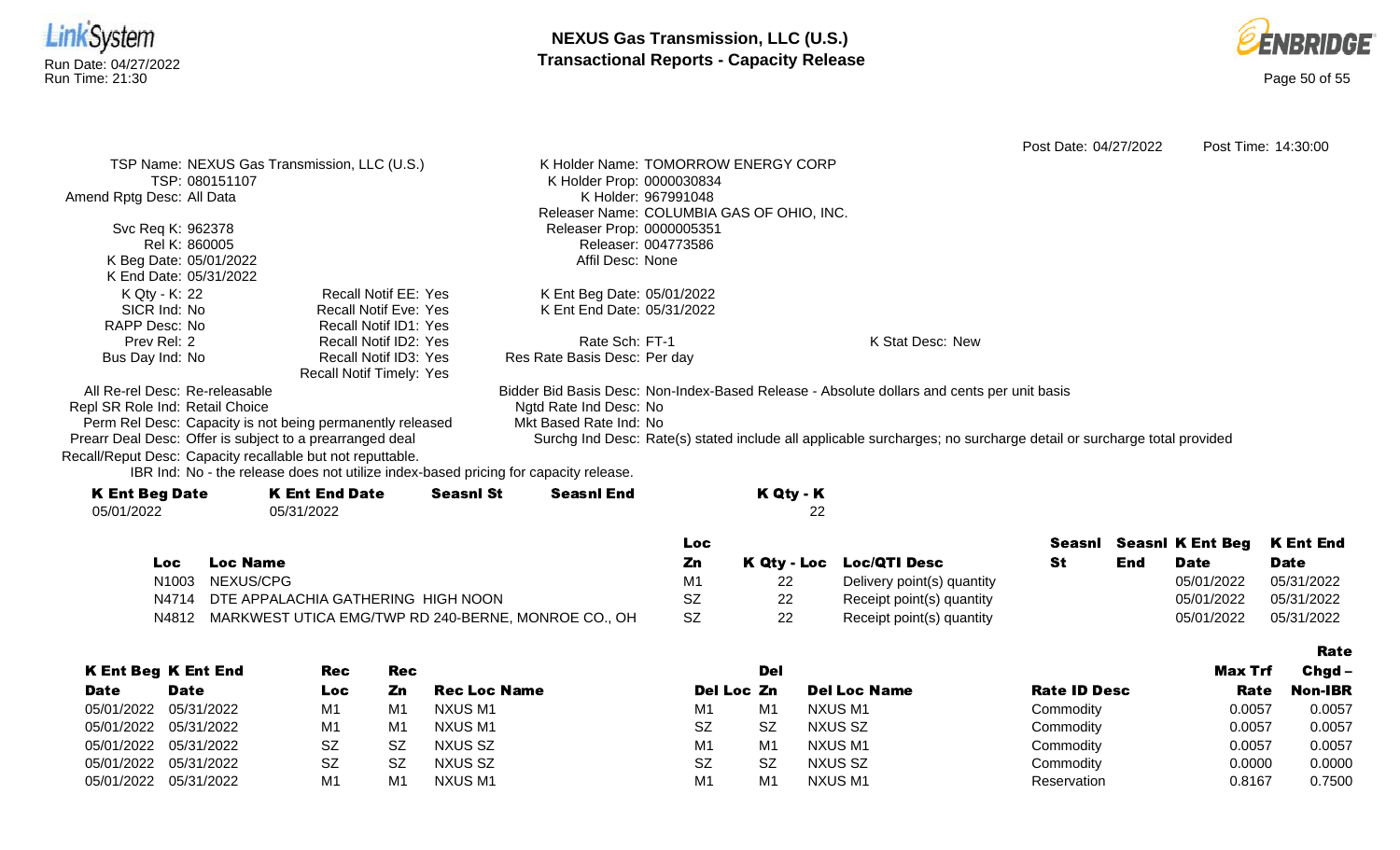

**NEXUS Gas Transmission, LLC (U.S.)** Run Date: 04/27/2022<br>Run Time: 21:30<br>Run Time: 21:30



|                                              |                        |            |           |                     |                                           |           |                     | Post Date: 04/27/2022 | Post Time: 14:30:00 |          |
|----------------------------------------------|------------------------|------------|-----------|---------------------|-------------------------------------------|-----------|---------------------|-----------------------|---------------------|----------|
| TSP Name: NEXUS Gas Transmission, LLC (U.S.) |                        |            |           |                     | K Holder Name: TOMORROW ENERGY CORP       |           |                     |                       |                     |          |
|                                              | TSP: 080151107         |            |           |                     | K Holder Prop: 0000030834                 |           |                     |                       |                     |          |
| Amend Rptg Desc: All Data                    |                        |            |           |                     | K Holder: 967991048                       |           |                     |                       |                     |          |
|                                              |                        |            |           |                     | Releaser Name: COLUMBIA GAS OF OHIO, INC. |           |                     |                       |                     |          |
|                                              | Svc Req K: 962378      |            |           |                     | Releaser Prop: 0000005351                 |           |                     |                       |                     |          |
|                                              | Rel K: 860005          |            |           |                     | Releaser: 004773586                       |           |                     |                       |                     |          |
|                                              | K Beg Date: 05/01/2022 |            |           |                     | Affil Desc: None                          |           |                     |                       |                     |          |
|                                              | K End Date: 05/31/2022 |            |           |                     |                                           |           |                     |                       |                     |          |
|                                              |                        |            |           |                     |                                           |           |                     |                       |                     | Rate     |
| <b>K Ent Beg K Ent End</b>                   |                        | <b>Rec</b> | Rec       |                     |                                           | Del       |                     |                       | <b>Max Trf</b>      | $Chgd -$ |
| <b>Date</b>                                  | <b>Date</b>            | Loc        | Zn        | <b>Rec Loc Name</b> | Del Loc Zn                                |           | <b>Del Loc Name</b> | <b>Rate ID Desc</b>   | <b>Rate</b>         | Non-IBR  |
| 05/01/2022                                   | 05/31/2022             | <b>SZ</b>  | <b>SZ</b> | NXUS SZ             | <b>SZ</b>                                 | <b>SZ</b> | NXUS SZ             | Reservation           | 0.1498              | 0.0000   |
|                                              |                        |            |           |                     |                                           |           |                     |                       |                     |          |

## Recall/Reput Terms

RETAIL CHOICE RECALLABLE FOR ADMINISTRATIVE PURPOSES

## Terms/Notes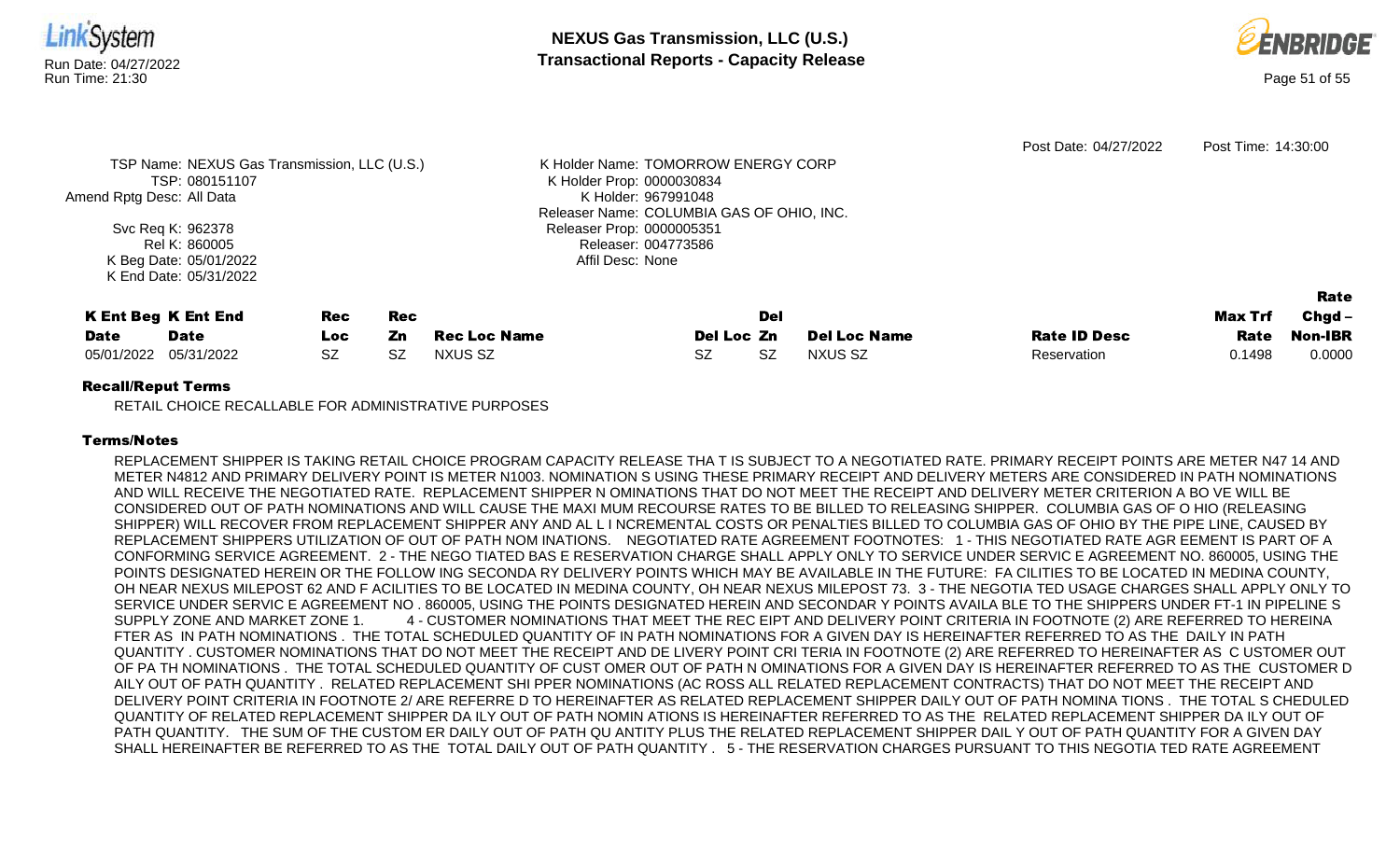



Post Date: 04/27/2022 Post Time: 14:30:00

TSP Name: NEXUS Gas Transmission, LLC (U.S.) TSP: 080151107 Amend Rptg Desc: All Data

> Svc Req K: 962378 Rel K: 860005 K Beg Date: 05/01/2022 K End Date: 05/31/2022

K Holder Name: TOMORROW ENERGY CORP K Holder Prop: 0000030834 K Holder: 967991048 Releaser Name: COLUMBIA GAS OF OHIO, INC. Releaser Prop: 0000005351 Releaser: 004773586 Affil Desc: None

## Terms/Notes

WILL BE CALCULATED DAILY. THE DAILY EQUIVALENT OF TH E NEGOTIATED BASE RESERVATION CHARGE (AS ADJU STED IN ACCORDANCE WITH THE ABOVE) SHALL APPLY EACH DAY TO THE GREATER O F A) ZERO OR B) THE MDQ LES S THE TOTAL DAILY OUT OF PATH QUANTITY. THE DAILY EQUIVALENT RECOURSE R ATE (AS SUCH TERM IS DEFINED HEREIN AND AS SUCH TERM APPLIES TO THE RESE RVATION CHARGE) (INCLUSIVE OF ALL RESERVAT ION SURCHARGES AND OTHER RESER VATION CHARGES) SHALL APPLY EACH DAY TO T HE LESSER OF A) THE MDQ OR B) T HE TOTAL DAILY OUT OF PATH QUANTITY.

Bid Evaluation Terms:- NET REVENUE;

Surcharge Footnote: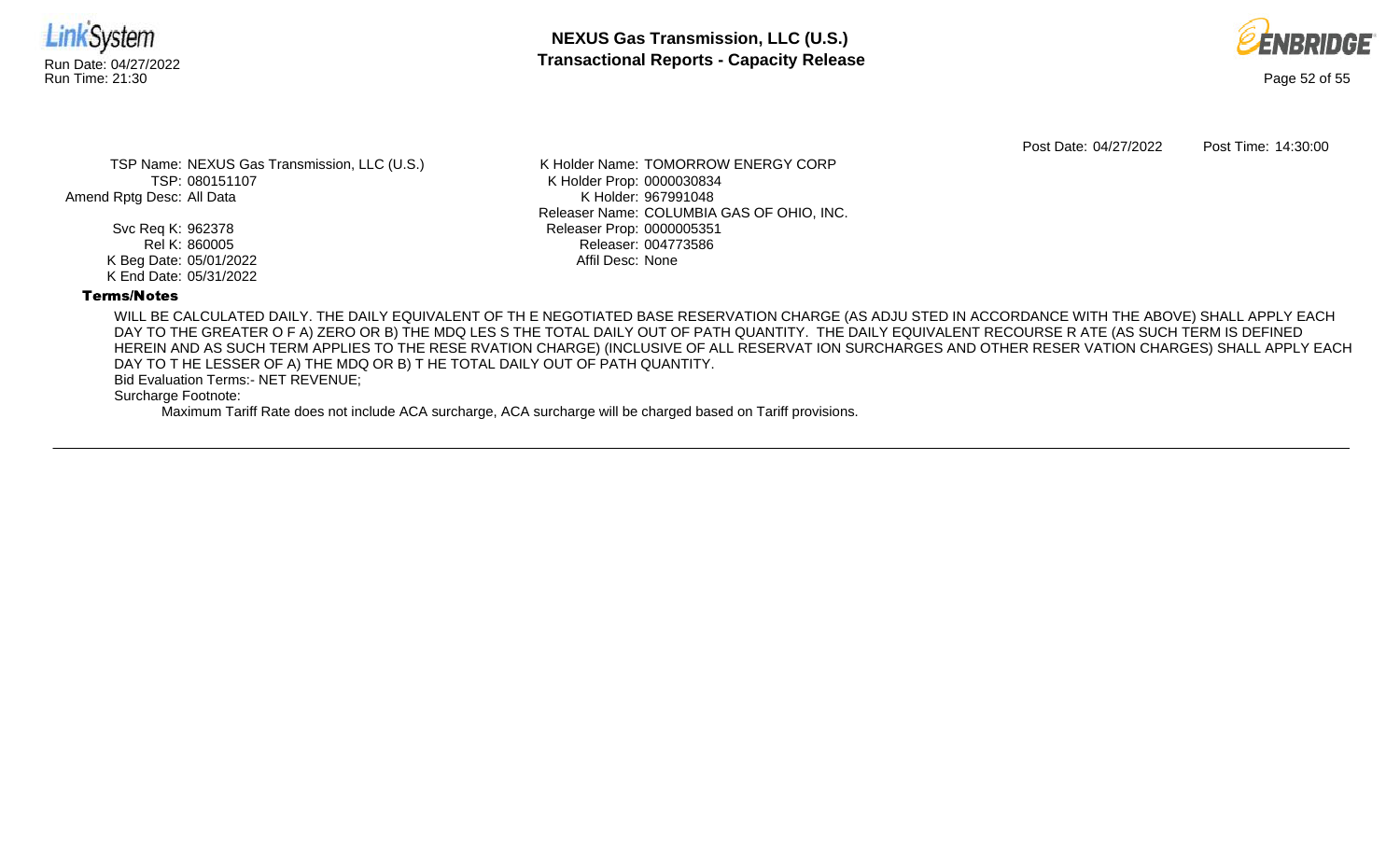



Rate

Post Date: 04/27/2022 Post Time: 12:30:00 TSP Name: NEXUS Gas Transmission, LLC (U.S.) TSP: 080151107 Amend Rptg Desc: All Data Svc Req K: 962370 Rel K: 860005 K Beg Date: 05/01/2022 K End Date: 05/31/2022 K Holder Name: VISTA ENERGY MARKETING LP K Holder Prop: 0000029443 K Holder: 829271746 Releaser Name: COLUMBIA GAS OF OHIO, INC. Releaser Prop: 0000005351 Releaser: 004773586 Affil Desc: None K Qty - K: 36 SICR Ind: No RAPP Desc: No Prev Rel: 2 Bus Day Ind: No Recall Notif EE: Yes Recall Notif Eve: Yes Recall Notif ID1: Yes Recall Notif ID2: Yes Recall Notif ID3: Yes Recall Notif Timely: Yes K Ent Beg Date: 05/01/2022 K Ent End Date: 05/31/2022 Rate Sch: FT-1 Res Rate Basis Desc: Per day K Stat Desc: New All Re-rel Desc: Re-releasable Repl SR Role Ind: Retail Choice Perm Rel Desc: Capacity is not being permanently released Prearr Deal Desc: Offer is subject to a prearranged deal Bidder Bid Basis Desc: Non-Index-Based Release - Absolute dollars and cents per unit basis Ngtd Rate Ind Desc: No Mkt Based Rate Ind: No Surchg Ind Desc: Rate(s) stated include all applicable surcharges; no surcharge detail or surcharge total provided Recall/Reput Desc: Capacity recallable but not reputtable.

| <b>K Ent Beg Date</b> | <b>K Ent End Date</b> | <b>Seasnl St</b> | <b>Seasnl End</b> | K Qty - K |
|-----------------------|-----------------------|------------------|-------------------|-----------|
| 05/01/2022            | 05/31/2022            |                  |                   | 36        |
|                       |                       |                  |                   |           |

|     |                                                           | <b>Loc</b> |    |                            |     |             | Seasni Seasni K Ent Beg K Ent End |
|-----|-----------------------------------------------------------|------------|----|----------------------------|-----|-------------|-----------------------------------|
| Loc | <b>Loc Name</b>                                           | Zn         |    | K Qty - Loc Loc/QTI Desc   | End | <b>Date</b> | <b>Date</b>                       |
|     | N <sub>1003</sub> NEXUS/CPG                               | М1         |    | Delivery point(s) quantity |     | 05/01/2022  | 05/31/2022                        |
|     | N4714 DTE APPALACHIA GATHERING HIGH NOON                  | SZ         | 36 | Receipt point(s) quantity  |     | 05/01/2022  | 05/31/2022                        |
|     | N4812 MARKWEST UTICA EMG/TWP RD 240-BERNE, MONROE CO., OH | SZ         | 36 | Receipt point(s) quantity  |     | 05/01/2022  | 05/31/2022                        |

|             |                            |            |     |              |                |           |                     |                     |         | ---------      |
|-------------|----------------------------|------------|-----|--------------|----------------|-----------|---------------------|---------------------|---------|----------------|
|             | <b>K Ent Beg K Ent End</b> | <b>Rec</b> | Rec |              |                | Del       |                     |                     | Max Trf | $Chgd -$       |
| <b>Date</b> | <b>Date</b>                | Loc        | Zn  | Rec Loc Name | Del Loc Zn     |           | <b>Del Loc Name</b> | <b>Rate ID Desc</b> | Rate    | <b>Non-IBR</b> |
| 05/01/2022  | 05/31/2022                 | M1         | M1  | NXUS M1      | M <sub>1</sub> | M1        | NXUS M1             | Commodity           | 0.0057  | 0.0057         |
|             | 05/01/2022 05/31/2022      | M1         | M1  | NXUS M1      | <b>SZ</b>      | <b>SZ</b> | NXUS SZ             | Commodity           | 0.0057  | 0.0057         |
|             | 05/01/2022 05/31/2022      | SZ         | SZ  | NXUS SZ      | M <sub>1</sub> | M1        | NXUS M1             | Commodity           | 0.0057  | 0.0057         |
| 05/01/2022  | 05/31/2022                 | <b>SZ</b>  | SZ  | NXUS SZ      | <b>SZ</b>      | SZ        | NXUS SZ             | Commodity           | 0.0000  | 0.0000         |
| 05/01/2022  | 05/31/2022                 | M1         | M1  | NXUS M1      | M <sub>1</sub> | M1        | <b>NXUS M1</b>      | Reservation         | 0.8167  | 0.7500         |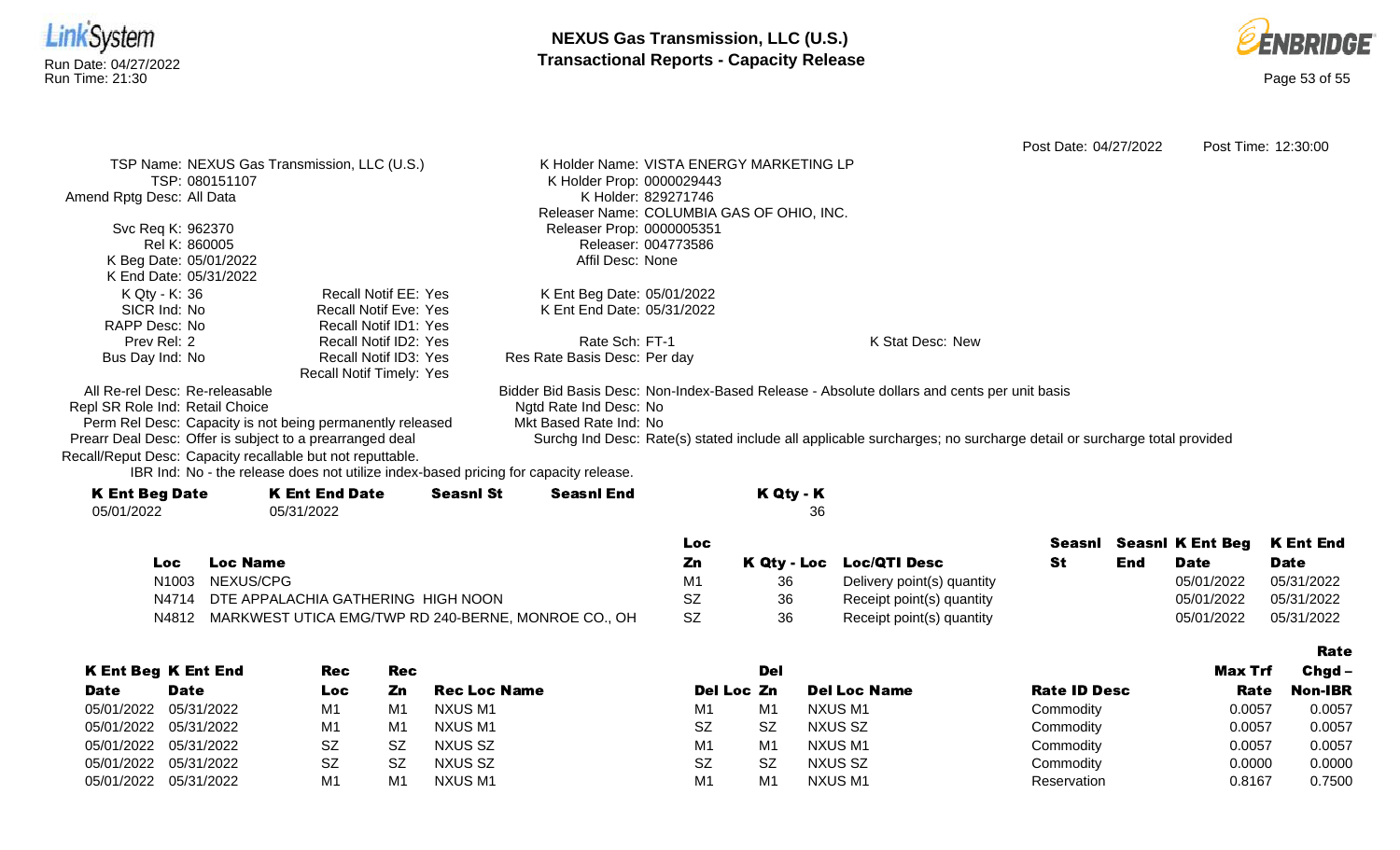

Releaser Prop: 0000005351 Releaser: 004773586 Affil Desc: None

Svc Req K: 962370 Rel K: 860005 K Beg Date: 05/01/2022 K End Date: 05/31/2022

K Ent Beg K Ent End **Date** Date Rec Loc Rec Zn Rec Loc Name Del Loc Zn Del **Del Loc Name Rate ID Desc** Max Trf Rate Rate Chgd-Non-IBR 05/01/2022 05/31/2022 SZ SZ NXUS SZ SZ SZ NXUS SZ Reservation 0.1498 0.0000

Releaser Name: COLUMBIA GAS OF OHIO, INC.

## Recall/Reput Terms

RETAIL CHOICE RECALLABLE FOR ADMINISTRATIVE PURPOSES

## Terms/Notes